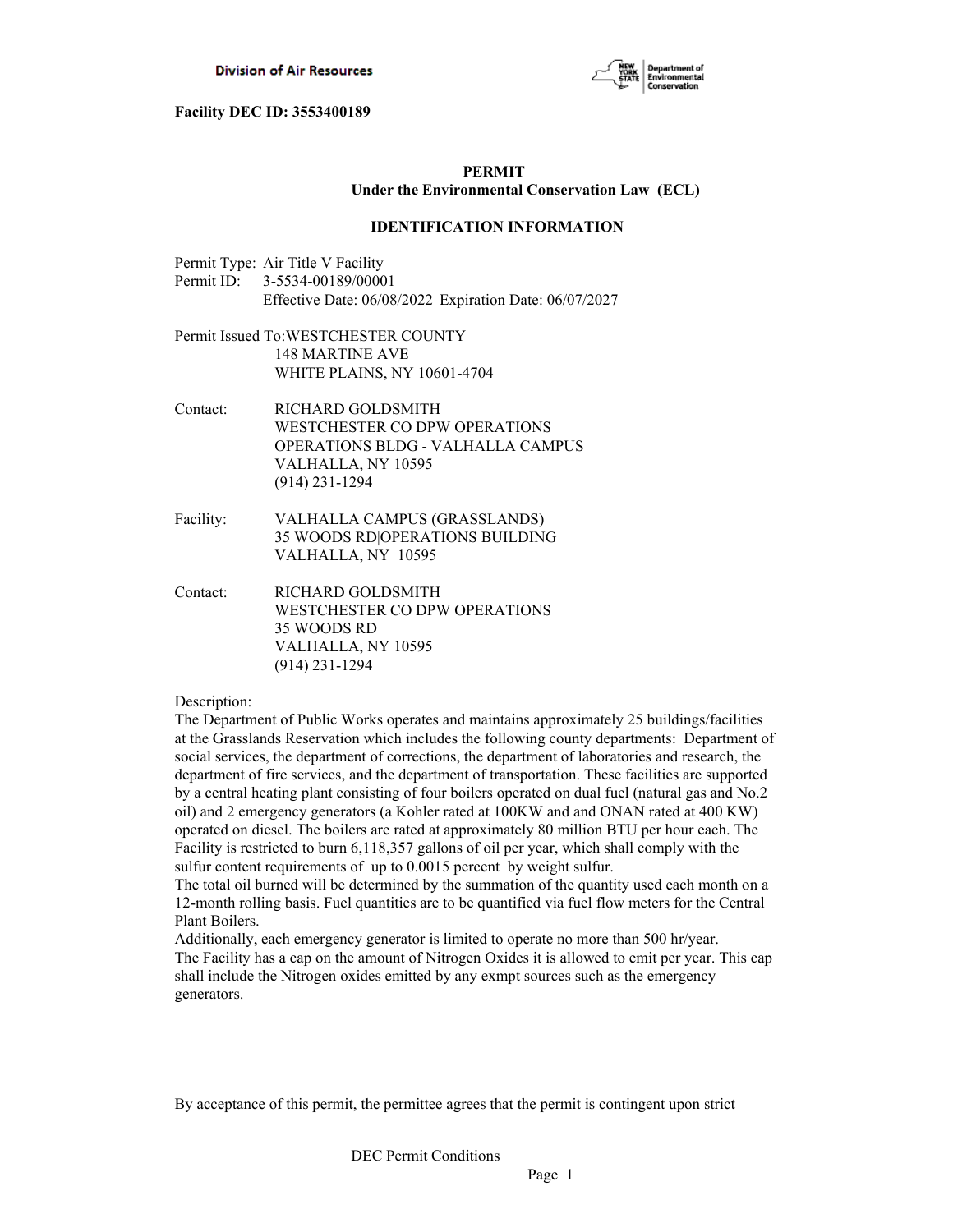

compliance with the ECL, all applicable regulations, the General Conditions specified and any Special Conditions included as part of this permit.

Permit Administrator: REBECCA S CRIST

 21 S PUTT CORNERS RD NEW PALTZ, NY 12561

Authorized Signature:  $\frac{1}{\sqrt{2\pi}}$  Date:  $\frac{1}{\sqrt{2\pi}}$  Date:  $\frac{1}{\sqrt{2\pi}}$  /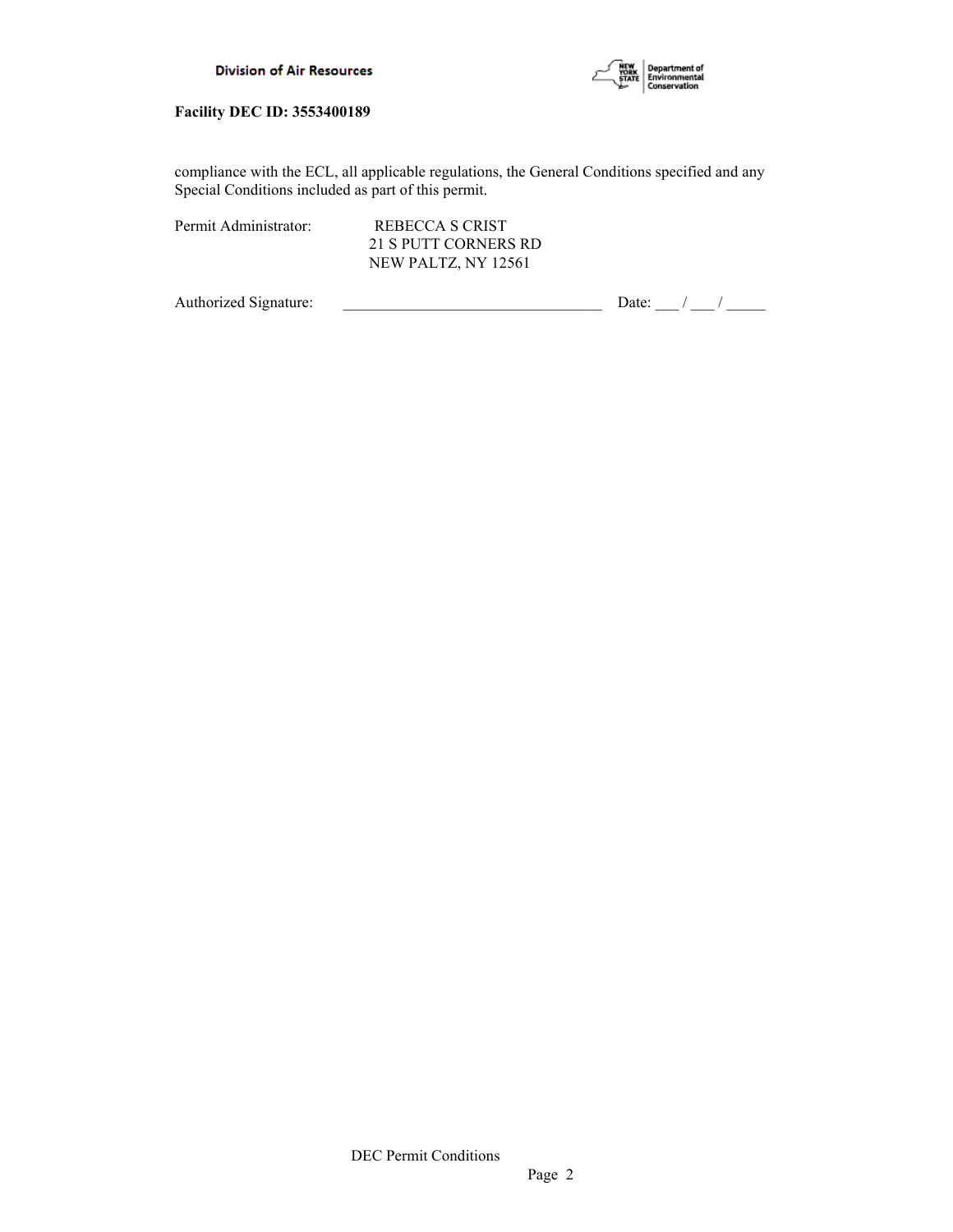

# **Notification of Other State Permittee Obligations**

Item A: Permittee Accepts Legal Responsibility and Agrees to Indemnification

 The permittee expressly agrees to indemnify and hold harmless the Department of Environmental Conservation of the State of New York, its representatives, employees and agents ("DEC") for all claims, suits, actions, and damages, to the extent attributable to the permittee's acts or omissions in connection with the compliance permittee's undertaking of activities in connection with, or operation and maintenance of, the facility or facilities authorized by the permit whether in compliance or not in any compliance with the terms and conditions of the permit. This indemnification does not extend to any claims, suits, actions, or damages to the extent attributable to DEC's own negligent or intentional acts or omissions, or to any claims, suits, or actions naming the DEC and arising under article 78 of the New York Civil Practice Laws and Rules or any citizen suit or civil rights provision under federal or state laws.

Item B: Permittee's Contractors to Comply with Permit

 The permittee is responsible for informing its independent contractors, employees, agents and assigns of their responsibility to comply with this permit, including all special conditions while acting as the permittee's agent with respect to the permitted activities, and such persons shall be subject to the same sanctions for violations of the Environmental Conservation Law as those prescribed for the permittee.

Item C: Permittee Responsible for Obtaining Other Required Permits

 The permittee is responsible for obtaining any other permits, approvals, lands, easements and rights-of-way that may be required to carry out the activities that are authorized by this permit.

Item D: No Right to Trespass or Interfere with Riparian Rights

 This permit does not convey to the permittee any right to trespass upon the lands or interfere with the riparian rights of others in order to perform the permitted work nor does it authorize the impairment of any rights, title, or interest in real or personal property held or vested in a person not a party to the permit.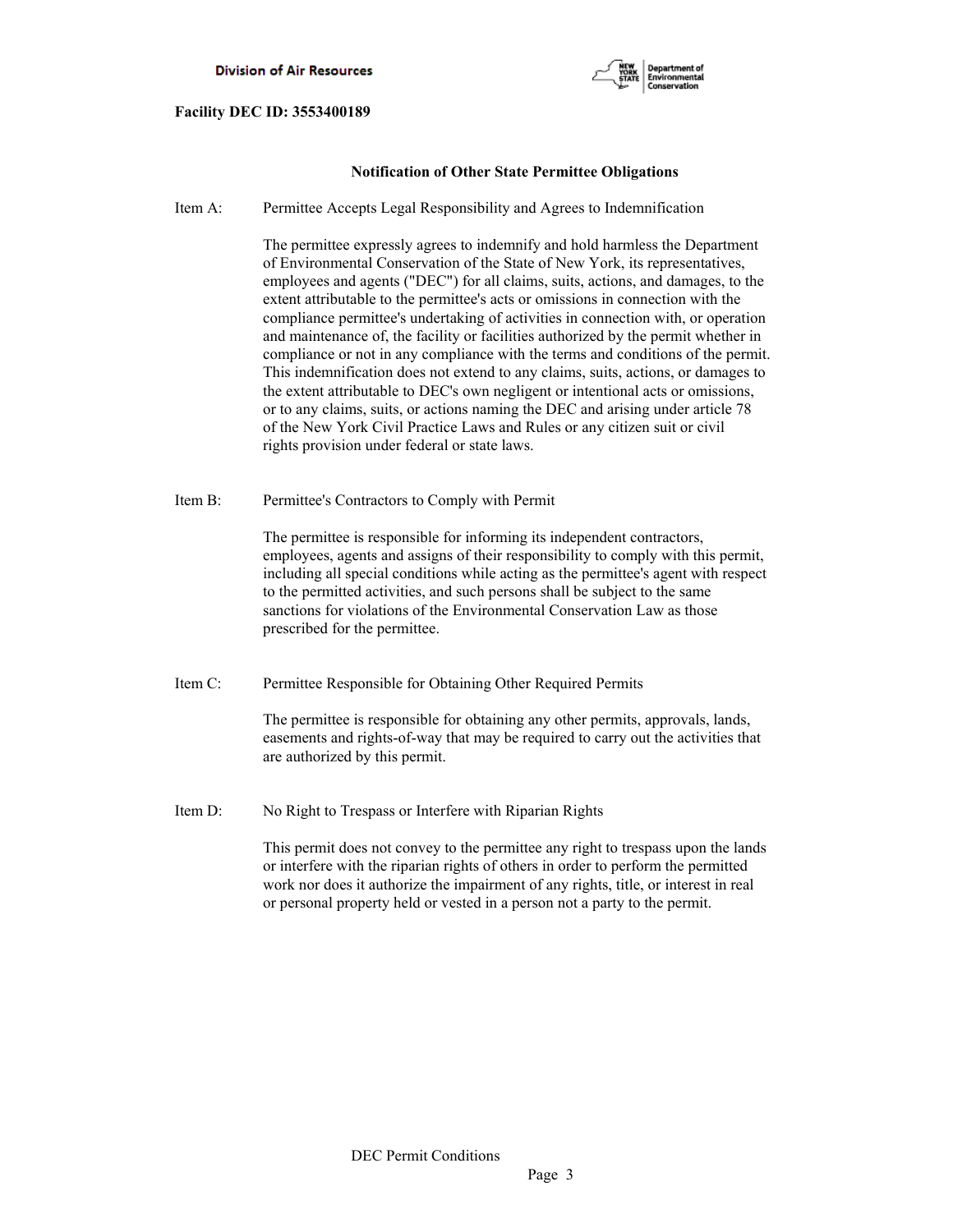

# **PAGE LOCATION OF CONDITIONS**

# **PAGE**

# **DEC GENERAL CONDITIONS General Provisions**

- 5 1 Facility Inspection by the Department
- 5 2 Relationship of this Permit to Other Department Orders and Determinations
- 5 3 Applications for permit renewals, modifications and transfers
- 6 4 Permit modifications, suspensions or revocations by the Department  **Facility Level**
- 6 5 Submission of application for permit modification or renewal REGION 3 SUBOFFICE - White Plains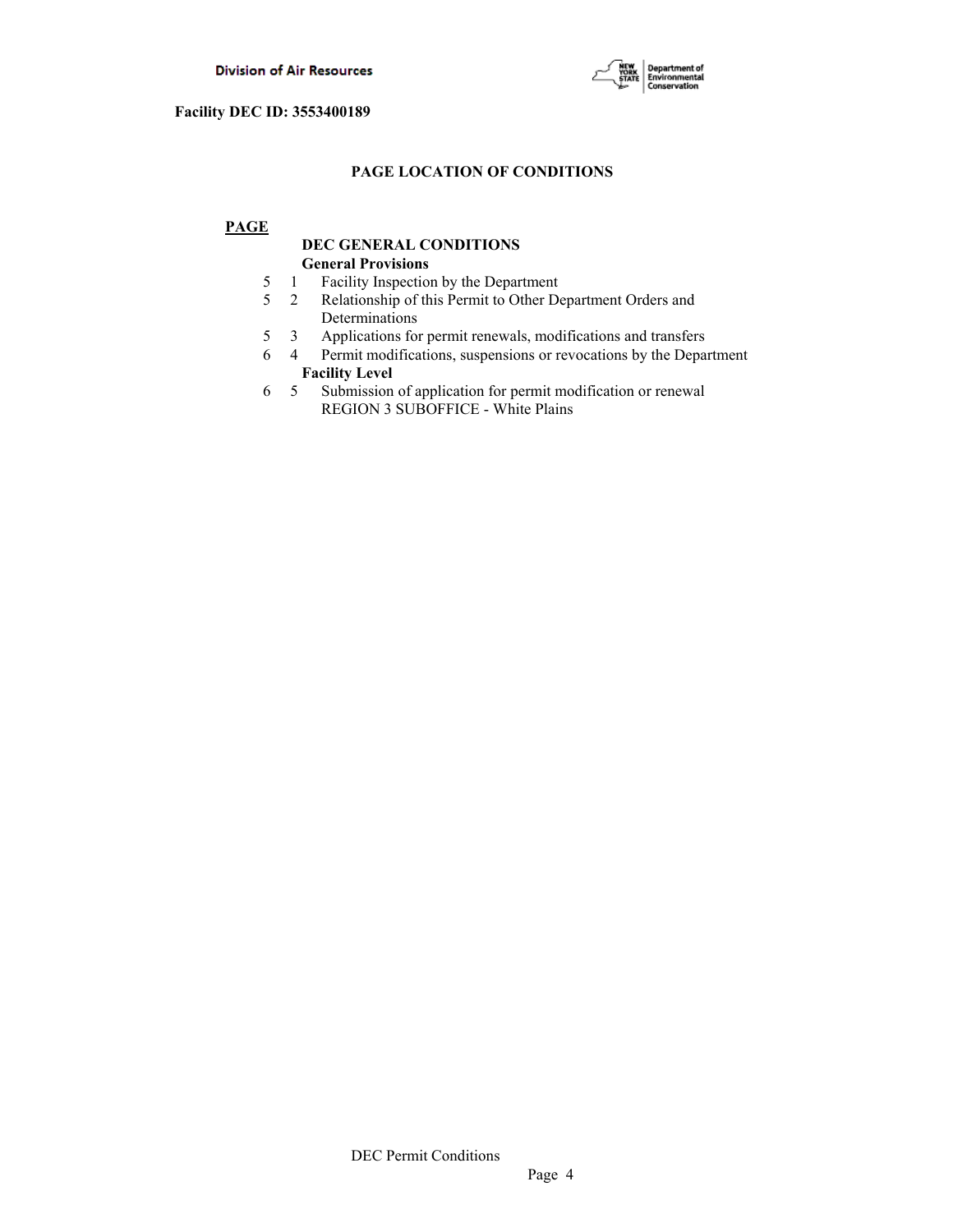

# **DEC GENERAL CONDITIONS \*\*\*\* General Provisions \*\*\*\* For the purpose of your Title V permit, the following section contains state-only enforceable terms and conditions. GENERAL CONDITIONS - Apply to ALL Authorized Permits.**

## **Condition 1: Facility Inspection by the Department Applicable State Requirement: ECL 19-0305**

## **Item 1.1:**

The permitted site or facility, including relevant records, is subject to inspection at reasonable hours and intervals by an authorized representative of the Department of Environmental Conservation (the Department) to determine whether the permittee is complying with this permit and the ECL. Such representative may order the work suspended pursuant to ECL 71-0301 and SAPA 401(3).

## **Item 1.2:**

The permittee shall provide a person to accompany the Department's representative during an inspection to the permit area when requested by the Department.

## **Item 1.3:**

A copy of this permit, including all referenced maps, drawings and special conditions, must be available for inspection by the Department at all times at the project site or facility. Failure to produce a copy of the permit upon request by a Department representative is a violation of this permit.

# **Condition 2: Relationship of this Permit to Other Department Orders and Determinations Applicable State Requirement: ECL 3-0301 (2) (m)**

## **Item 2.1:**

Unless expressly provided for by the Department, issuance of this permit does not modify, supersede or rescind any order or determination previously issued by the Department or any of the terms, conditions or requirements contained in such order or determination.

## **Condition 3: Applications for permit renewals, modifications and transfers Applicable State Requirement: 6 NYCRR 621.11**

## **Item 3.1:**

The permittee must submit a separate written application to the Department for renewal, modification or transfer of this permit. Such application must include any forms or supplemental information the Department requires. Any renewal, modification or transfer granted by the Department must be in writing.

## Item3.2:

The permittee must submit a renewal application at least 180 days before the expiration of permits for Title V and State Facility Permits.

## **Item 3.3**

Permits are transferrable with the approval of the department unless specifically prohibited by the statute, regulation or another permit condition. Applications for permit transfer should be

DEC Permit Conditions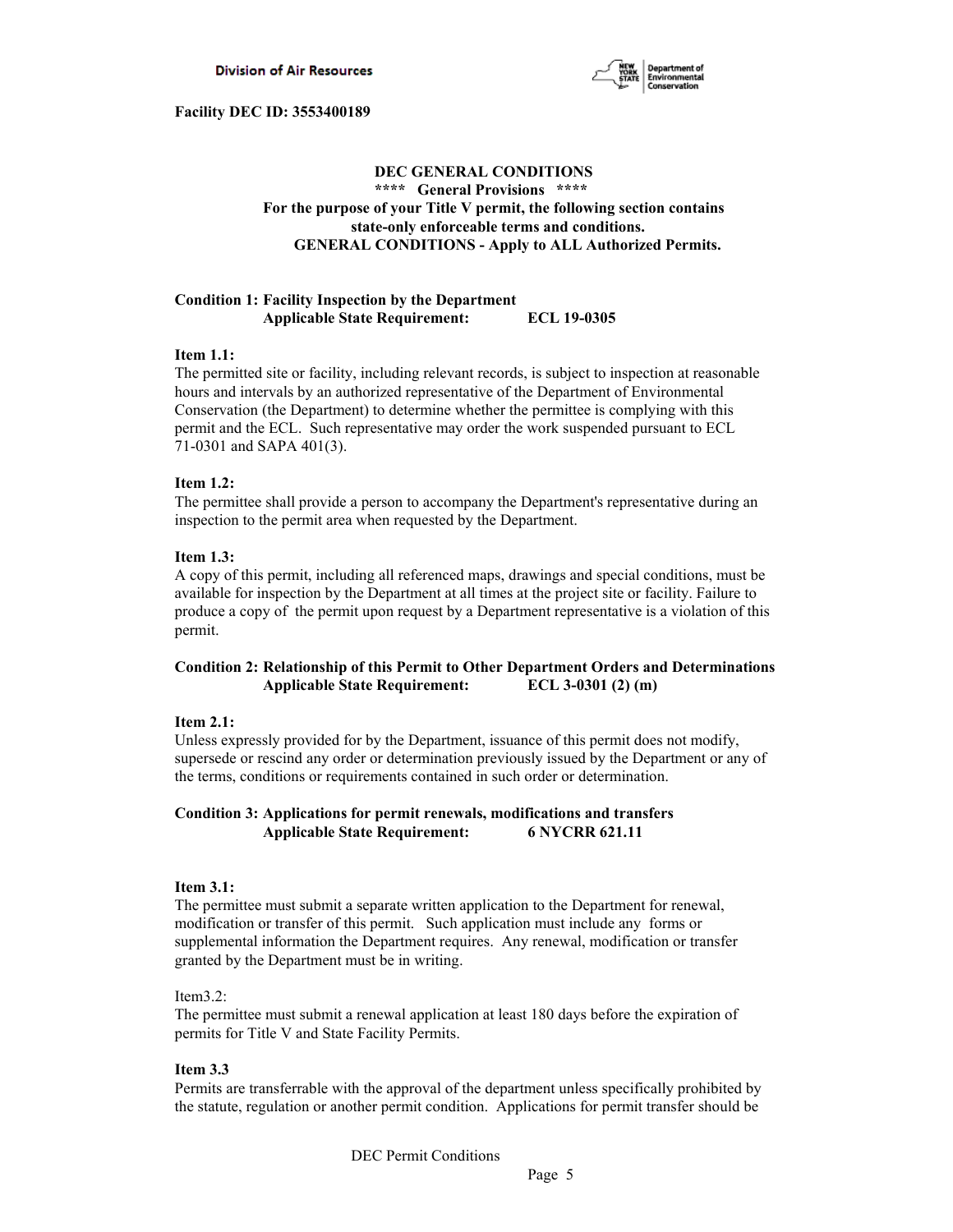



submitted prior to actual transfer of ownership.

# **Condition 4: Permit modifications, suspensions or revocations by the Department Applicable State Requirement: 6 NYCRR 621.13**

## **Item 4.1:**

The Department reserves the right to exercise all available authority to modify, suspend, or revoke this permit in accordance with 6NYCRR Part 621. The grounds for modification, suspension or revocation include:

a) materially false or inaccurate statements in the permit application or supporting papers; b) failure by the permittee to comply with any terms or conditions of the permit; c) exceeding the scope of the project as described in the permit application; d) newly discovered material information or a material change in environmental conditions, relevant technology or applicable law or regulations since the issuance of the existing permit; e) noncompliance with previously issued permit conditions, orders of the commissioner, any provisions of the Environmental Conservation Law or regulations of the Department related to the permitted activity.

# **\*\*\*\* Facility Level \*\*\*\***

# **Condition 5: Submission of application for permit modification or renewal REGION 3 SUBOFFICE - White Plains Applicable State Requirement: 6 NYCRR 621.6 (a)**

**Item 5.1:** NYSDEC Regional Permit Administrator Region 3 - Suboffice Division of Environmental Permits 100 Hillside Ave., Suite 1W White Plains, NY 10603 (914) 428-2505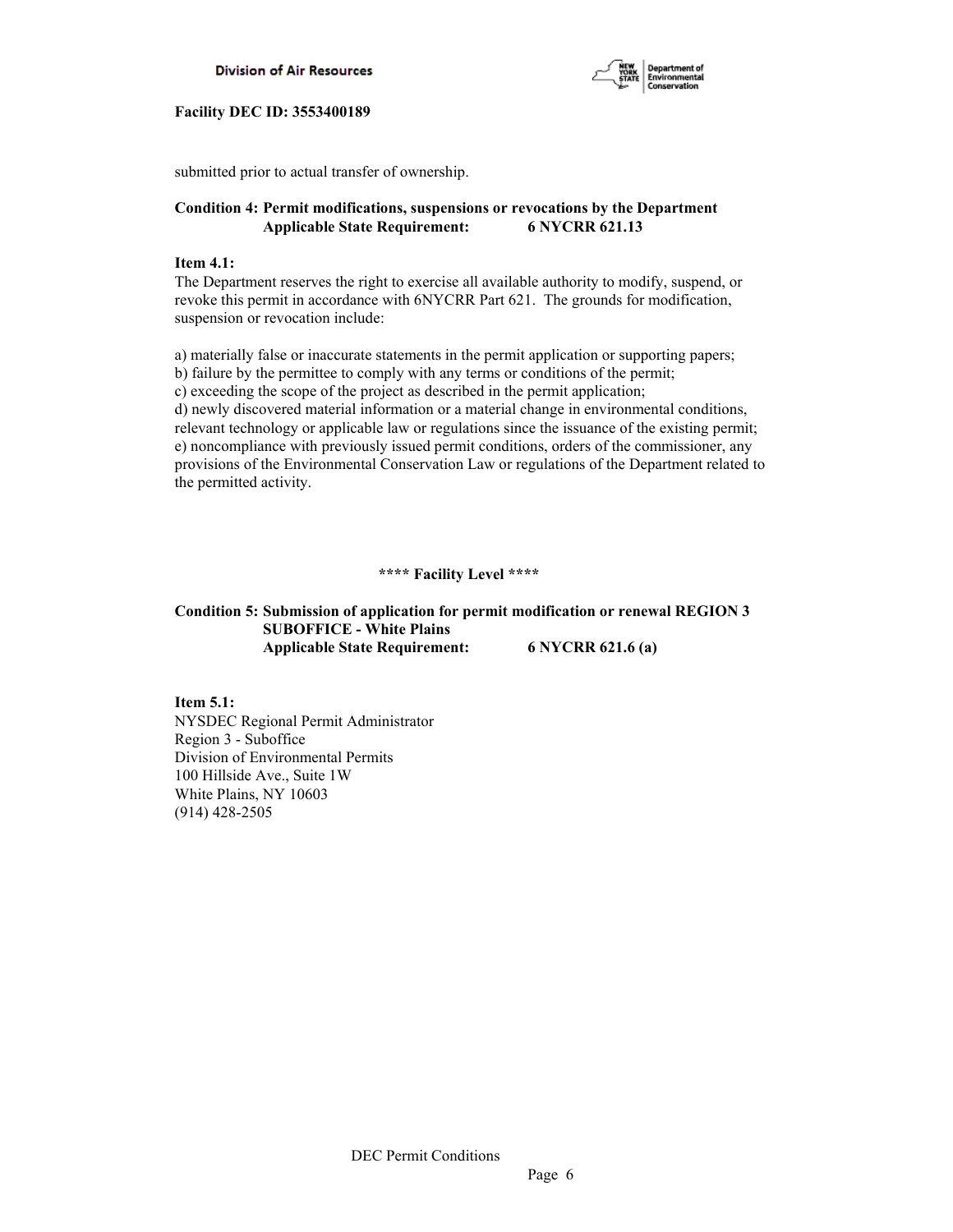

## **Permit Under the Environmental Conservation Law (ECL)**

ARTICLE 19: AIR POLLUTION CONTROL - TITLE V PERMIT

## IDENTIFICATION INFORMATION

Permit Issued To:WESTCHESTER COUNTY 148 MARTINE AVE WHITE PLAINS, NY 10601-4704

Facility: VALHALLA CAMPUS (GRASSLANDS) 35 WOODS RD|OPERATIONS BUILDING VALHALLA, NY 10595

Authorized Activity By Standard Industrial Classification Code: 4173 - BUS TERMINAL AND SERVICE FACILITIES 9199 - GENERAL GOVERNMENT, NEC 9223 - CORRECTIONAL INSTITUTIONS 9431 - PUBLIC HEALTH PROGRAM ADMINISTRATION

Permit Effective Date: 06/08/2022 Permit Expiration Date: 06/07/2027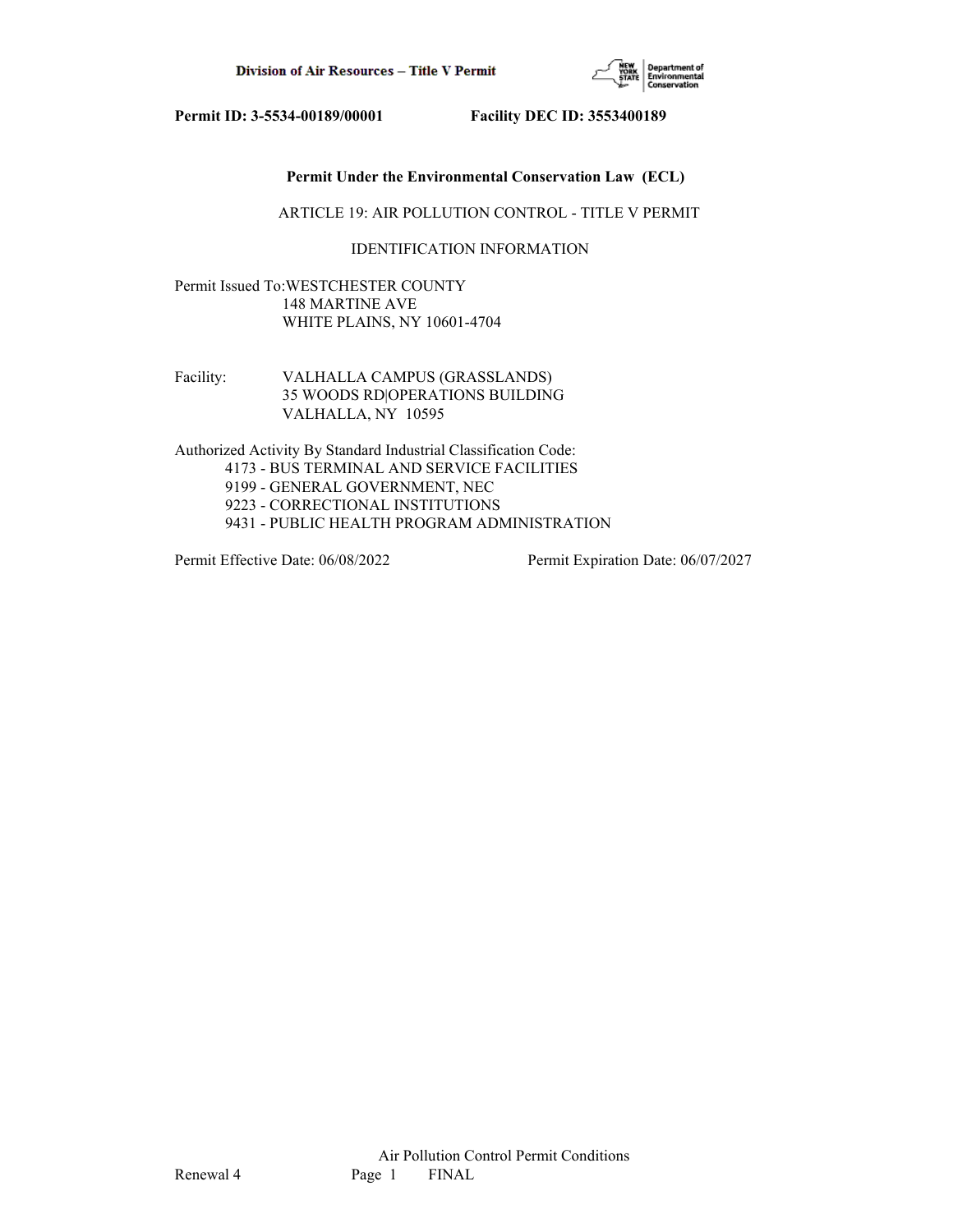

## **PAGE LOCATION OF CONDITIONS**

| <b>PAGE</b> |                                                                       |
|-------------|-----------------------------------------------------------------------|
|             | <b>FEDERALLY ENFORCEABLE CONDITIONS</b>                               |
|             | <b>Facility Level</b>                                                 |
| 7           | 1 6 NYCRR 200.6: Acceptable Ambient Air Quality                       |
| $8\,$       | 2 6 NYCRR 201-6.4 (a) (7): Fees                                       |
| $\,$ 8 $\,$ | 3 6 NYCRR 201-6.4 (c): Recordkeeping and Reporting of                 |
|             | <b>Compliance Monitoring</b>                                          |
| $8\,$       | 4 6 NYCRR 201-6.4 (c) (2): Records of Monitoring,                     |
|             | Sampling, and Measurement                                             |
| 9           | 5 6 NYCRR 201-6.4 (c) (3) (ii): Compliance Certification              |
| 11          | 6 6 NYCRR 201-6.4 (e): Compliance Certification                       |
| 13          | 7 6 NYCRR 202-2.1: Compliance Certification                           |
| 13          | 8 6 NYCRR 202-2.5: Recordkeeping requirements                         |
| 14          | 9 6 NYCRR 215.2: Open Fires - Prohibitions                            |
| 15          | 10 6 NYCRR 200.7: Maintenance of Equipment                            |
| 15          | 11 6 NYCRR 201-1.7: Recycling and Salvage                             |
| 15          | 12 6 NYCRR 201-1.8: Prohibition of Reintroduction of                  |
|             | Collected Contaminants to the air                                     |
| 15          | 13 6 NYCRR 201-3.2 (a): Exempt Sources - Proof of Eligibility         |
| 16          | 14 6 NYCRR 201-3.3 (a): Trivial Sources - Proof of Eligibility        |
| 16          | 15 6 NYCRR 201-6.4 (a) (4): Requirement to Provide Information        |
| 16          | 16 6 NYCRR 201-6.4 (a) (8): Right to Inspect                          |
| 17          | 17 40 CFR Part 68: Accidental release provisions.                     |
| 17          | 18 40CFR 82, Subpart F: Recycling and Emissions Reduction             |
| 17          | 19 6 NYCRR Subpart 201-6: Emission Unit Definition                    |
| 18          | 20 6 NYCRR 201-6.4 (d) (4): Progress Reports Due Semiannually         |
| 18          | 21 6 NYCRR 201-6.4 (f): Operational Flexibility                       |
| 19          | 22 6 NYCRR 202-1.2: Notification                                      |
| 19          | 23 6 NYCRR 202-1.3: Acceptable procedures                             |
| 19          | 24 6 NYCRR 202-1.3 (a): Acceptable procedures                         |
| 19          | 25 6 NYCRR 202-2.3: Required contents of an emission statement.       |
| 21          | 26 6 NYCRR 202-2.4: Emission statement methods and procedures         |
| 22          | 27 6 NYCRR 202-2.4 (a) (3): Statement dates for emissions statements. |
| 22          | 28 6 NYCRR 211.2: Visible Emissions Limited                           |
| 23          | 29 6 NYCRR 225-1.2 (d): Compliance Certification                      |
| 23          | 30 6 NYCRR 225-1.6 (f): Compliance Certification                      |
| 24          | 31 6 NYCRR 228-1.4 (a) (2): Compliance Certification                  |
| 25          | 32 40CFR 60.48c(d), NSPS Subpart Dc: Compliance Certification         |
| 25          | 33 40CFR 60.48c(g), NSPS Subpart Dc: Compliance Certification         |
| 26          | 34 40CFR 63, Subpart ZZZZ: Applicability                              |
|             | <b>Emission Unit Level</b>                                            |
| 26          | 35 6 NYCRR Subpart 201-6: Emission Point Definition By Emission Unit  |
| 26          | 36 6 NYCRR Subpart 201-6: Process Definition By Emission Unit         |
|             |                                                                       |
|             | $EU=0-00101$                                                          |
|             | MTCDDAO0.1.1                                                          |

- 28 37 6 NYCRR 202-1.1: Required emission tests
- 28 38 6 NYCRR 227.2 (b) (1): Compliance Certification

# **EU=0-00101,EP=00101**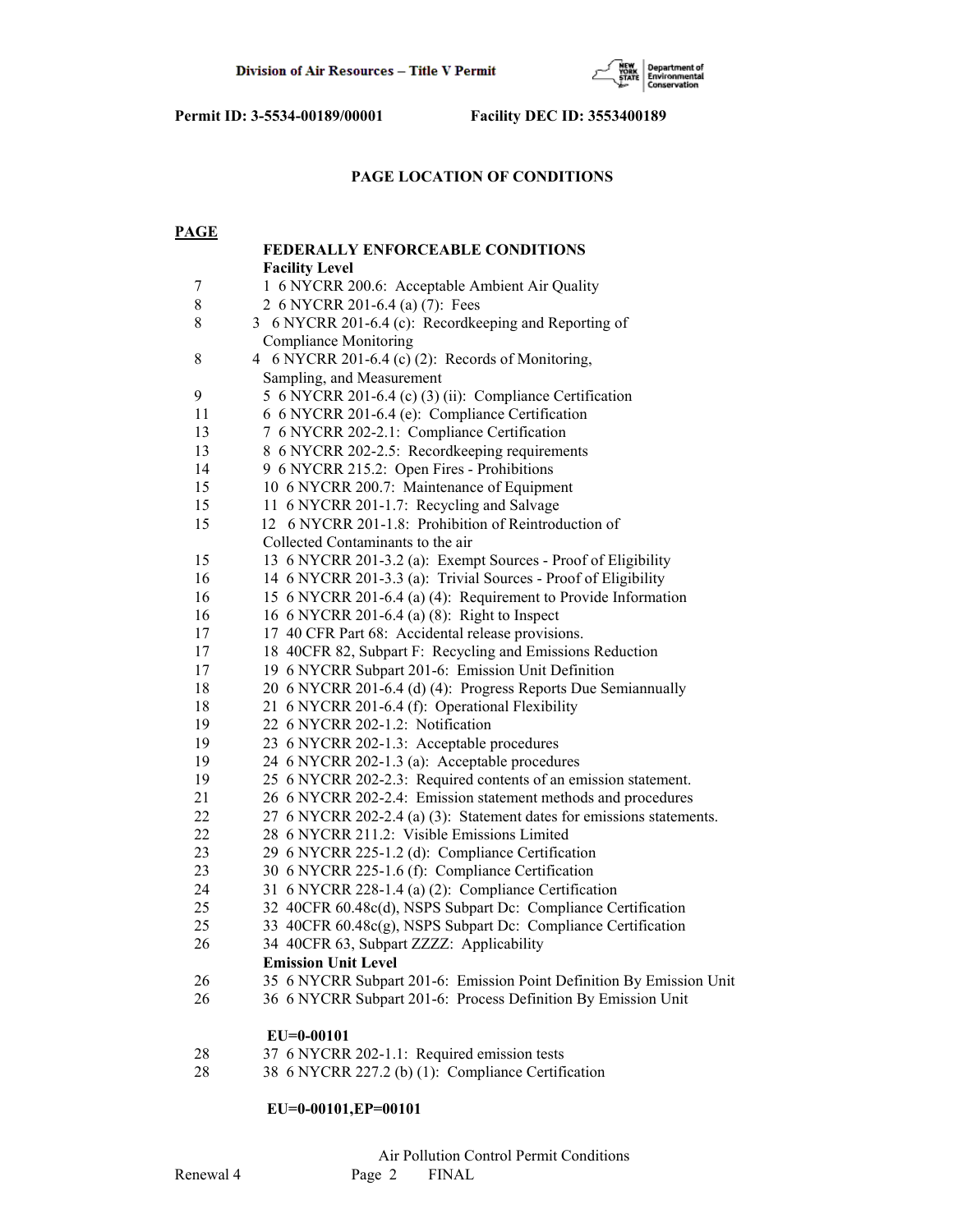

 29 39 40CFR 60.48c(g)(2), NSPS Subpart Dc: Alternative Recordkeeping 29 40 40CFR 60.48c(g)(3), NSPS Subpart Dc: Reporting and Recordkeeping Requirements

## **EU=0-00124,EP=00124**

- 30 41 6 NYCRR 228-1.3 (a): Compliance Certification
- 31 42 6 NYCRR 228-1.3 (e): Surface Coating- application requirements
- 32 43 6 NYCRR 228-1.6 (h): Compliance Certification

## **STATE ONLY ENFORCEABLE CONDITIONS Facility Level**

- 34 44 ECL 19-0301: Contaminant List
- 34 45 6 NYCRR 201-1.4: Malfunctions and Start-up/Shutdown Activities
- 35 46 6 NYCRR 201-6.5 (a): CLCPA Applicability
- 35 47 6 NYCRR 211.1: Air pollution prohibited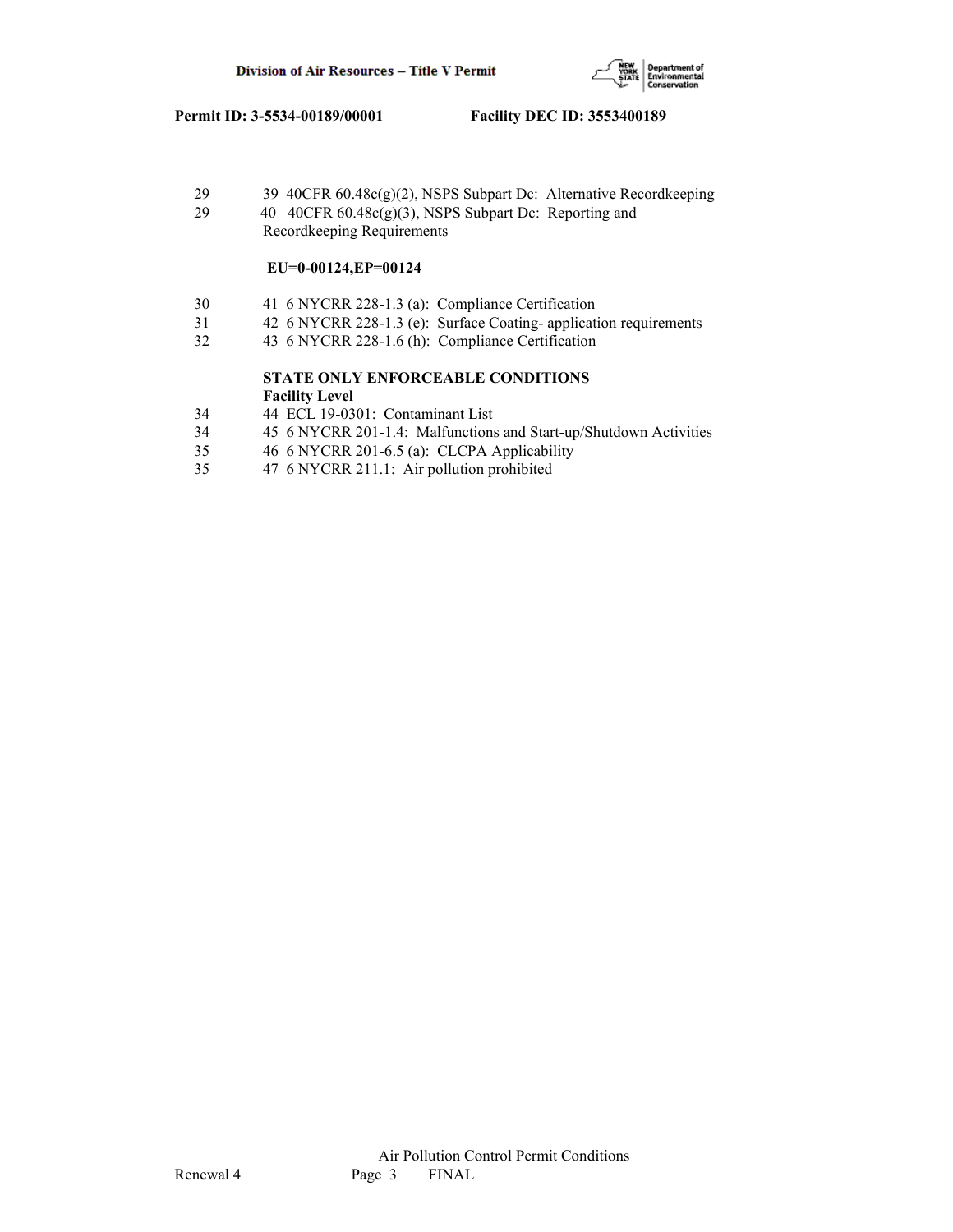

# **FEDERALLY ENFORCEABLE CONDITIONS** Renewal 4/FINAL **\*\*\*\* Facility Level \*\*\*\***

# **NOTIFICATION OF GENERAL PERMITTEE OBLIGATIONS The items listed below are not subject to the annual compliance certification requirements under Title V. Permittees may also have other obligations under regulations of general applicability.**

# **Item A: Public Access to Recordkeeping for Title V Facilities - 6 NYCRR 201-1.10 (b)**

 The Department will make available to the public any permit application, compliance plan, permit, and monitoring and compliance certification report pursuant to Section 503(e) of the Act, except for information entitled to confidential treatment pursuant to 6 NYCRR Part 616 - Public Access to records and Section 114(c) of the Act.

# **Item B: Timely Application for the Renewal of Title V Permits - 6 NYCRR 201-6.2 (a) (4)**

 Owners and/or operators of facilities having an issued Title V permit shall submit a complete application at least 180 days, but not more than eighteen months, prior to the date of permit expiration for permit renewal purposes.

# **Item C: Certification by a Responsible Official - 6 NYCRR 201-6.2 (d) (12)**

 Any application, form, report or compliance certification required to be submitted pursuant to the federally enforceable portions of this permit shall contain a certification of truth, accuracy and completeness by a responsible official. This certification shall state that based on information and belief formed after reasonable inquiry, the statements and information in the document are true, accurate, and complete.

**Item D: Requirement to Comply With All Conditions - 6 NYCRR 201-6.4 (a) (2)**

 The permittee must comply with all conditions of the Title V facility permit. Any permit non-compliance constitutes a violation of the Act and is grounds for enforcement action; for permit termination, revocation and reissuance, or modification; or for denial of a permit renewal application.

**Item E: Permit Revocation, Modification, Reopening, Reissuance or Termination, and Associated Information Submission Requirements - 6 NYCRR 201-6.4 (a) (3)** This permit may be modified, revoked, reopened and reissued, or terminated for cause. The filing of a request by the permittee for a permit modification, revocation and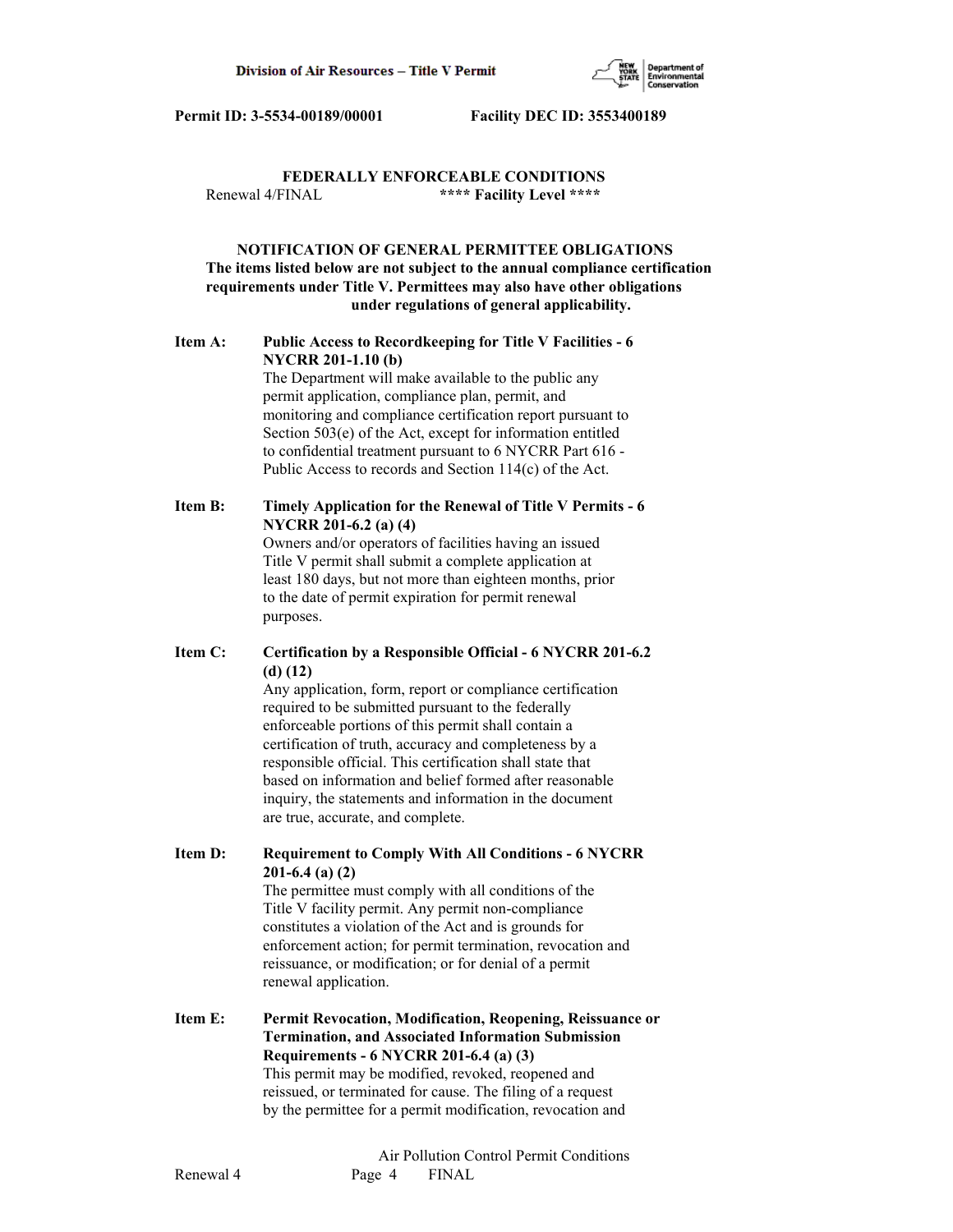

 reissuance, or termination, or of a notification of planned changes or anticipated noncompliance does not stay any permit condition.

**Item F: Cessation or Reduction of Permitted Activity Not a Defense - 6 NYCRR 201-6.4 (a) (5)** It shall not be a defense for a permittee in an enforcement action to claim that a cessation or reduction in the permitted activity would have been necessary in order to maintain compliance with the conditions of this permit.

#### **Item G: Property Rights - 6 NYCRR 201-6.4 (a) (6)**

 This permit does not convey any property rights of any sort or any exclusive privilege.

### **Item H: Severability - 6 NYCRR 201-6.4 (a) (9)**

 If any provisions, parts or conditions of this permit are found to be invalid or are the subject of a challenge, the remainder of this permit shall continue to be valid.

# **Item I: Permit Shield - 6 NYCRR 201-6.4 (g)**

 All permittees granted a Title V facility permit shall be covered under the protection of a permit shield, except as provided under 6 NYCRR Subpart 201-6. Compliance with the conditions of the permit shall be deemed compliance with any applicable requirements as of the date of permit issuance, provided that such applicable requirements are included and are specifically identified in the permit, or the Department, in acting on the permit application or revision, determines in writing that other requirements specifically identified are not applicable to the major stationary source, and the permit includes the determination or a concise summary thereof. Nothing herein shall preclude the Department from revising or revoking the permit pursuant to 6 NYCRR Part 621 or from exercising its summary abatement authority. Nothing in this permit shall alter or affect the following:

 i. The ability of the Department to seek to bring suit on behalf of the State of New York, or the Administrator to seek to bring suit on behalf of the United States, to immediately restrain any person causing or contributing to pollution presenting an imminent and substantial endangerment to public health, welfare or the environment to stop the emission of air pollutants causing or contributing to such pollution;

ii. The liability of a permittee of the Title V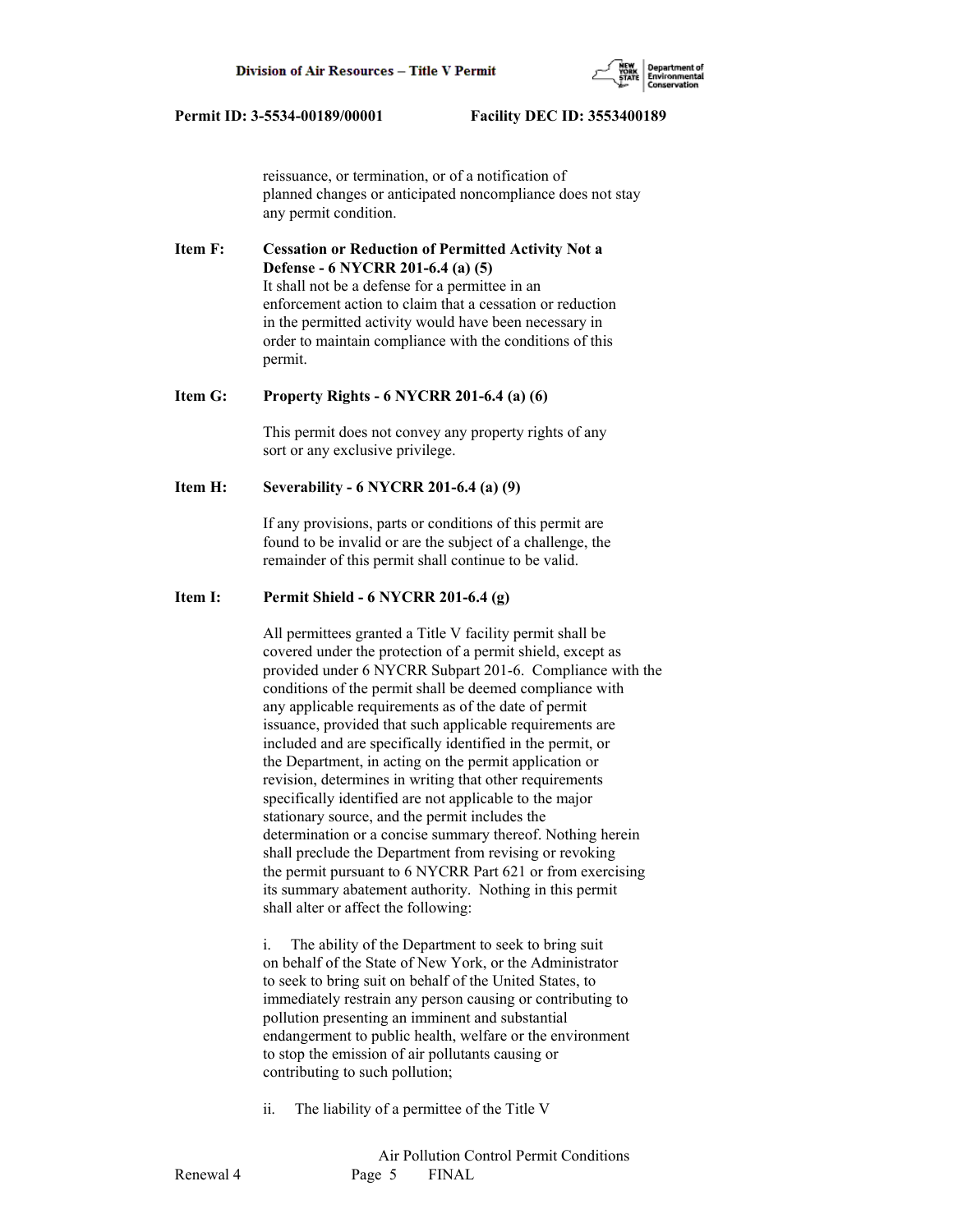

 facility for any violation of applicable requirements prior to or at the time of permit issuance;

 iii. The applicable requirements of Title IV of the Act;

 iv. The ability of the Department or the Administrator to obtain information from the permittee concerning the ability to enter, inspect and monitor the facility.

## **Item J: Reopening for Cause - 6 NYCRR 201-6.4 (i)**

 This Title V permit shall be reopened and revised under any of the following circumstances:

 i. When additional applicable requirements under the act become applicable to a title V facility with a remaining permit term of three or more years, a reopening shall be completed not later than 18 months after promulgation of the applicable requirement. No such reopening is required if the effective date of the requirement is later than the date on which the permit is due to expire, unless the original permit or any of its terms and conditions has been extended by the department pursuant to the provisions of section 201- 6.6 of this Subpart.

 ii. The Department or the Administrator determines that the permit contains a material mistake or that inaccurate statements were made in establishing the emissions standards or other terms or conditions of the permit.

 iii. The Department or the Administrator determines that the Title V permit must be revised or reopened to assure compliance with applicable requirements.

 iv. If the permitted facility is an "affected source" subject to the requirements of Title IV of the Act, and additional requirements (including excess emissions requirements) become applicable. Upon approval by the Administrator, excess emissions offset plans shall be deemed to be incorporated into the permit.

 Proceedings to reopen and issue Title V facility permits shall follow the same procedures as apply to initial permit issuance but shall affect only those parts of the permit for which cause to reopen exists.

 Reopenings shall not be initiated before a notice of such intent is provided to the facility by the Department at least thirty days in advance of the date that the permit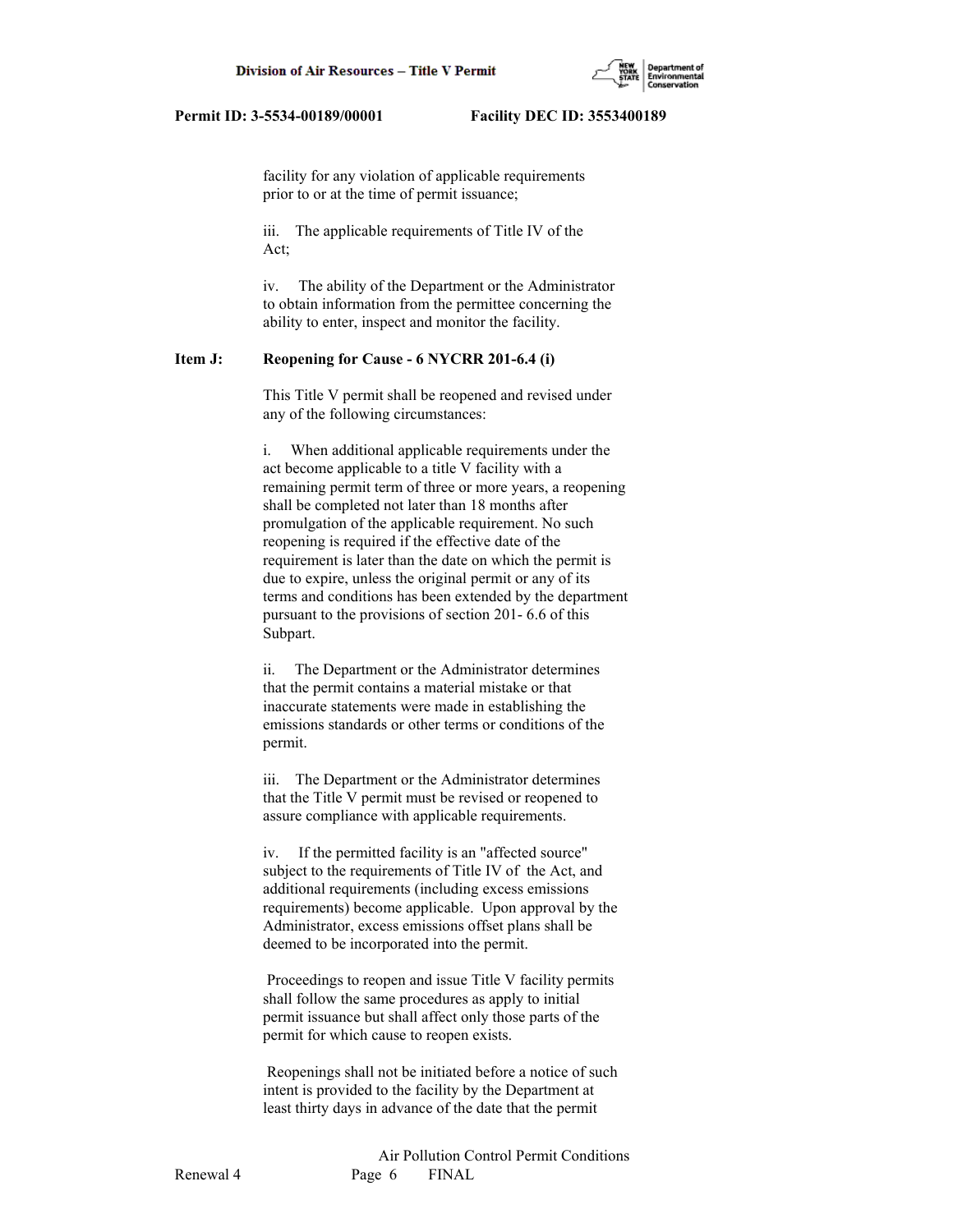

 is to be reopened, except that the Department may provide a shorter time period in the case of an emergency.

**Item K: Permit Exclusion - ECL 19-0305** The issuance of this permit by the Department and the receipt thereof by the Applicant does not and shall not be construed as barring, diminishing, adjudicating or in any way affecting any legal, administrative or equitable rights or claims, actions, suits, causes of action or demands whatsoever that the Department may have against the Applicant for violations based on facts and circumstances alleged to have occurred or existed prior to the effective date of this permit, including, but not limited to, any enforcement action authorized pursuant to the provisions of applicable federal law, the Environmental Conservation Law of the State of New York (ECL) and Chapter III of the Official Compilation of the Codes, Rules and Regulations of the State of New York (NYCRR). The issuance of this permit also shall not in any way affect pending or future enforcement actions under the Clean Air Act brought by the United States or any person.

**Item L: Federally Enforceable Requirements - 40 CFR 70.6 (b)** All terms and conditions in this permit required by the Act or any applicable requirement, including any provisions designed to limit a facility's potential to emit, are enforceable by the Administrator and citizens under the Act. The Department has, in this permit, specifically designated any terms and conditions that are not required under the Act or under any of its applicable requirements as being enforceable under only state regulations.

# **MANDATORY FEDERALLY ENFORCEABLE PERMIT CONDITIONS SUBJECT TO ANNUAL CERTIFICATIONS AT ALL TIMES**

 **The following federally enforceable permit conditions are mandatory for all Title V permits and are subject to annual compliance certification requirements at all times.**

**Condition 1: Acceptable Ambient Air Quality Effective between the dates of 06/08/2022 and 06/07/2027**

#### **Applicable Federal Requirement:6 NYCRR 200.6**

#### **Item 1.1:**

Notwithstanding the provisions of 6 NYCRR Chapter III, Subchapter A, no person shall allow or permit any air contamination source to emit air contaminants in quantities which alone or in combination with emissions from other air contamination sources would contravene any applicable ambient air quality standard and/or cause air pollution. In such cases where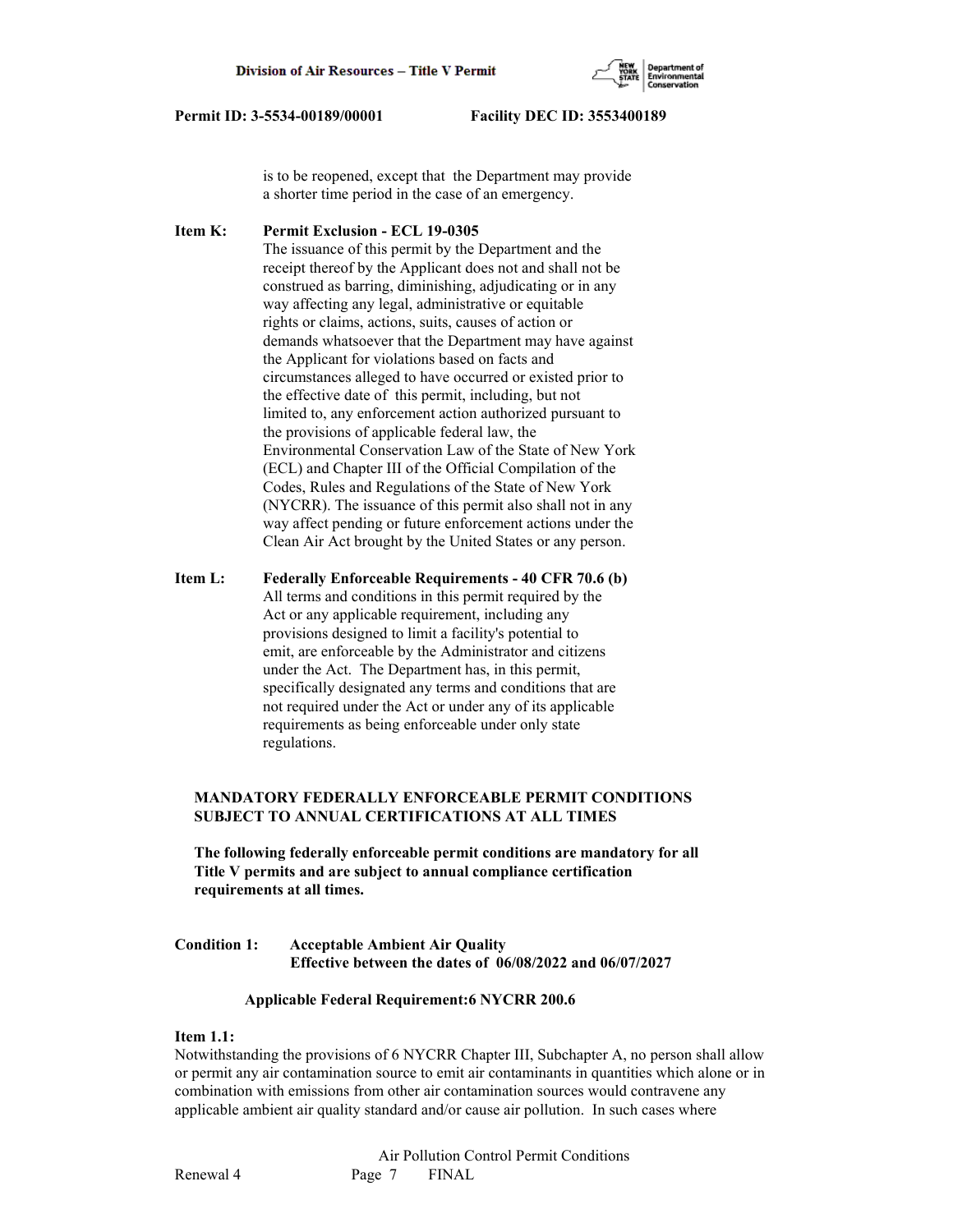

contravention occurs or may occur, the Commissioner shall specify the degree and/or method of emission control required.

## **Condition 2: Fees Effective between the dates of 06/08/2022 and 06/07/2027**

# **Applicable Federal Requirement:6 NYCRR 201-6.4 (a) (7)**

# **Item 2.1:**

The owner and/or operator of a stationary source shall pay fees to the Department consistent with the fee schedule authorized by ECL 72-0303.

# **Condition 3: Recordkeeping and Reporting of Compliance Monitoring Effective between the dates of 06/08/2022 and 06/07/2027**

# **Applicable Federal Requirement:6 NYCRR 201-6.4 (c)**

## **Item 3.1:**

The following information must be included in any required compliance monitoring records and reports:

(i) The date, place, and time of sampling or measurements;

(ii) The date(s) analyses were performed;

(iii)The company or entity that performed the analyses;

(iv) The analytical techniques or methods used including quality assurance and quality control procedures if required;

(v) The results of such analyses including quality assurance data where required; and

(vi) The operating conditions as existing at the time of sampling or measurement.

Any deviation from permit requirements must be clearly identified in all records and reports. Reports must be certified by a responsible official, consistent with Section 201-6.2 of Part 201.

# **Condition 4: Records of Monitoring, Sampling, and Measurement Effective between the dates of 06/08/2022 and 06/07/2027**

# **Applicable Federal Requirement:6 NYCRR 201-6.4 (c) (2)**

# **Item 4.1:**

Compliance monitoring and recordkeeping shall be conducted according to the terms and conditions contained in this permit and shall follow all quality assurance requirements found in applicable regulations. Records of all monitoring data and support information must be retained for a period of at least 5 years from the date of the monitoring, sampling, measurement, report, or application. Support information includes all calibration and maintenance records and all original strip-chart recordings for continuous monitoring instrumentation, and copies of all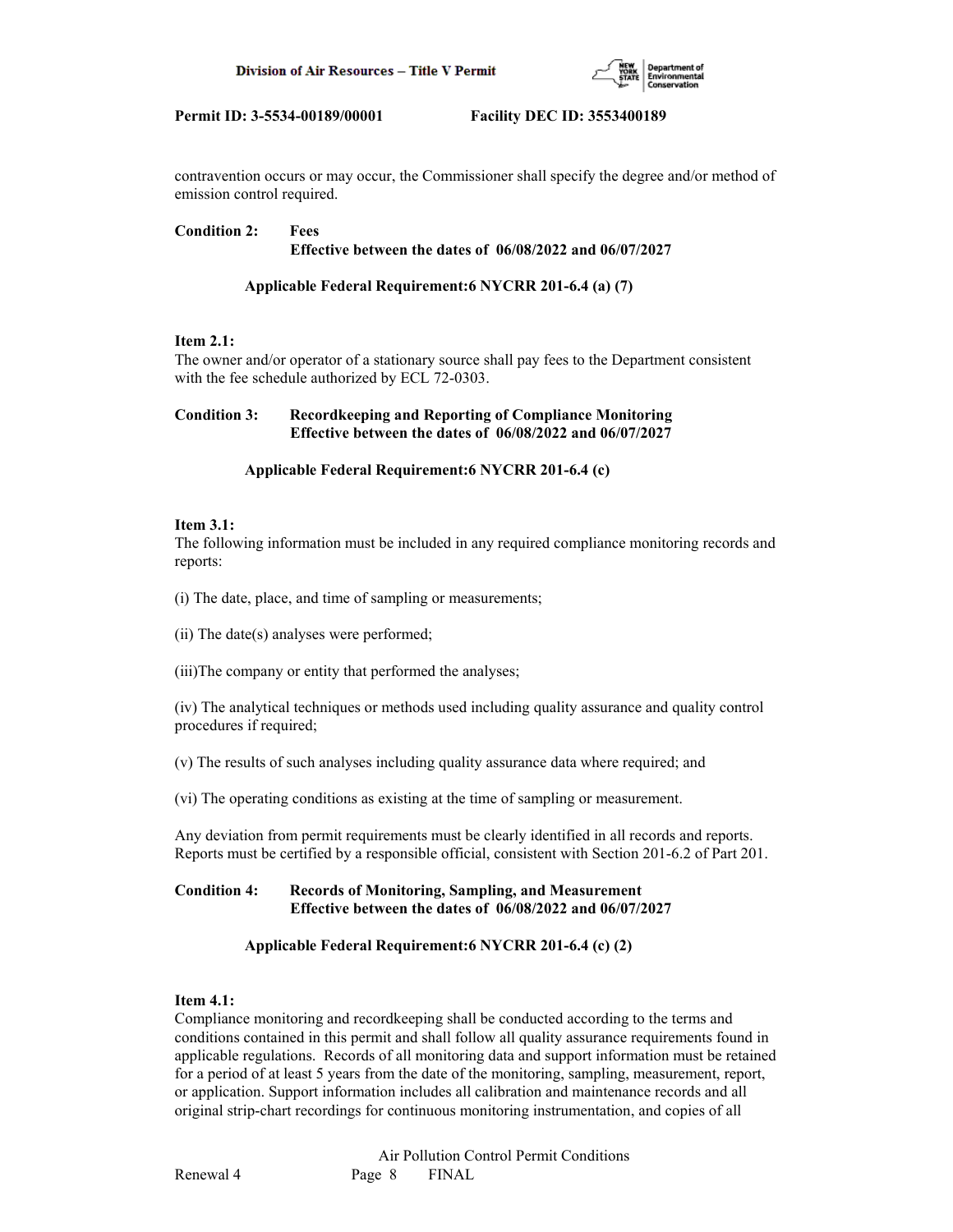

reports required by the permit.

# **Condition 5: Compliance Certification Effective between the dates of 06/08/2022 and 06/07/2027**

#### **Applicable Federal Requirement:6 NYCRR 201-6.4 (c) (3) (ii)**

#### **Item 5.1:**

The Compliance Certification activity will be performed for the Facility.

#### **Item 5.2:**

Compliance Certification shall include the following monitoring:

## Monitoring Type: RECORD KEEPING/MAINTENANCE PROCEDURES Monitoring Description:

 To meet the requirements of this facility permit with respect to reporting, the permittee must:

 Submit reports of any required monitoring at a minimum frequency of every 6 months, based on a calendar year reporting schedule. These reports shall be submitted to the Department within 30 days after the end of a reporting period. All instances of deviations from permit requirements must be clearly identified in such reports. All required reports must be certified by the responsible official for this facility.

 Notify the Department and report permit deviations and incidences of noncompliance stating the probable cause of such deviations, and any corrective actions or preventive measures taken. Where the underlying applicable requirement contains a definition of prompt or otherwise specifies a time frame for reporting deviations, that definition or time frame shall govern. Where the underlying applicable requirement fails to address the time frame for reporting deviations, reports of deviations shall be submitted to the permitting authority based on the following schedule:

 (1) For emissions of a hazardous air pollutant (as identified in an applicable regulation) that continue for more than an hour in excess of permit requirements, the report must be made within 24 hours of the occurrence.

 (2) For emissions of any regulated air pollutant, excluding those listed in paragraph (1) of this section, that continue for more than two hours in excess of permit requirements, the report must be made within 48 hours.

(3) For all other deviations from permit requirements,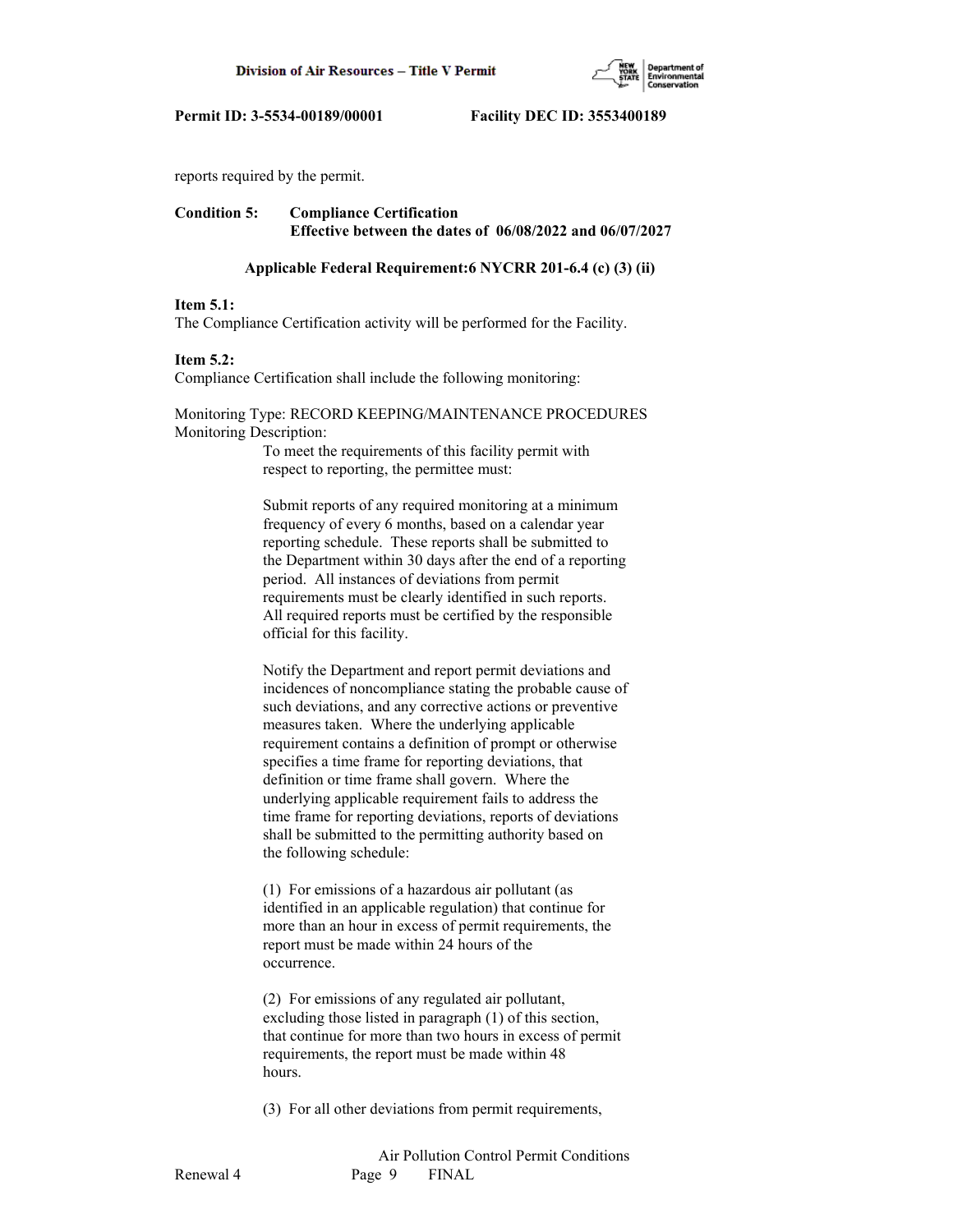the report shall be contained in the 6 month monitoring report required above.

 (4) This permit may contain a more stringent reporting requirement than required by paragraphs  $(1)$ ,  $(2)$  or  $(3)$  above. If more stringent reporting requirements have been placed in this permit or exist in applicable requirements that apply to this facility, the more stringent reporting requirement shall apply.

 If above paragraphs (1) or (2) are met, the source must notify the permitting authority by telephone during normal business hours at the Regional Office of jurisdiction for this permit, attention Regional Air Pollution Control Engineer (RAPCE) according to the timetable listed in paragraphs (1) and (2) of this section. For deviations and incidences that must be reported outside of normal business hours, on weekends, or holidays, the DEC Spill Hotline phone number at 1-800-457-7362 shall be used. A written notice, certified by a responsible official consistent with 6 NYCRR Part 201-6.2(d)(12), must be submitted within 10 working days of an occurrence for deviations reported under (1) and (2). All deviations reported under paragraphs (1) and (2) of this section must also be identified in the 6 month monitoring report required above.

 The provisions of 6 NYCRR 201-1.4 shall apply if the permittee seeks to have a violation excused unless otherwise limited by regulation. In order to have a violation of a federal regulation (such as a new source performance standard or national emissions standard for hazardous air pollutants) excused, the specific federal regulation must provide for an affirmative defense during start-up, shutdowns, malfunctions or upsets. Notwithstanding any recordkeeping and reporting requirements in 6 NYCRR 201-1.4, reports of any deviations shall not be on a less frequent basis than the reporting periods described in paragraphs (1) and (4) above.

 In the case of any condition contained in this permit with a reporting requirement of "Upon request by regulatory agency" the permittee shall include in the semiannual report, a statement for each such condition that the monitoring or recordkeeping was performed as required or requested and a listing of all instances of deviations from these requirements.

 In the case of any emission testing performed during the previous six month reporting period, either due to a request by the Department, EPA, or a regulatory requirement, the permittee shall include in the semiannual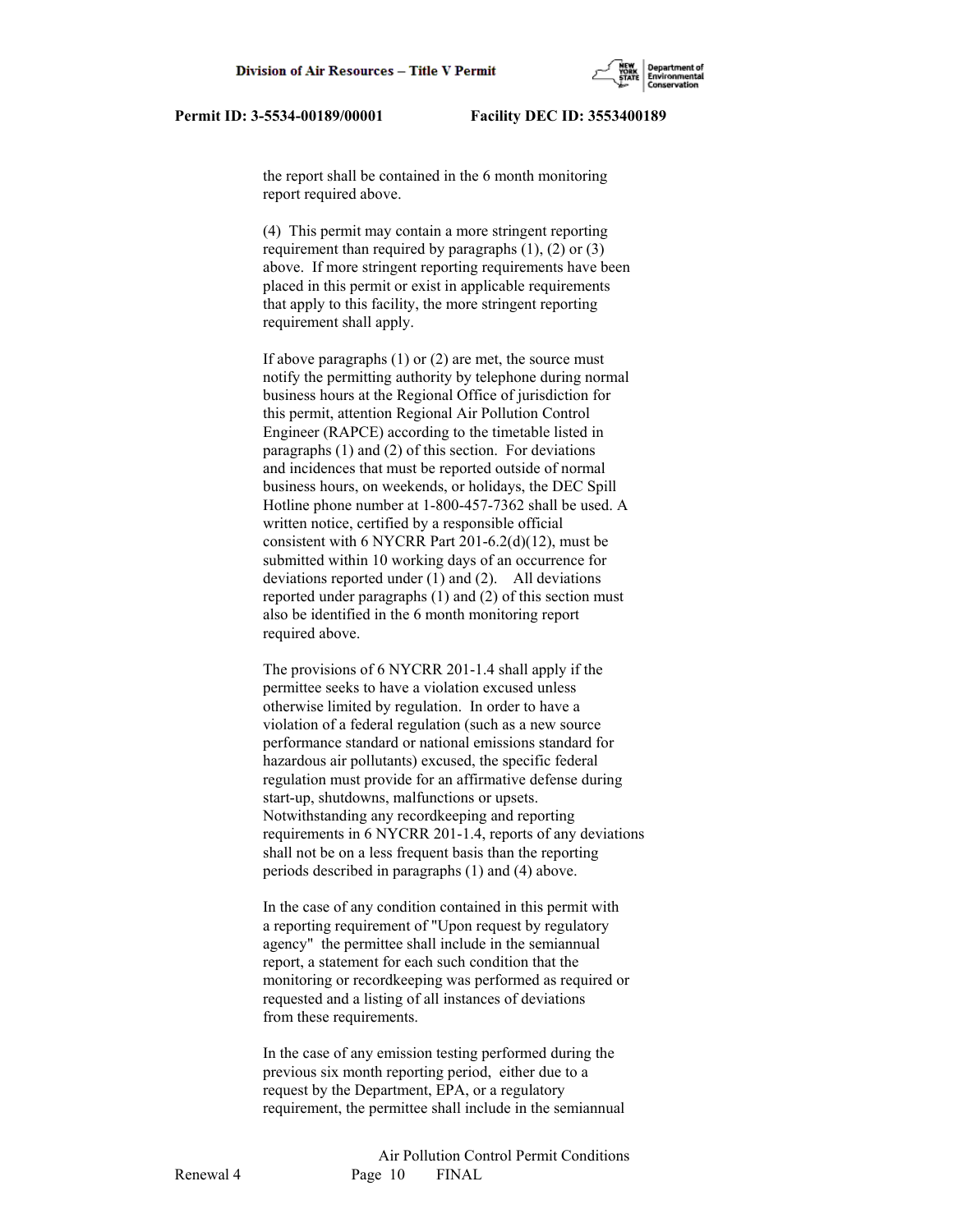report a summary of the testing results and shall indicate whether or not the Department or EPA has approved the results.

 All semiannual reports may be submitted electronically or physically. Electronic reports shall be submitted using the Department's Air Compliance and Emissions Electronic-Reporting system (ACE). If the facility owner or operator elects to send physical copies instead, two copies shall be sent to the Department (one copy to the regional air pollution control engineer (RAPCE) in the regional office and one copy to the Bureau of Quality Assurance (BQA) in the DEC central office) and one copy shall be sent to the Administrator (or his or her representative). Mailing addresses for the above referenced persons are contained in the monitoring condition for 6 NYCRR Part 201-6.4(e), contained elsewhere in this permit.

Reporting Requirements: SEMI-ANNUALLY (CALENDAR) Reports due 30 days after the reporting period. The initial report is due 7/30/2022. Subsequent reports are due every 6 calendar month(s).

## **Condition 6: Compliance Certification Effective between the dates of 06/08/2022 and 06/07/2027**

## **Applicable Federal Requirement:6 NYCRR 201-6.4 (e)**

#### **Item 6.1:**

The Compliance Certification activity will be performed for the Facility.

## **Item 6.2:**

Compliance Certification shall include the following monitoring:

Monitoring Type: RECORD KEEPING/MAINTENANCE PROCEDURES Monitoring Description:

> Requirements for compliance certifications with terms and conditions contained in this facility permit include the following:

i. Compliance certifications shall contain:

 - the identification of each term or condition of the permit that is the basis of the certification;

- the compliance status;

- whether compliance was continuous or intermittent;

 - the method(s) used for determining the compliance status of the facility, currently and over the reporting period consistent with the monitoring and related record keeping and reporting requirements of this permit;

 - such other facts as the Department may require to determine the compliance status of the facility as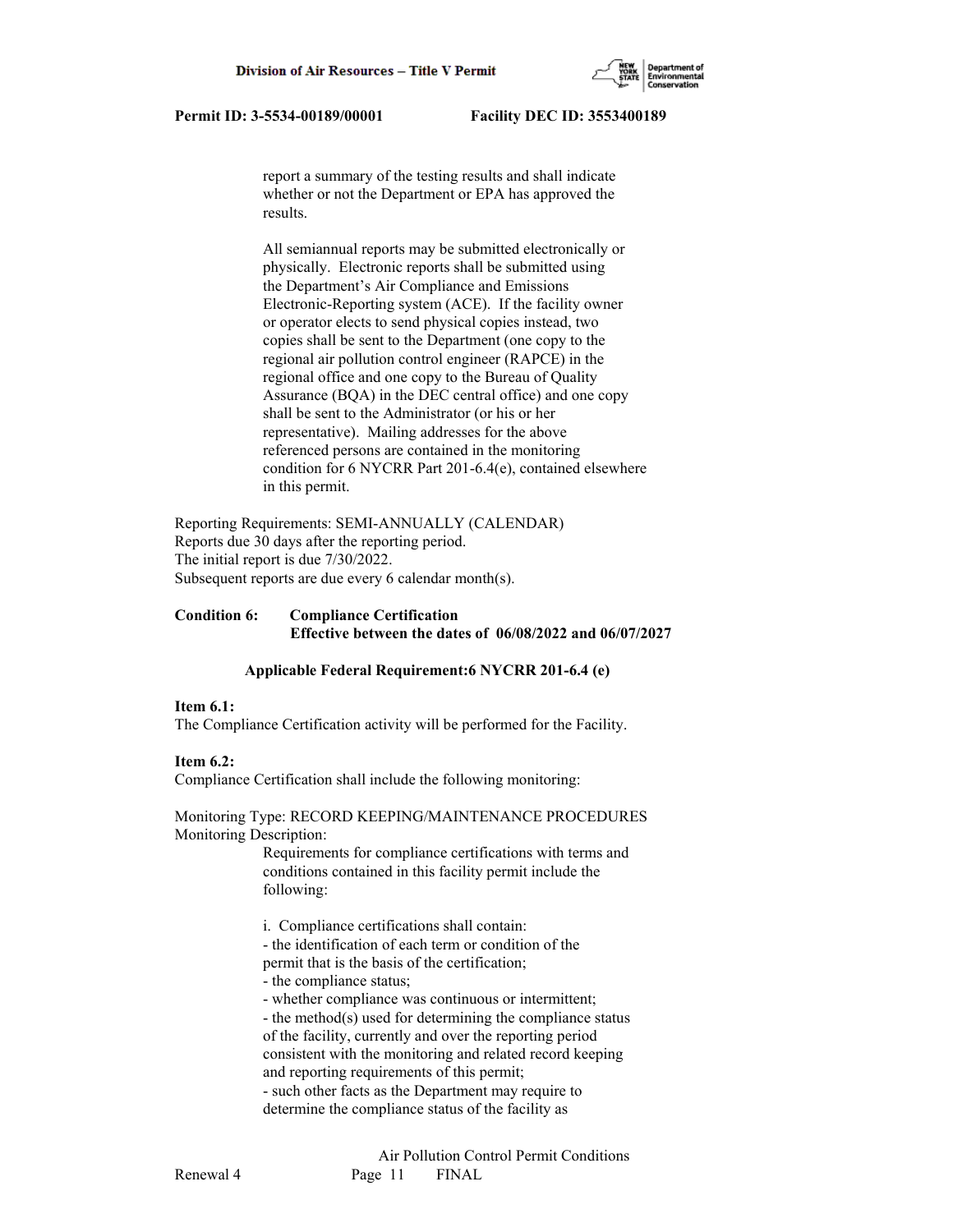specified in any special permit terms or conditions; and

 - such additional requirements as may be specified elsewhere in this permit related to compliance certification.

 ii. The responsible official must include in the annual certification report all terms and conditions contained in this permit which are identified as being subject to certification, including emission limitations, standards, or work practices. That is, the provisions labeled herein as "Compliance Certification" are not the only provisions of this permit for which an annual certification is required.

 iii. Compliance certifications shall be submitted annually. Certification reports are due 30 days after the anniversary date of four consecutive calendar quarters. The first report is due 30 days after the calendar quarter that occurs just prior to the permit anniversary date, unless another quarter has been acceptable by the Department.

 iv. All annual compliance certifications may be submitted electronically or physically. Electronic reports shall be submitted using the Department's Air Compliance and Emissions Electronic-Reporting system (ACE). If the facility owner or operator elects to send physical copies instead, two copies shall be sent to the Department (one copy to the regional air pollution control engineer (RAPCE) in the regional office and one copy to the Bureau of Quality Assurance (BQA) in the DEC central office) and one copy shall be sent to the Administrator (or his or her representative). The mailing addresses for the above referenced persons are:

 Chief – Air Compliance Branch USEPA Region 2 DECA/ACB 290 Broadway, 21st Floor New York, NY 10007

The address for the RAPCE is as follows:

 Regional Air Pollution Control Engineer NYSDEC Region 3 Suboffice 100 Hillside Avenue, #1W White Plains, NY 10603

The address for the BQA is as follows:

**NYSDEC** Bureau of Quality Assurance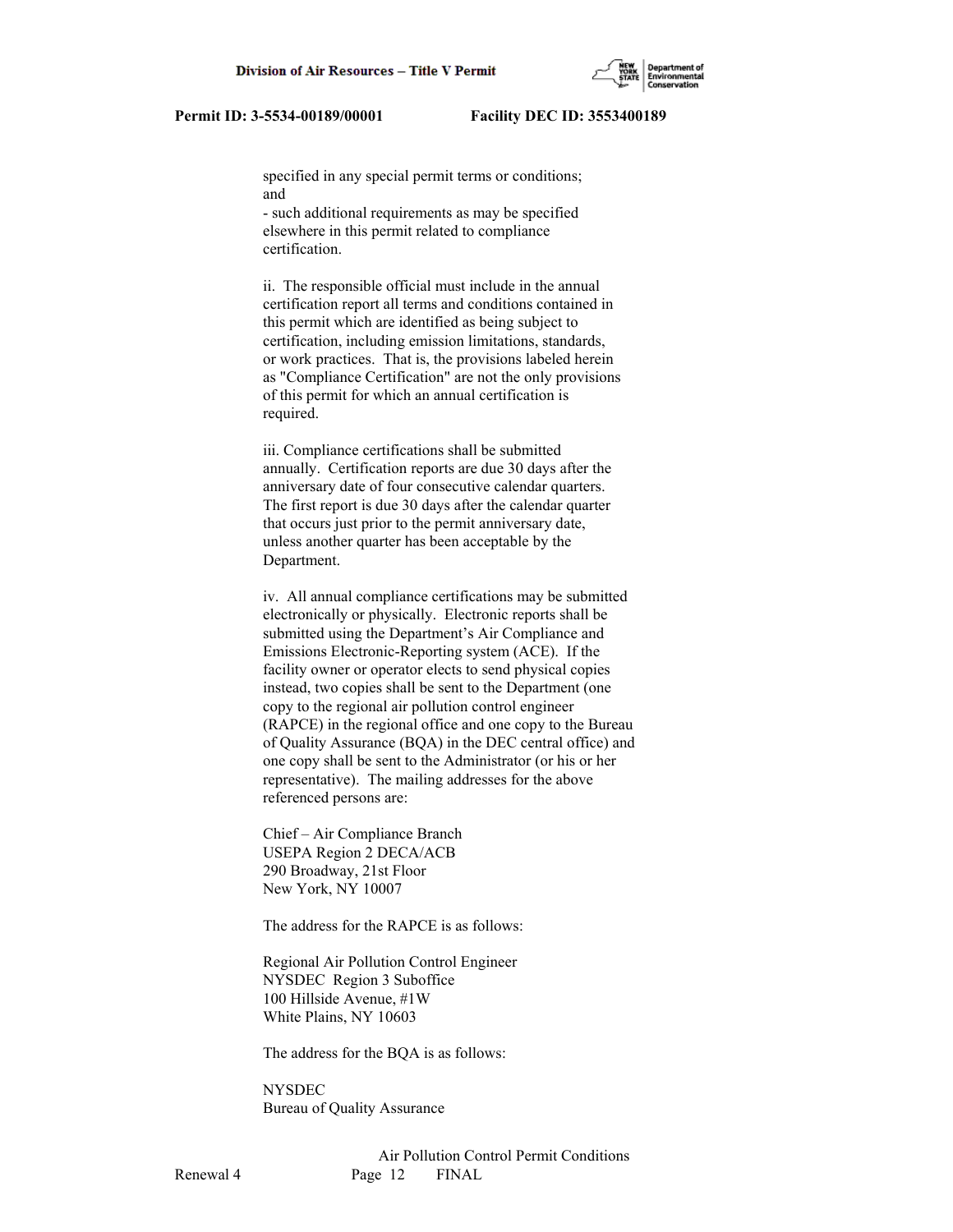

## 625 Broadway Albany, NY 12233-3258

Monitoring Frequency: ANNUALLY Reporting Requirements: ANNUALLY (CALENDAR) Reports due 30 days after the reporting period. The initial report is due 1/30/2023. Subsequent reports are due on the same day each year

# **Condition 7: Compliance Certification Effective between the dates of 06/08/2022 and 06/07/2027**

## **Applicable Federal Requirement:6 NYCRR 202-2.1**

## **Item 7.1:**

The Compliance Certification activity will be performed for the Facility.

## **Item 7.2:**

Compliance Certification shall include the following monitoring:

Monitoring Type: RECORD KEEPING/MAINTENANCE PROCEDURES Monitoring Description:

> Emission statements shall be submitted on or before April 15th each year for emissions of the previous calendar year. Statements are to be submitted electronically or mailed to: New York State Department of Environmental Conservation, Division of Air Resources, Bureau of Air Quality Planning, 625 Broadway, Albany NY 12233-3251

Monitoring Frequency: ANNUALLY Reporting Requirements: ANNUALLY (CALENDAR) Reports due 0 days after the reporting period. The initial report is due 4/15/2023. Subsequent reports are due every 12 calendar month(s).

## **Condition 8: Recordkeeping requirements Effective between the dates of 06/08/2022 and 06/07/2027**

# **Applicable Federal Requirement:6 NYCRR 202-2.5**

## **Item 8.1:**

(a) The following records shall be maintained for at least five years:

(1) a copy of each emission statement submitted to the department; and

(2) records indicating how the information submitted in the emission statement was determined, including any calculations, data, measurements, and estimates used.

(b) These records shall be made available at the facility to the representatives of the department upon request during normal business hours.

# **Condition 9: Open Fires - Prohibitions**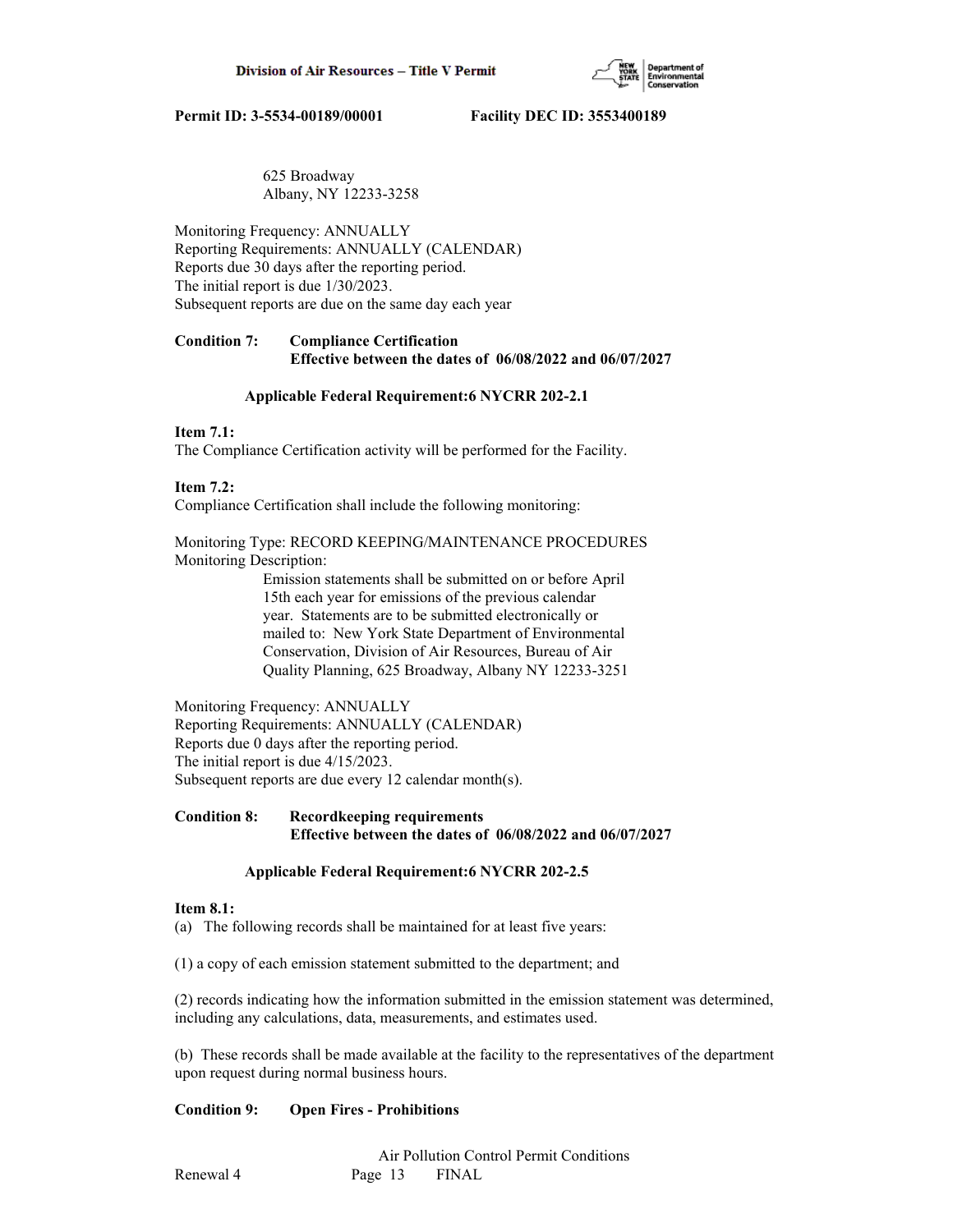

#### **Effective between the dates of 06/08/2022 and 06/07/2027**

#### **Applicable Federal Requirement:6 NYCRR 215.2**

## **Item 9.1:**

Except as allowed by Title 6 NYCRR Section 215.3, no person shall burn, cause, suffer, allow or permit the burning of any materials in an open fire.

#### **Item 9.2**

Per Section 215.3, burning in an open fire, provided it is not contrary to other law or regulation, will be allowed as follows:

(a) On-site burning in any town with a total population less than 20,000 of downed limbs and branches (including branches with attached leaves or needles) less than six inches in diameter and eight feet in length between May 15th and the following March 15th. For the purposes of this subdivision, the total population of a town shall include the population of any village or portion thereof located within the town. However, this subdivision shall not be construed to allow burning within any village.

(b) Barbecue grills, maple sugar arches and similar outdoor cooking devices when actually used for cooking or processing food.

(c) Small fires used for cooking and camp fires provided that only charcoal or untreated wood is used as fuel and the fire is not left unattended until extinguished.

(d) On-site burning of agricultural wastes as part of a valid agricultural operation on contiguous agricultural lands larger than five acres actively devoted to agricultural or horticultural use,

provided such waste is actually grown or generated on those lands and such waste is capable of being fully burned within a 24-hour period.

(e) The use of liquid petroleum fueled smudge pots to prevent frost damage to crops.

(f) Ceremonial or celebratory bonfires where not otherwise prohibited by law, provided that only untreated wood or other agricultural products are used as fuel and the fire is not left unattended until extinguished.

(g) Small fires that are used to dispose of a flag or religious item, and small fires or other smoke producing process where not otherwise prohibited by law that are used in connection with a religious ceremony.

(h) Burning on an emergency basis of explosive or other dangerous or contraband materials by police or other public safety organization.

(i) Prescribed burns performed according to Part 194 of this Title.

(j) Fire training, including firefighting, fire rescue, and fire/arson investigation training, performed under applicable rules and guidelines of the New York State Department of State's Office of Fire Prevention and Control. For fire training performed on acquired structures, the structures must be emptied and stripped of any material that is toxic, hazardous or likely to emit toxic smoke (such as asbestos, asphalt shingles and vinyl siding or other vinyl products) prior to burning and must be at least 300 feet from other occupied structures. No more than one structure per lot or within a 300 foot radius (whichever is bigger) may be burned in a training exercise.

(k) Individual open fires as approved by the Director of the Division of Air Resources as may be required in response to an outbreak of a plant or animal disease upon request by the commissioner of the Department of Agriculture and Markets, or for the destruction of invasive plant and insect species.

(l) Individual open fires that are otherwise authorized under the environmental conservation law, or by rule or regulation of the Department.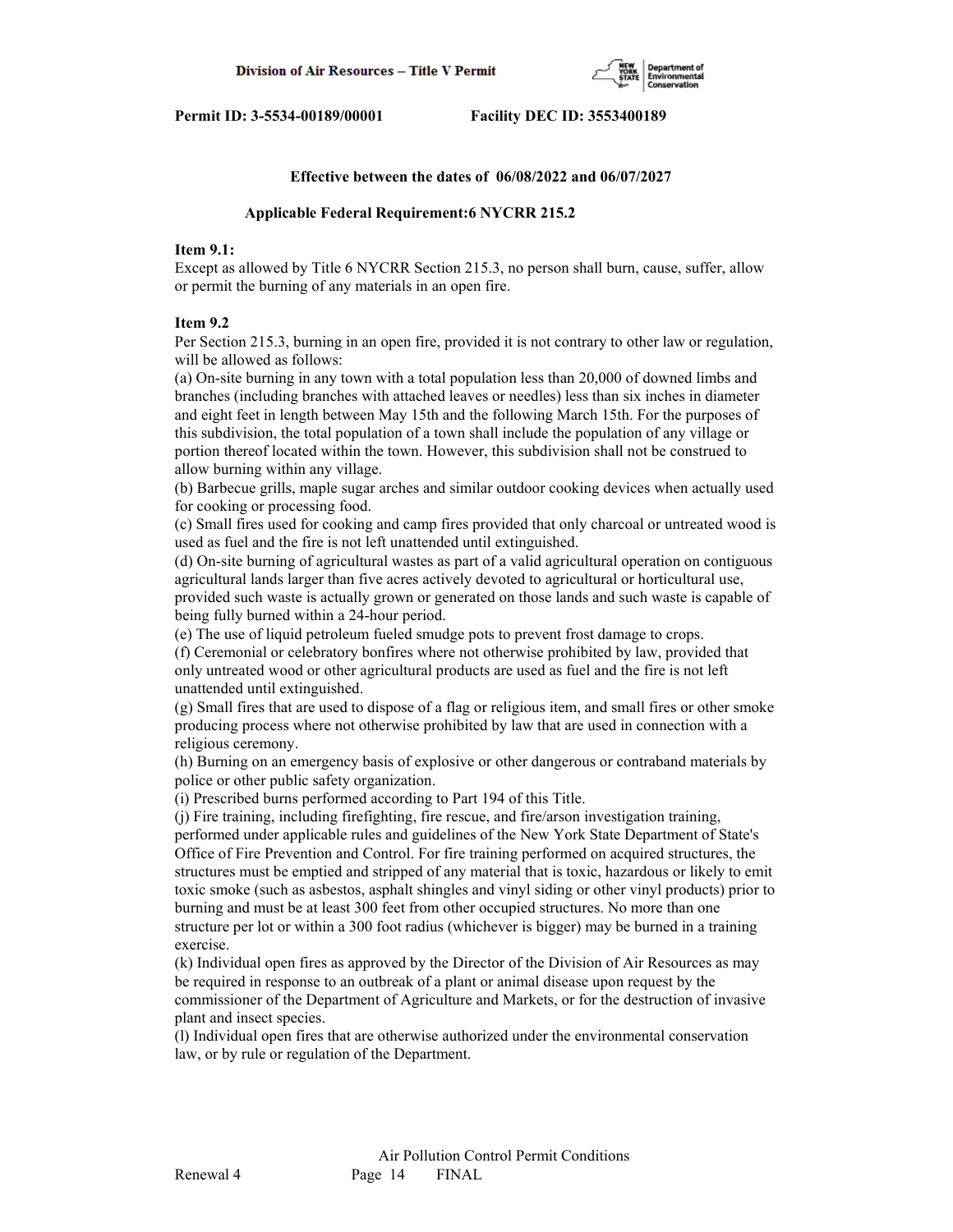

# **MANDATORY FEDERALLY ENFORCEABLE PERMIT CONDITIONS SUBJECT TO ANNUAL CERTIFICATIONS ONLY IF APPLICABLE**

 **The following federally enforceable permit conditions are mandatory for all Title V permits and are subject to annual compliance certification requirements only if effectuated during the reporting period. [NOTE: The corresponding annual compliance certification for those conditions not effectuated during the reporting period shall be specified as "not applicable".]**

**Condition 10: Maintenance of Equipment Effective between the dates of 06/08/2022 and 06/07/2027**

 **Applicable Federal Requirement:6 NYCRR 200.7**

## **Item 10.1:**

Any person who owns or operates an air contamination source which is equipped with an emission control device shall operate such device and keep it in a satisfactory state of maintenance and repair in accordance with ordinary and necessary practices, standards and procedures, inclusive of manufacturer's specifications, required to operate such device effectively.

## **Condition 11: Recycling and Salvage Effective between the dates of 06/08/2022 and 06/07/2027**

## **Applicable Federal Requirement:6 NYCRR 201-1.7**

## **Item 11.1:**

Where practical, the owner or operator of an air contamination source shall recycle or salvage air contaminants collected in an air cleaning device according to the requirements of the ECL.

# **Condition 12: Prohibition of Reintroduction of Collected Contaminants to the air**

 **Effective between the dates of 06/08/2022 and 06/07/2027**

#### **Applicable Federal Requirement:6 NYCRR 201-1.8**

#### **Item 12.1:**

No person shall unnecessarily remove, handle or cause to be handled, collected air contaminants from an air cleaning device for recycling, salvage or disposal in a manner that would reintroduce them to the outdoor atmosphere.

# **Condition 13: Exempt Sources - Proof of Eligibility Effective between the dates of 06/08/2022 and 06/07/2027**

## **Applicable Federal Requirement:6 NYCRR 201-3.2 (a)**

# **Item 13.1:**

The owner or operator of an emission source or activity that is listed as being exempt may be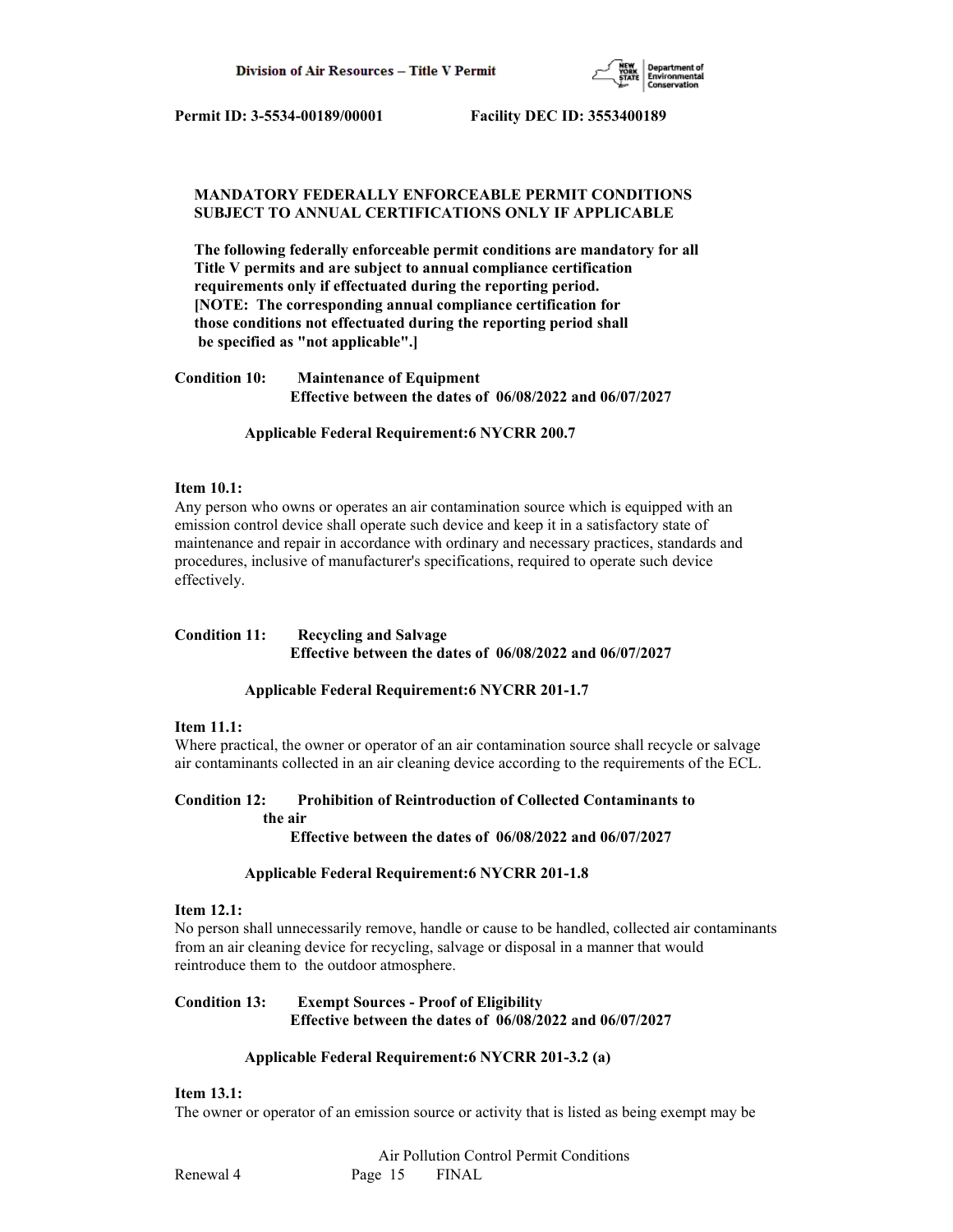

required to certify that it is operated within the specific criteria described in this Subpart. The owner or operator of any such emission source or activity must maintain all records necessary for demonstrating compliance with this Subpart on-site for a period of five years, and make them available to representatives of the department upon request.

# **Condition 14: Trivial Sources - Proof of Eligibility Effective between the dates of 06/08/2022 and 06/07/2027**

# **Applicable Federal Requirement:6 NYCRR 201-3.3 (a)**

## **Item 14.1:**

The owner or operator of an emission source or activity that is listed as being trivial in this Section may be required to certify that it is operated within the specific criteria described in this Subpart. The owner or operator of any such emission source or activity must maintain all required records on-site for a period of five years and make them available to representatives of the department upon request.

## **Condition 15: Requirement to Provide Information Effective between the dates of 06/08/2022 and 06/07/2027**

# **Applicable Federal Requirement:6 NYCRR 201-6.4 (a) (4)**

# **Item 15.1:**

The owner and/or operator shall furnish to the department, within a reasonable time, any information that the department may request in writing to determine whether cause exists for modifying, revoking and reissuing, or terminating the permit or to determine compliance with the permit. Upon request, the permittee shall also furnish to the department copies of records required to be kept by the permit or, for information claimed to be confidential, the permittee may furnish such records directly to the administrator along with a claim of confidentiality, if the administrator initiated the request for information or otherwise has need of it.

# **Condition 16: Right to Inspect Effective between the dates of 06/08/2022 and 06/07/2027**

# **Applicable Federal Requirement:6 NYCRR 201-6.4 (a) (8)**

# **Item 16.1:**

The department or an authorized representative shall be allowed upon presentation of credentials and other documents as may be required by law to:

(i) enter upon the permittee's premises where a facility subject to the permitting requirements of this Subpart is located or emissions-related activity is conducted, or where records must be kept under the conditions of the permit;

(ii) have access to and copy, at reasonable times, any records that must be kept under the conditions of the permit;

(iii) inspect at reasonable times any emission sources, equipment (including monitoring and air pollution control equipment), practices, and operations regulated or required under the permit; and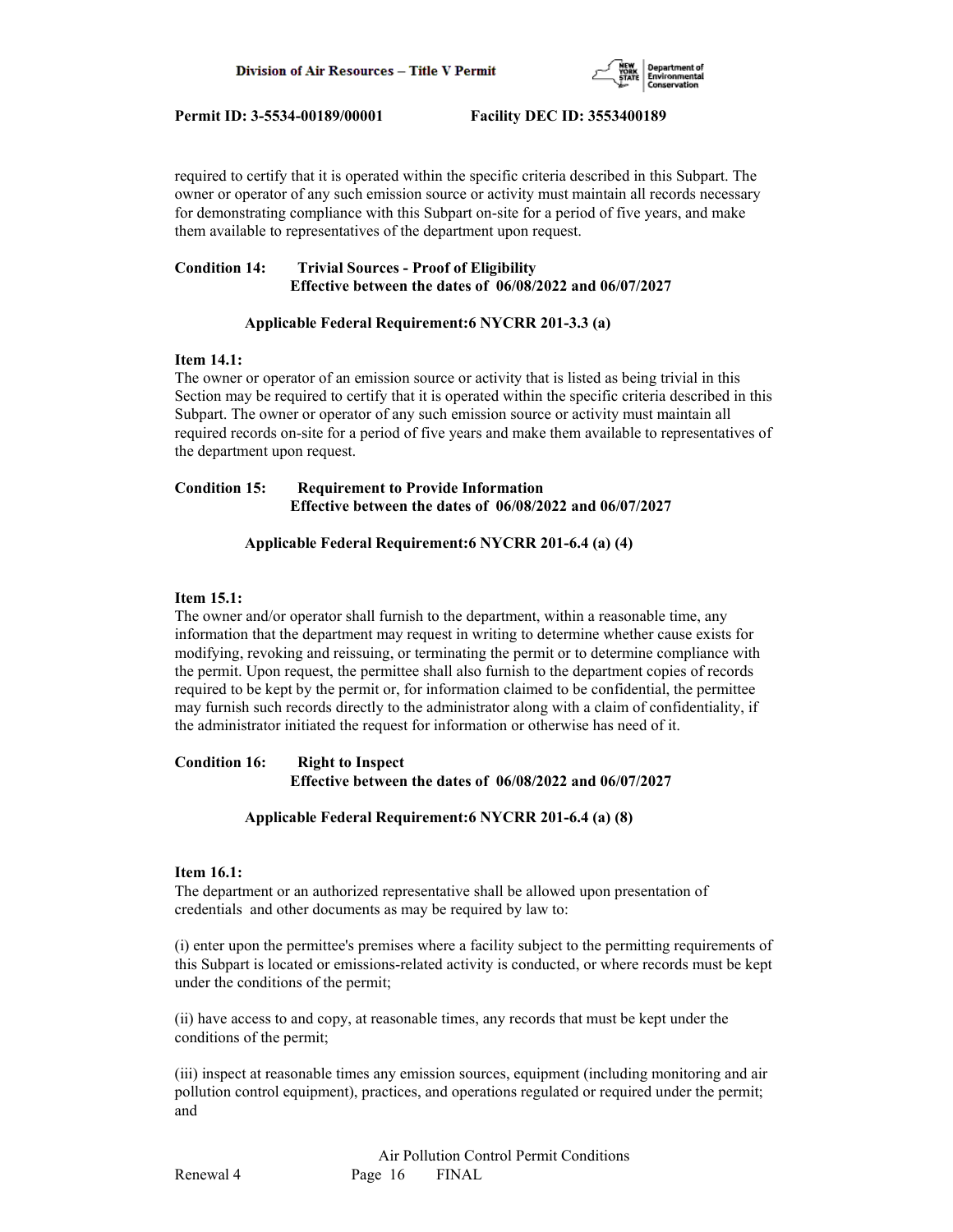

(iv) sample or monitor at reasonable times substances or parameters for the purpose of assuring compliance with the permit or applicable requirements.

# **Condition 17: Accidental release provisions. Effective between the dates of 06/08/2022 and 06/07/2027**

# **Applicable Federal Requirement:40 CFR Part 68**

## **Item 17.1:**

If a chemical is listed in Tables 1,2,3 or 4 of 40 CFR §68.130 is present in a process in quantities greater than the threshold quantity listed in Tables 1,2,3 or 4, the following requirements will apply:

a) The owner or operator shall comply with the provisions of 40 CFR Part 68 and;

b) The owner or operator shall submit at the time of permit issuance (if not previously submitted) one of the following, if such quantities are present:

1) A compliance schedule for meeting the requirements of 40 CFR Part 68 by the date provided in 40 CFR §68.10(a) or,

2) A certification statement that the source is in compliance with all requirements of 40 CFR Part 68, including the registration and submission of the Risk Management Plan. Information should be submitted to:

Risk Management Plan Reporting Center C/O CSC 8400 Corporate Dr Carrollton, Md. 20785

## **Condition 18: Recycling and Emissions Reduction Effective between the dates of 06/08/2022 and 06/07/2027**

# **Applicable Federal Requirement:40CFR 82, Subpart F**

# **Item 18.1:**

The permittee shall comply with all applicable provisions of 40 CFR Part 82.

# **The following conditions are subject to annual compliance certification requirements for Title V permits only.**

**Condition 19: Emission Unit Definition Effective between the dates of 06/08/2022 and 06/07/2027**

 **Applicable Federal Requirement:6 NYCRR Subpart 201-6**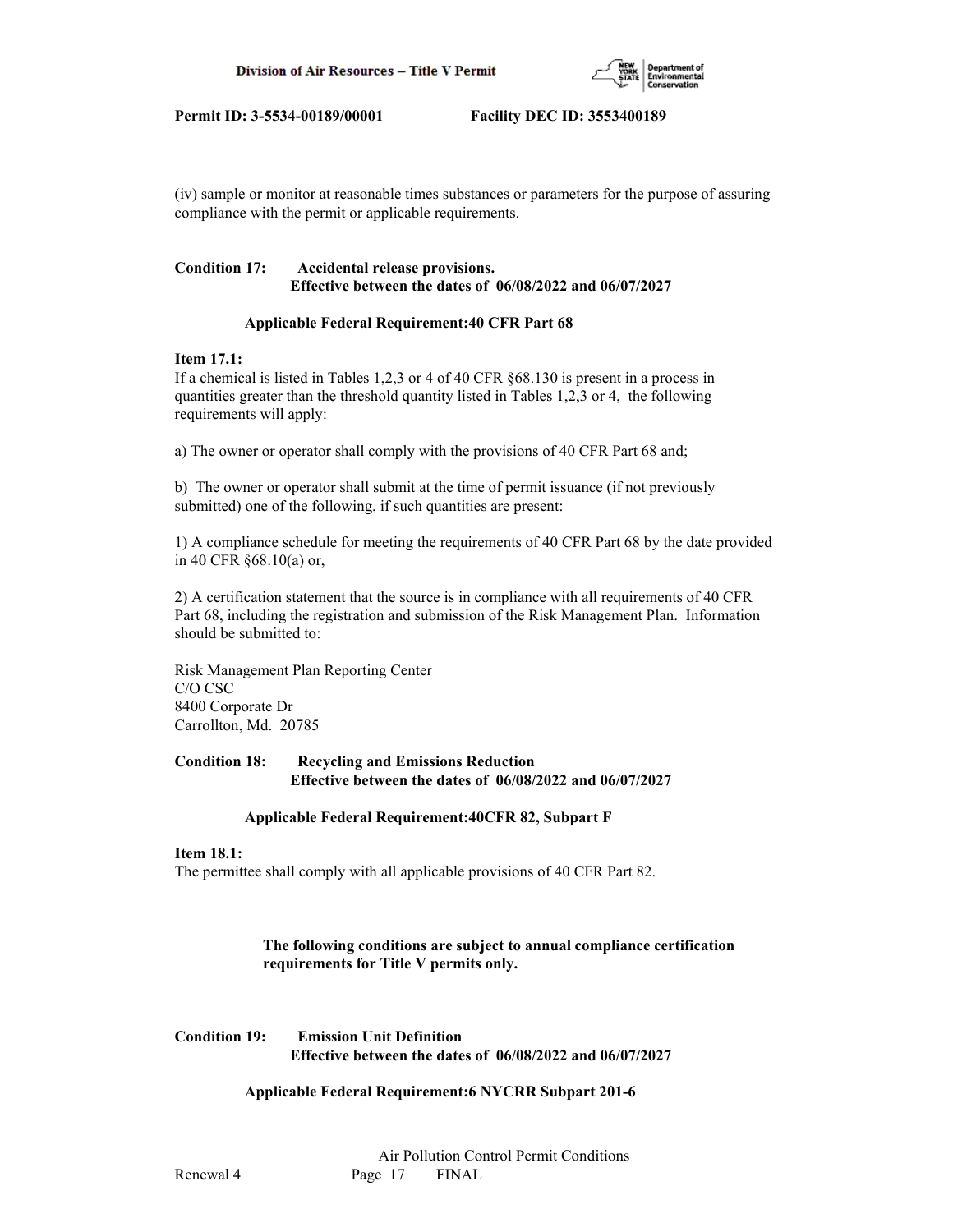

## **Item 19.1:**

The facility is authorized to perform regulated processes under this permit for: Emission Unit: 0-00101 Emission Unit Description: The central heating plant consists of four identical Babcock & Wilcox FM10-79 Boilers (Boilers 1-4) which are used to provide thermal energy to various facilities. These boilers each have a maximum heat input rate of 80.7 mmbtu/hr firing natural gas and 78.0 mmbtu/hr firing No. 2 oil. The boilers combustion gases are exhaused through a common stack. There are actually two boiler stacks in use

Building(s): CHP

## **Item 19.2:**

The facility is authorized to perform regulated processes under this permit for:

but only one stack is used at any given time.

Emission Unit: 0-00124

Emission Unit Description:

 This emission unit is a paint spray booth at the bus maintenance facility for vehicle touch-up purposes.

Building(s): BMF

# **Condition 20: Progress Reports Due Semiannually Effective between the dates of 06/08/2022 and 06/07/2027**

## **Applicable Federal Requirement:6 NYCRR 201-6.4 (d) (4)**

## **Item 20.1:**

Progress reports consistent with an applicable schedule of compliance are to be submitted at least semiannually, or at a more frequent period if specified in the applicable requirement or by the department. Such progress reports shall contain the following:

(i) dates for achieving the activities, milestones, or compliance required in the schedule of compliance, and dates when such activities, milestones or compliance were achieved; and

(ii) an explanation of why any dates in the schedule of compliance were not or will not be met, and any preventive or corrective measures adopted.

## **Condition 21: Operational Flexibility Effective between the dates of 06/08/2022 and 06/07/2027**

## **Applicable Federal Requirement:6 NYCRR 201-6.4 (f)**

# **Item 21.1:**

A permit modification is not required for changes that are provided for in the permit. Such changes include approved alternate operating scenarios and changes that have been submitted and approved pursuant to an established operational flexibility protocol and the requirements of this section. Each such change cannot be a modification under any provision of Title I of the

 Air Pollution Control Permit Conditions Renewal 4 Page 18 FINAL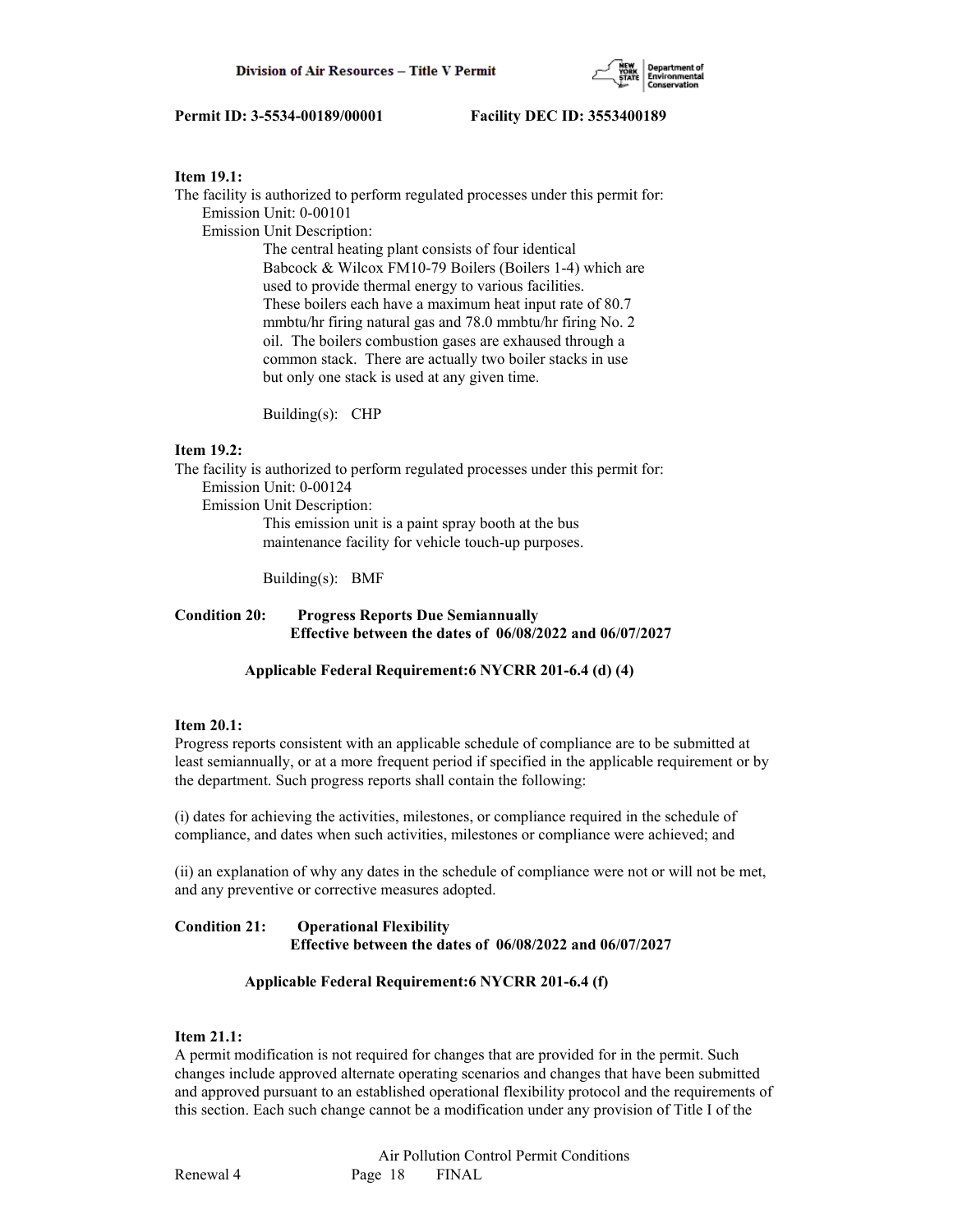

Clean Air Act or exceed, or cause the facility to exceed, an emissions cap or limitation in the permit. The facility owner or operator must incorporate all changes into any compliance certifications, record keeping, and/or reporting required by the permit.

# **Condition 22: Notification Effective between the dates of 06/08/2022 and 06/07/2027**

# **Applicable Federal Requirement:6 NYCRR 202-1.2**

## **Item 22.1:**

A person who is required by the commissioner to submit a stack test report shall notify the commissioner, in writing, not less than 30 days prior to the test, of the time and date of the test. Such notification shall also include the acceptable procedures to be used to stack test including sampling and analytical procedures. Such person shall allow the commissioner, or his representative, free access to observe stack testing being conducted by such person.

# **Condition 23: Acceptable procedures Effective between the dates of 06/08/2022 and 06/07/2027**

# **Applicable Federal Requirement:6 NYCRR 202-1.3**

## **Item 23.1:**

Emission testing, sampling, and analytical determinations to ascertain compliance with this Subpart shall be conducted in accordance with test methods acceptable to the commissioner.

**Condition 24: Acceptable procedures Effective between the dates of 06/08/2022 and 06/07/2027**

# **Applicable Federal Requirement:6 NYCRR 202-1.3 (a)**

# **Item 24.1:**

Emission testing, sampling and analytical determinations to ascertain compliance with this Subchapter shall be conducted in accordance with test methods acceptable to the commissioner. The Reference Methods contained in part 60, appendix A and part 61, appendix B of title 40 of the Code of Federal Regulations and all future technical revisions, additions or corrections made thereto shall be considered as acceptable test methods for those sources and contaminants for which they are expressly applicable, except where the commissioner has issued a specific method to be used instead of a Reference Method contained in these Federal regulations or where the commissioner determines that one or more alternate methods are also acceptable. The person who owns or operates an air contamination source shall submit the emission test report in triplicate, to the commissioner within 60 days after the completion of tests. In the event such source owner/operator can demonstrate to the commissioner such time is not sufficient, he may request in writing and be granted an extension. Where an opacity emission standard is applicable to the source tested, the emission test report shall include the opacity observation.

# **Condition 25: Required contents of an emission statement. Effective between the dates of 06/08/2022 and 06/07/2027**

# **Applicable Federal Requirement:6 NYCRR 202-2.3**

**Item 25.1:**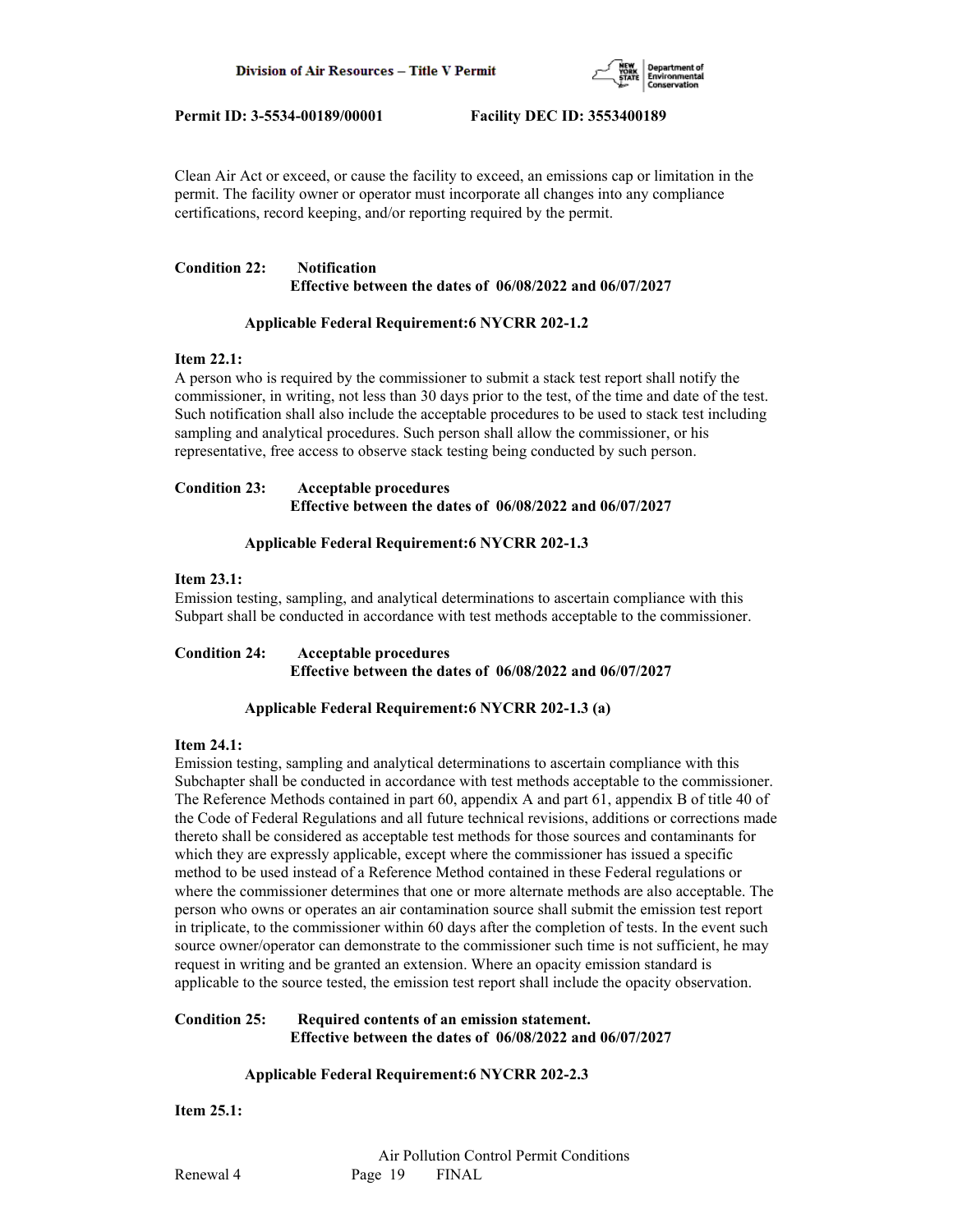

(a) Emission statements shall include the following:

(1) Certification by a duly authorized representative. A duly authorized representative must sign a form provided by the Department to verify the truth, accuracy, and completeness of the emission statement. This certification shall state that, based on information and belief formed after reasonable inquiry by the duly authorized representative, the statements and information in the document are true, accurate, and complete. The certification shall include the full name, title, original signature, date of signature and telephone number of the duly authorized representative.

- (2) Facility level information, consisting of:
- (i) verification of full name of facility;
- (ii) verification of parent company name;
- (iii) verification of street address (physical location) of the facility;
- (iv) verification of four digit SIC code(s) for the facility;
- (v) calendar year reportable emissions.
- (vi) total facility fuel use and fuel sulfur content and heat value (for combustion installations); and,
- (vii) fugitive emissions.
- (3) Emission point level information, consisting of:
- (i) average hours of operation per day (peak ozone and carbon monoxide seasons);
- (ii) average days of operation per week (peak ozone and carbon monoxide seasons);
- (iii) weeks of operation per year (seasonal and annual);
- (iv) hours of operation per year; and
- (v) percentage annual throughput (percentage of annual activity by season).
- (vi) verification of latitude and longitude.
- (4) Process level information, consisting of:
- (i) maximum heat input (for combustion installations);
- (ii) quantity of fuels consumed (for combustion installations);

(iii) estimated actual annual reportable emissions, for each air regulated air pollutant emitted, (in units of pounds per year);

(iv) estimated emissions method (see 6 NYCRR Part 202-2.4(b));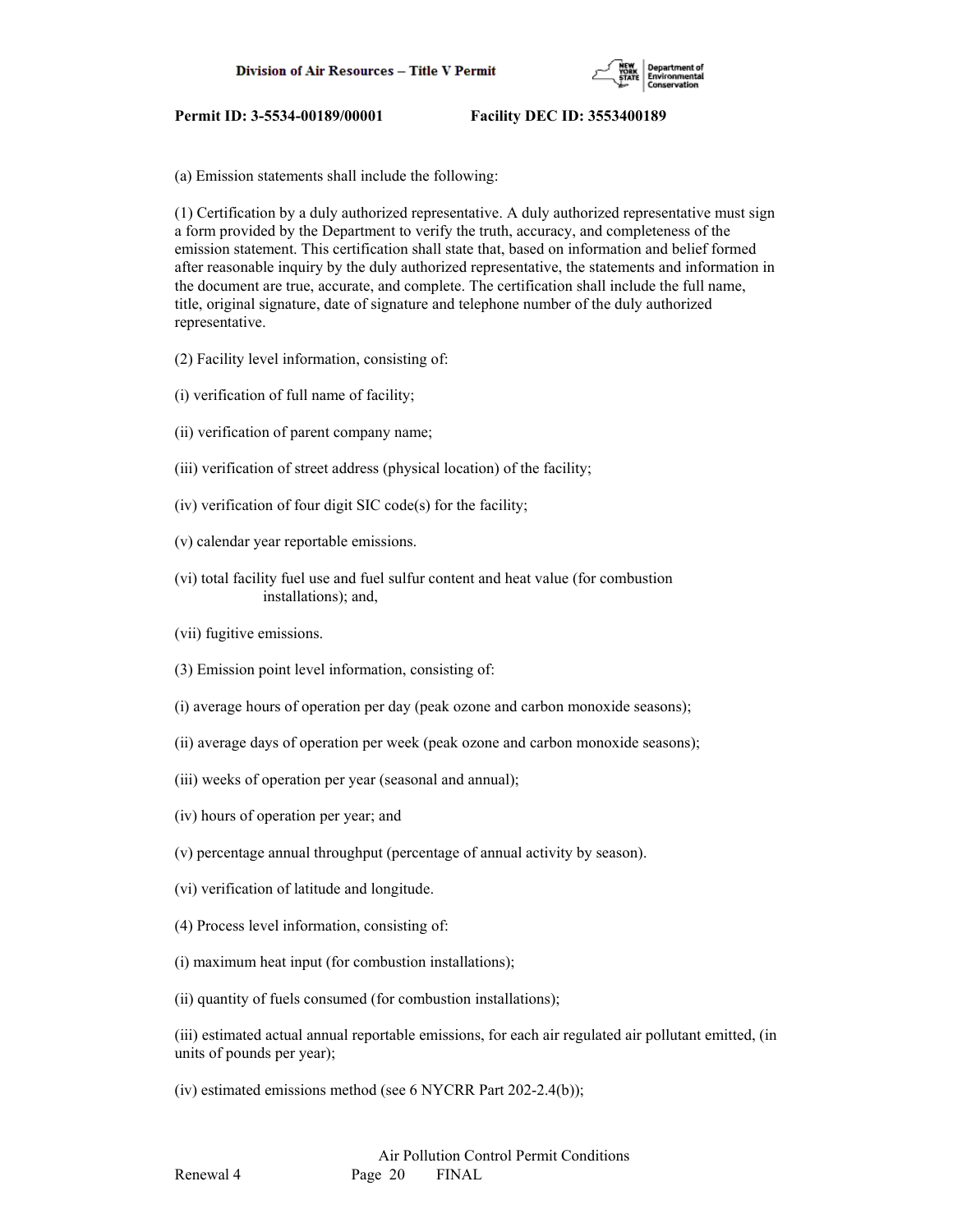

(v) emission factor(s) (if used to determine actual emissions);

(vi) primary and secondary control equipment identification code(s);

(vii) control efficiencies achieved by the control equipment. The control efficiency should reflect the total control efficiency from all control equipment for a specific criteria group (e.g., VOCs and NOx). If the actual control efficiency is unavailable, the design efficiency or the control efficiency limit imposed by a permit shall be used;

(viii) annual process rate;

(ix) peak ozone season daily process rate.

(b) Petroleum, volatile organic liquid, and fuel storage and distribution facilities must provide the following additional information:

(1) tank capacity (including maximum and average liquid height, and working volume); and

(2) throughput associated with tanks and loading racks (including turnovers per year).

(c) The Department shall provide instructions concerning the emission statements applicable to a particular facility, when the statement is mailed to the facility. These instructions shall include control equipment identification code(s) and estimated emissions method code(s).

# **Condition 26: Emission statement methods and procedures Effective between the dates of 06/08/2022 and 06/07/2027**

#### **Applicable Federal Requirement:6 NYCRR 202-2.4**

#### **Item 26.1:**

Emission statements shall be submitted to the Department on or before April 15 each year for emissions of the previous calendar year.

 (a) Emissions estimates shall be based on the owner's or operator's use of the following methods. For each instance, the owner or operator must utilize one of the following emissions estimation methods to represent actual emissions emitted during the calendar year.

- (1) stack samples or other emission measurements;
- (2) material balance using knowledge of the process;
- (3) national emission factors;
- (4) best engineering judgement (including manufacturers' guarantees);
- (5) state or local agency emission factors approved by EPA;

 (6) standard EPA emission factors (SCC emission factor). The Department shall assign the SCC to a particular facility. A source owner may request the Department to change an assigned SCC;

(7) other published emission factors (please provide); and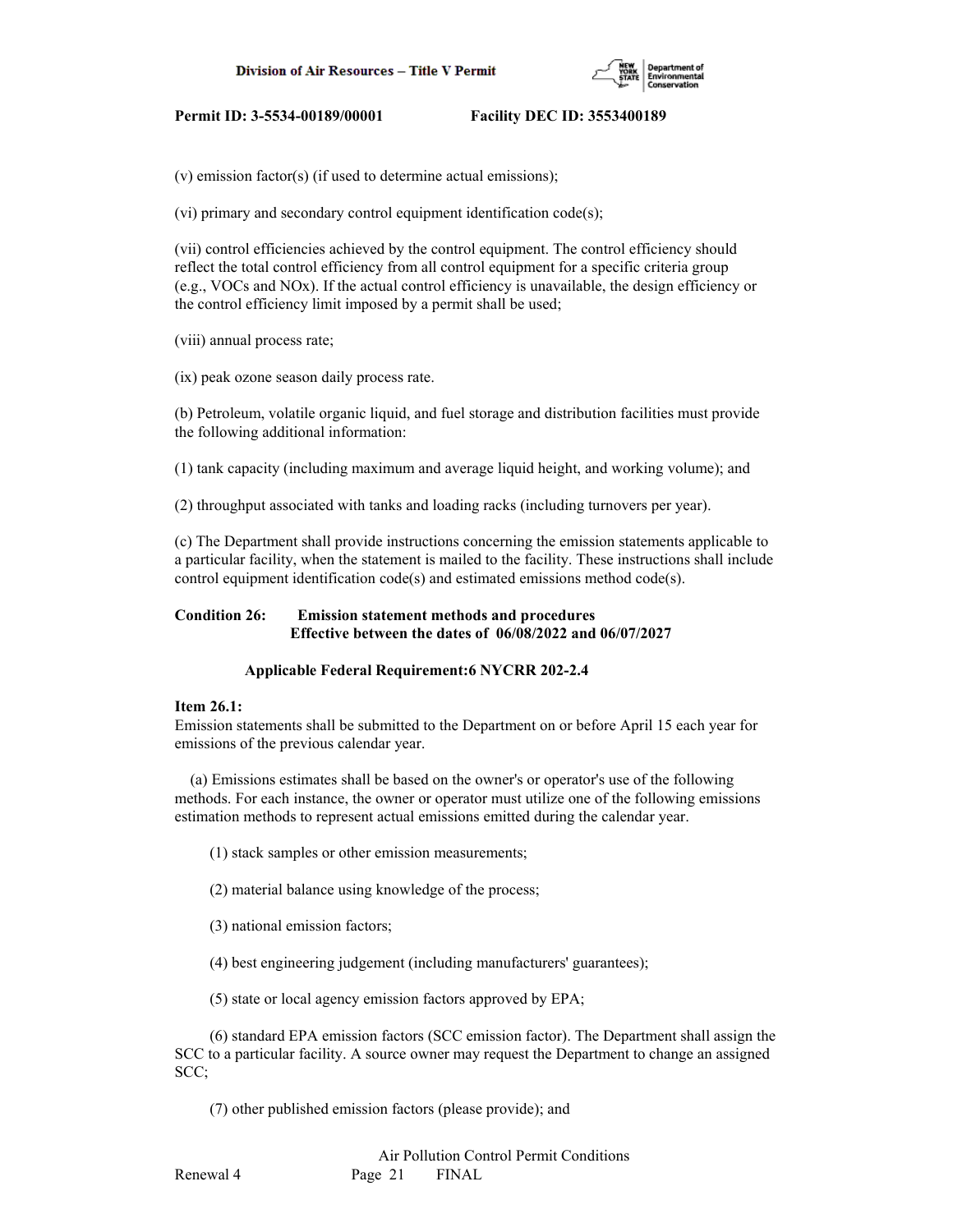

(8) other (please specify).

 (NOTE: Emissions testing is generally not required for determining emissions to comply with this regulation. When monitoring or testing data is available and has been validated and verified by the Department and is still applicable to the operations during the reporting period, this monitoring or testing data should be used to calculate emissions for this reporting requirement. In the absence of validated monitoring or testing data, the facility should use the emissions estimation method which would yield accurate emissions data.)

 (b) If a source owner or operator is required to use a specific monitoring method to demonstrate compliance with other applicable requirements, the Department may require that the emission estimates for the corresponding processes be based on information obtained from that monitoring method. The Department may reject the use of a proposed method for a particular process if it can be demonstrated that the method does not represent actual emissions.

 (c) Any owner or operator of a reportable facility shall transmit the emission statement to the Department on forms acceptable to the Department. With the prior approval of the Department, an emission statement which meets the requirements of section 202-2.4 may be submitted on computer diskette or transmitted electronically in lieu of a written submission.

 (d) The owner or operator may request that information submitted in emission statements be designated as a trade secret, in accordance with Part 616 of this Title. Data elements not considered to be confidential include: emissions, estimated emissions method, and the SCC. The Department will evaluate claims for confidentiality in accordance with Part 616 of this Title.

## **Condition 27: Statement dates for emissions statements. Effective between the dates of 06/08/2022 and 06/07/2027**

## **Applicable Federal Requirement:6 NYCRR 202-2.4 (a) (3)**

## **Item 27.1:**

This facility is required to submit an annual emission statement electronically and these emissions statements must be submitted to the department as per the following schedule:

(i) March 15th of each year for facilities with three or fewer processes listed in their Title V permit:

(ii) March 31st of each year for facilities with four to six processes listed in their Title V permit:

- (iii) April 15th of each year for facilities with 7 to 12 processes listed in their Title V permit:
- (iv) April 30th of each year for facilities with 13 or more processes listed in their Title V permit.

# **Condition 28: Visible Emissions Limited Effective between the dates of 06/08/2022 and 06/07/2027**

## **Applicable Federal Requirement:6 NYCRR 211.2**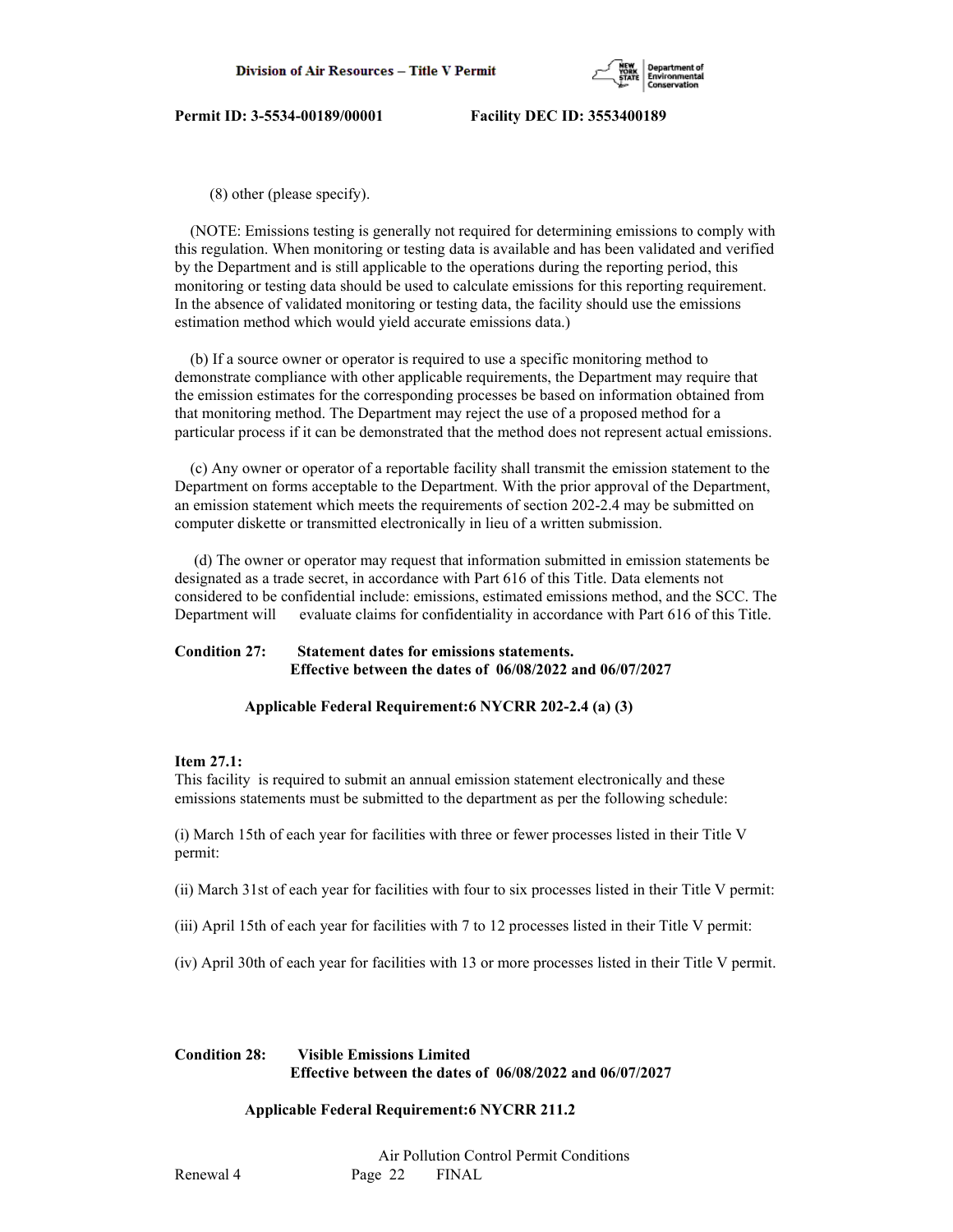

## **Item 28.1:**

Except as permitted by a specific part of this Subchapter and for open fires for which a restricted burning permit has been issued, no person shall cause or allow any air contamination source to emit any material having an opacity equal to or greater than 20 percent (six minute average) except for one continuous six-minute period per hour of not more than 57 percent opacity.

# **Condition 29: Compliance Certification Effective between the dates of 06/08/2022 and 06/07/2027**

## **Applicable Federal Requirement:6 NYCRR 225-1.2 (d)**

## **Item 29.1:**

The Compliance Certification activity will be performed for the Facility.

# **Item 29.2:**

Compliance Certification shall include the following monitoring:

## Monitoring Type: WORK PRACTICE INVOLVING SPECIFIC OPERATIONS

## Monitoring Description:

 Owners or operators of emission sources that fire distillate oil are limited to a 0.0015 percent sulfur content by weight of the fuel. Compliance with the sulfur-in-fuel limitation is based on fuel vendor receipts. All fuel vendor receipts must be maintained on site or at a Department approved alternative location for a minimum of five years.

 Note - Process sources and incinerators must comply with the above requirements on or after July 1, 2023.

Work Practice Type: PARAMETER OF PROCESS MATERIAL Process Material: NUMBER 2 OIL Parameter Monitored: SULFUR CONTENT Upper Permit Limit: 0.0015 percent by weight Monitoring Frequency: PER DELIVERY Averaging Method: MAXIMUM - NOT TO BE EXCEEDED AT ANY TIME (INSTANTANEOUS/DISCRETE OR GRAB) Reporting Requirements: ANNUALLY (CALENDAR) Reports due 30 days after the reporting period. The initial report is due 1/30/2023. Subsequent reports are due every 12 calendar month(s).

# **Condition 30: Compliance Certification Effective between the dates of 06/08/2022 and 06/07/2027**

## **Applicable Federal Requirement:6 NYCRR 225-1.6 (f)**

## **Item 30.1:**

The Compliance Certification activity will be performed for the Facility.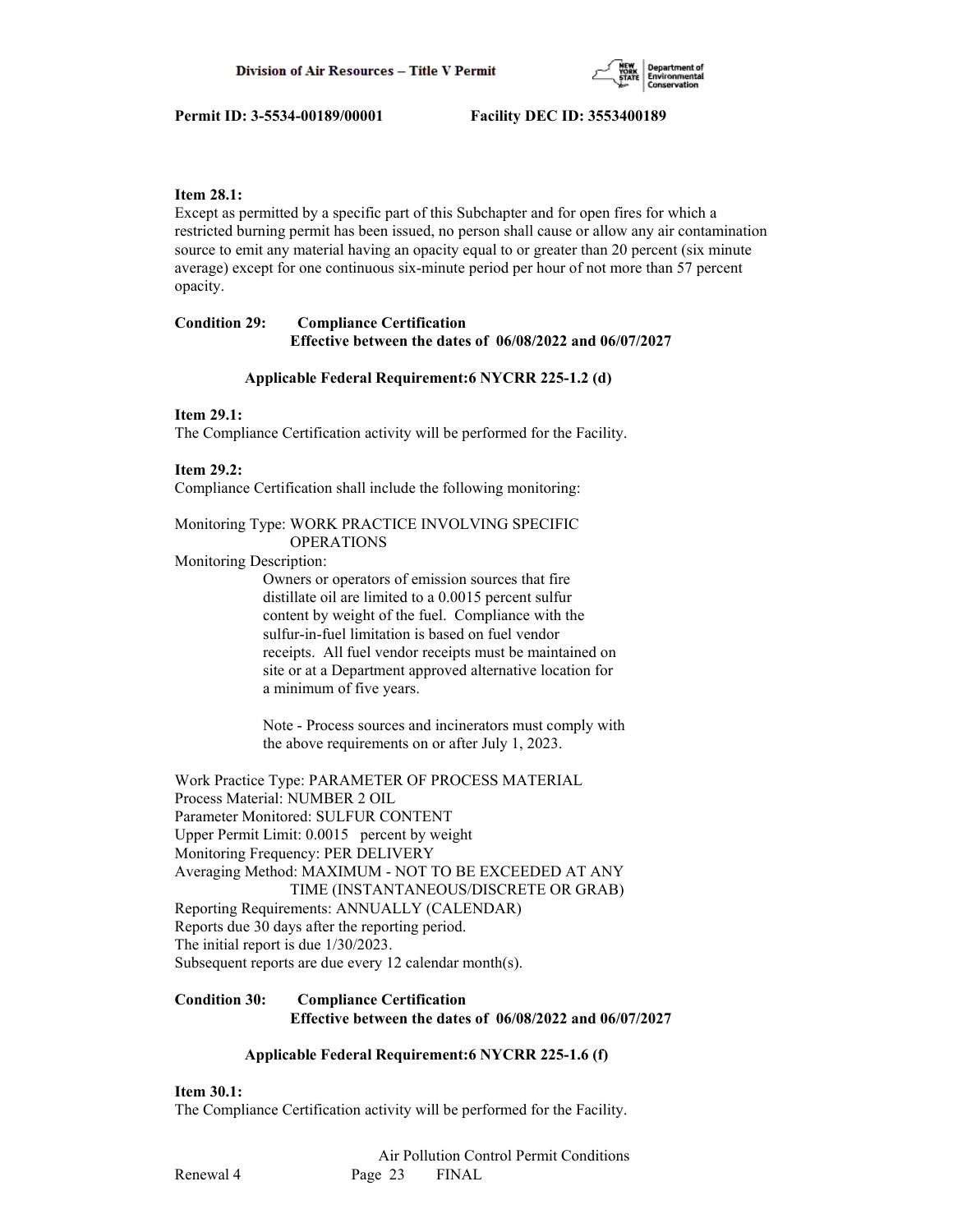

## **Item 30.2:**

Compliance Certification shall include the following monitoring:

Monitoring Type: RECORD KEEPING/MAINTENANCE PROCEDURES Monitoring Description:

> The owner or operator must maintain records of excess emissions. The owner or operator must submit a written report of the fuel sulfur content exceeding the applicable sulfur-in-fuel limitation, measured emissions exceeding the applicable sulfur-in-fuel limitation, measured emissions exceeding the applicable equivalent emission rate, and the nature and cause of such exceedances if known, for each calendar quarter, within 30 days after the end of any quarterly period in which an exceedance[s] takes place. These records must be kept on site or at a Department approved alternative location for a minimum of five years.

Monitoring Frequency: AS REQUIRED - SEE PERMIT MONITORING DESCRIPTION Reporting Requirements: QUARTERLY (CALENDAR) Reports due 30 days after the reporting period. The initial report is due 7/30/2022. Subsequent reports are due every 3 calendar month(s).

# **Condition 31: Compliance Certification Effective between the dates of 06/08/2022 and 06/07/2027**

## **Applicable Federal Requirement:6 NYCRR 228-1.4 (a) (2)**

#### **Item 31.1:**

The Compliance Certification activity will be performed for the Facility.

 Regulated Contaminant(s): CAS No: 0NY998-00-0 VOC

#### **Item 31.2:**

Compliance Certification shall include the following monitoring:

#### Monitoring Type: MONITORING OF PROCESS OR CONTROL DEVICE PARAMETERS AS SURROGATE

#### Monitoring Description:

 A facility operating a mobile equipment repair and refinishing or color-matched coating line may not use coatings with VOC contents, as applied, which exceed the appropriate limits specified in Table A of 6 NYCRR Subpart 228-1.4(a). The units in Table A are in terms of pounds of VOC per gallon of coating (minus water and excluded compounds) at application. Sampling and testing of any coating to confirm VOC content compliance must be performed in a manner directed by and at the request of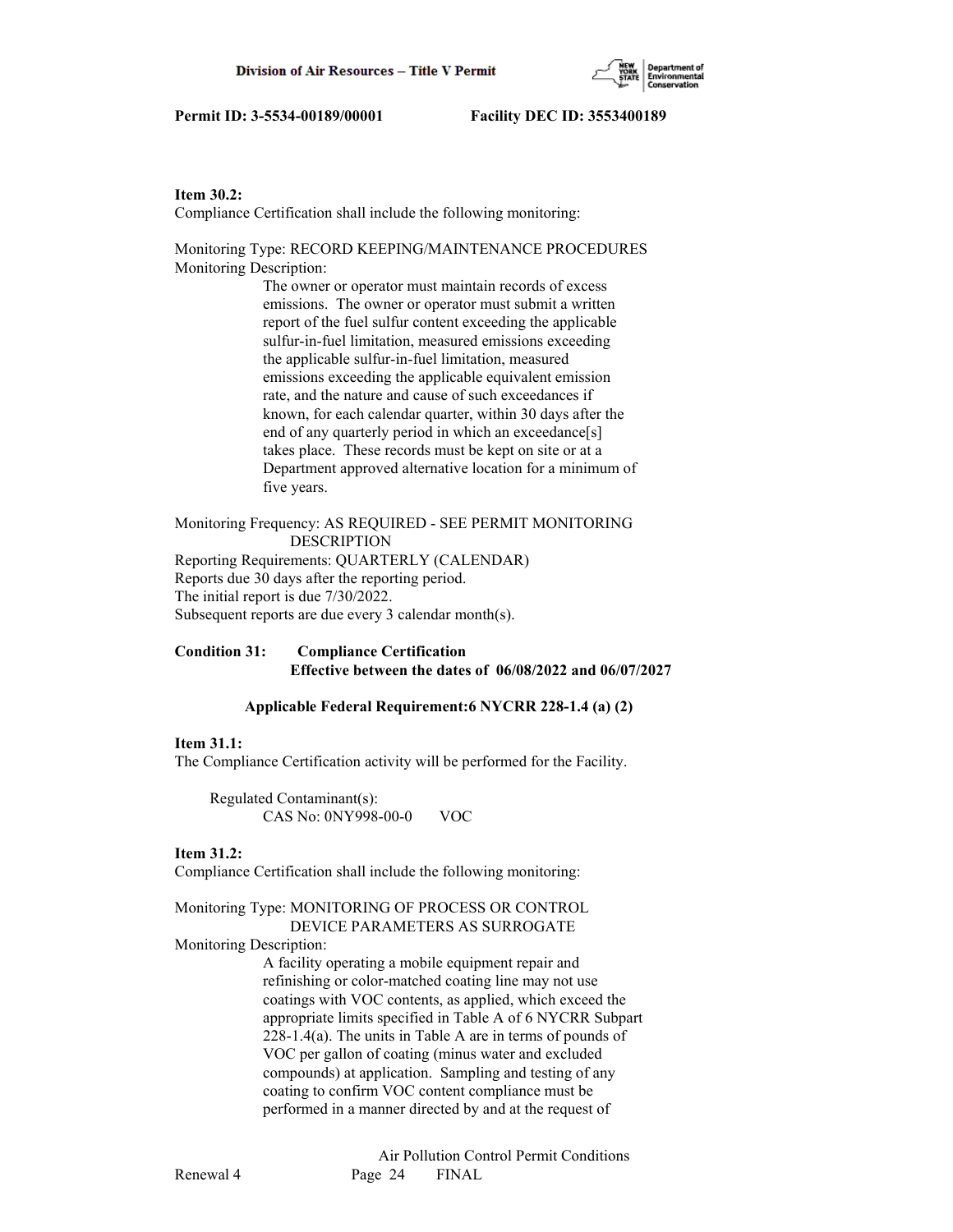

the Department.

 Anti-corrosive wax and heat resistant anti-corrosive coatings used in mobile equipment repair and refinishing are not subject to the VOC limitations in Table A or the application requirements of section 228-1.3(e)(3) of Subpart 228-1.

Parameter Monitored: VOC CONTENT Upper Permit Limit: 6.5 pounds per gallon Monitoring Frequency: AS REQUIRED - SEE PERMIT MONITORING DESCRIPTION Reporting Requirements: AS REQUIRED - SEE MONITORING DESCRIPTION

**Condition 32: Compliance Certification Effective between the dates of 06/08/2022 and 06/07/2027**

#### **Applicable Federal Requirement:40CFR 60.48c(d), NSPS Subpart Dc**

#### **Item 32.1:**

The Compliance Certification activity will be performed for the Facility.

#### **Item 32.2:**

Compliance Certification shall include the following monitoring:

Monitoring Type: RECORD KEEPING/MAINTENANCE PROCEDURES Monitoring Description:

> The owner or operator of each affected facility subject to the SO2 emission limits, fuel oil sulfur limits, or percent reduction requirements under §60.42c shall submit semi-annual reports to the Administrator.

Monitoring Frequency: AS REQUIRED - SEE PERMIT MONITORING DESCRIPTION Reporting Requirements: ANNUALLY (CALENDAR) Reports due 30 days after the reporting period.

The initial report is due 1/30/2023.

Subsequent reports are due every 12 calendar month(s).

# **Condition 33: Compliance Certification Effective between the dates of 06/08/2022 and 06/07/2027**

#### **Applicable Federal Requirement:40CFR 60.48c(g), NSPS Subpart Dc**

#### **Item 33.1:**

The Compliance Certification activity will be performed for the Facility.

#### **Item 33.2:**

Compliance Certification shall include the following monitoring: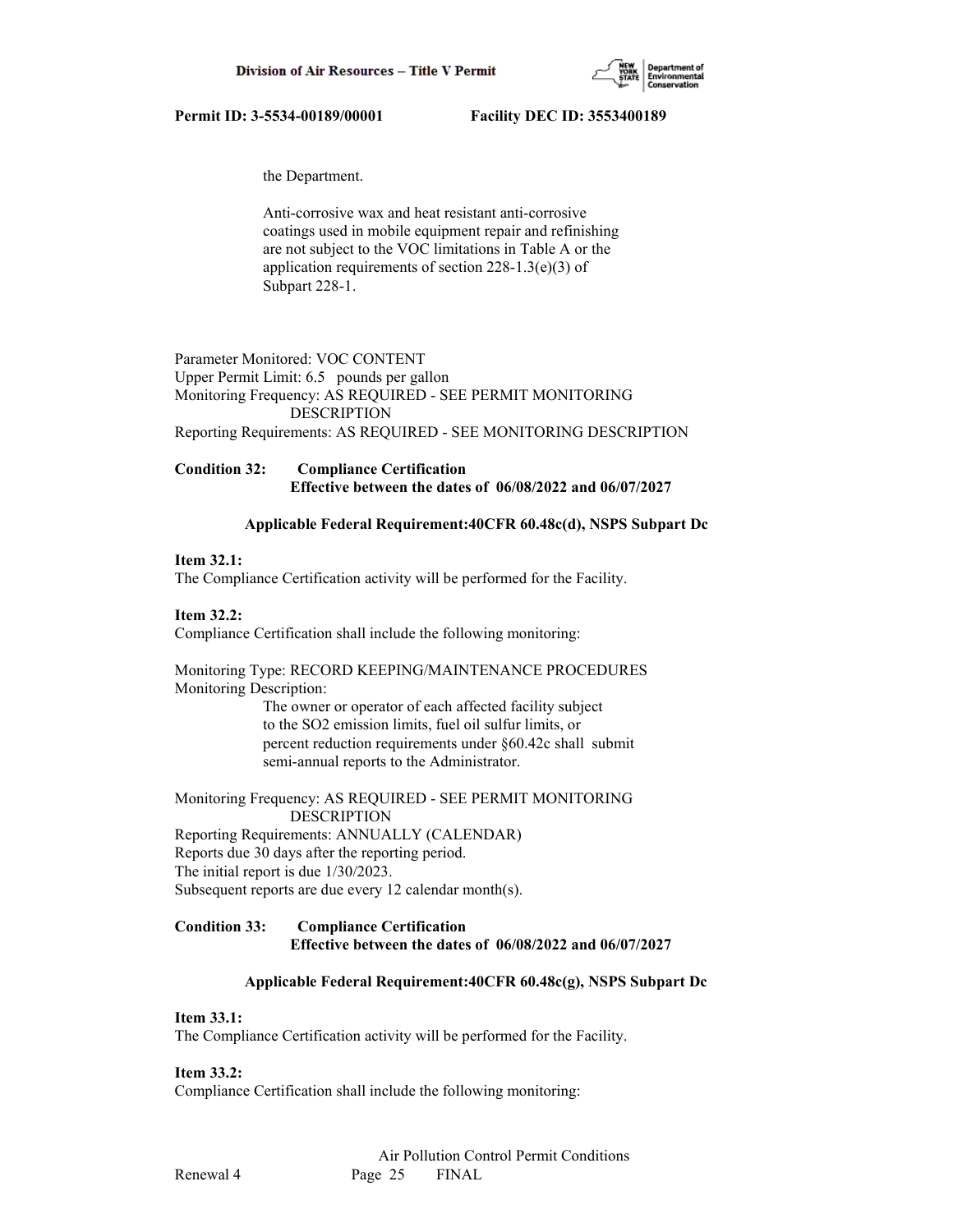

Monitoring Type: RECORD KEEPING/MAINTENANCE PROCEDURES Monitoring Description:

 The owner or operator of an affected facility shall record and maintain records of the amounts of each fuel combusted during each day.

Reporting Requirements: SEMI-ANNUALLY (CALENDAR) Reports due 30 days after the reporting period. The initial report is due 7/30/2022. Subsequent reports are due every 6 calendar month(s).

# **Condition 34: Applicability Effective between the dates of 06/08/2022 and 06/07/2027**

#### **Applicable Federal Requirement:40CFR 63, Subpart ZZZZ**

#### **Item 34.1:**

Facilities that have reciprocating internal combustion engines must comply with applicable portions of 40 CFR 63 subpart ZZZZ.

#### **\*\*\*\* Emission Unit Level \*\*\*\***

# **Condition 35: Emission Point Definition By Emission Unit Effective between the dates of 06/08/2022 and 06/07/2027**

#### **Applicable Federal Requirement:6 NYCRR Subpart 201-6**

#### **Item 35.1:**

The following emission points are included in this permit for the cited Emission Unit:

Emission Unit: 0-00101

 Emission Point: 00101 Height (ft.): 133 Diameter (in.): 72 NYTMN (km.): 4548.423 NYTME (km.): 600.833 Building: CHP

#### **Item 35.2:**

The following emission points are included in this permit for the cited Emission Unit:

 Emission Unit: 0-00124 Emission Point: 00124 Height (ft.): 50 Diameter (in.): 40 NYTMN (km.): 4548.42 NYTME (km.): 600.83 Building: BMF

## **Condition 36: Process Definition By Emission Unit Effective between the dates of 06/08/2022 and 06/07/2027**

## **Applicable Federal Requirement:6 NYCRR Subpart 201-6**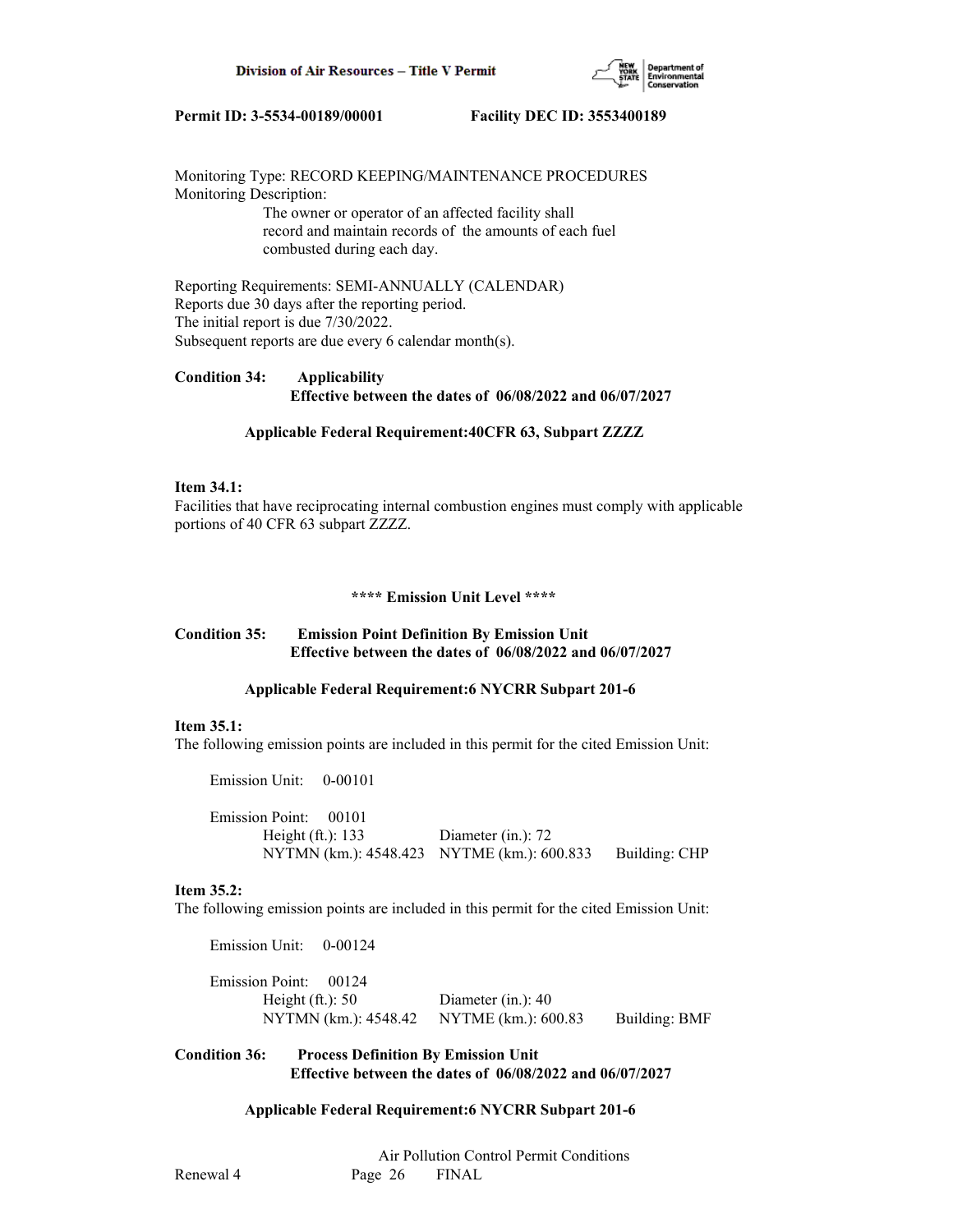

## **Item 36.1:**

This permit authorizes the following regulated processes for the cited Emission Unit:

 Emission Unit: 0-00101 Process: CH1 Source Classification Code: 1-03-006-02 Process Description: This process describes the operation of the boilers while firing natural gas.

 Emission Source/Control: 0101A - Combustion Design Capacity: 80 million Btu per hour

 Emission Source/Control: 0101B - Combustion Design Capacity: 80 million Btu per hour

 Emission Source/Control: 0101C - Combustion Design Capacity: 80 million Btu per hour

 Emission Source/Control: 0101D - Combustion Design Capacity: 80 million Btu per hour

#### **Item 36.2:**

This permit authorizes the following regulated processes for the cited Emission Unit:

 Emission Unit: 0-00101 Process: CH2 Source Classification Code: 1-03-005-01 Process Description: This process describes the operation of the boilers while firing No.2 oil.

 Emission Source/Control: 0101A - Combustion Design Capacity: 80 million Btu per hour

 Emission Source/Control: 0101B - Combustion Design Capacity: 80 million Btu per hour

 Emission Source/Control: 0101C - Combustion Design Capacity: 80 million Btu per hour

 Emission Source/Control: 0101D - Combustion Design Capacity: 80 million Btu per hour

#### **Item 36.3:**

This permit authorizes the following regulated processes for the cited Emission Unit:

 Emission Unit: 0-00124 Process: BMF Source Classification Code: 4-02-001-10 Process Description: This process describes spraying/coating operation where minor touch up of the buses take place.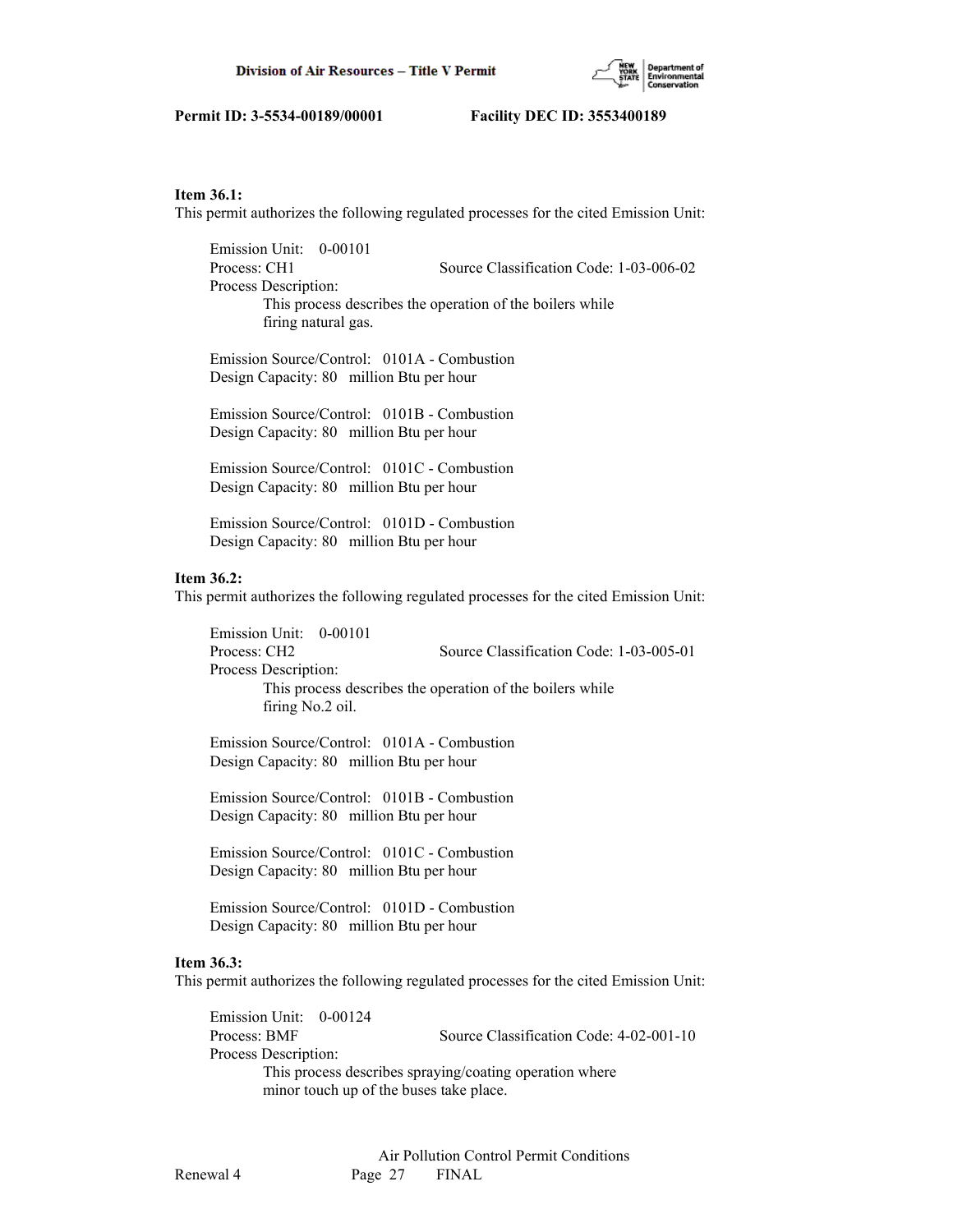

Emission Source/Control: 00124 - Process

**Condition 37: Required emission tests Effective between the dates of 06/08/2022 and 06/07/2027**

#### **Applicable Federal Requirement:6 NYCRR 202-1.1**

#### **Item 37.1:**

This Condition applies to Emission Unit: 0-00101

#### **Item 37.2:**

An acceptable report of measured emissions shall be submitted, if requested by the commissioner, to ascertain compliance or noncompliance with any air pollution code, rule, or regulation.

**Condition 38: Compliance Certification Effective between the dates of 06/08/2022 and 06/07/2027**

#### **Applicable Federal Requirement:6 NYCRR 227.2 (b) (1)**

## **Item 38.1:**

The Compliance Certification activity will be performed for:

Emission Unit: 0-00101

 Regulated Contaminant(s): CAS No: 0NY075-00-0 PARTICULATES

## **Item 38.2:**

Compliance Certification shall include the following monitoring:

Monitoring Type: INTERMITTENT EMISSION TESTING Monitoring Description:

> The owner or operator of a stationary combustion installation shall not exceed 0.10 pounds per million Btu of particulate matter based on a two hour average. The owner or operator shall:

 1) Submit to the Department an acceptable test protocol for determining compliance with the limit cited in this condition.

 2) Perform a stack test, based upon the approved test protocol.

 3) Submit an acceptable stack test report that outlines the results.

 4) Maintain records of all testing done at this stationary combustion installation for a minimum period of 5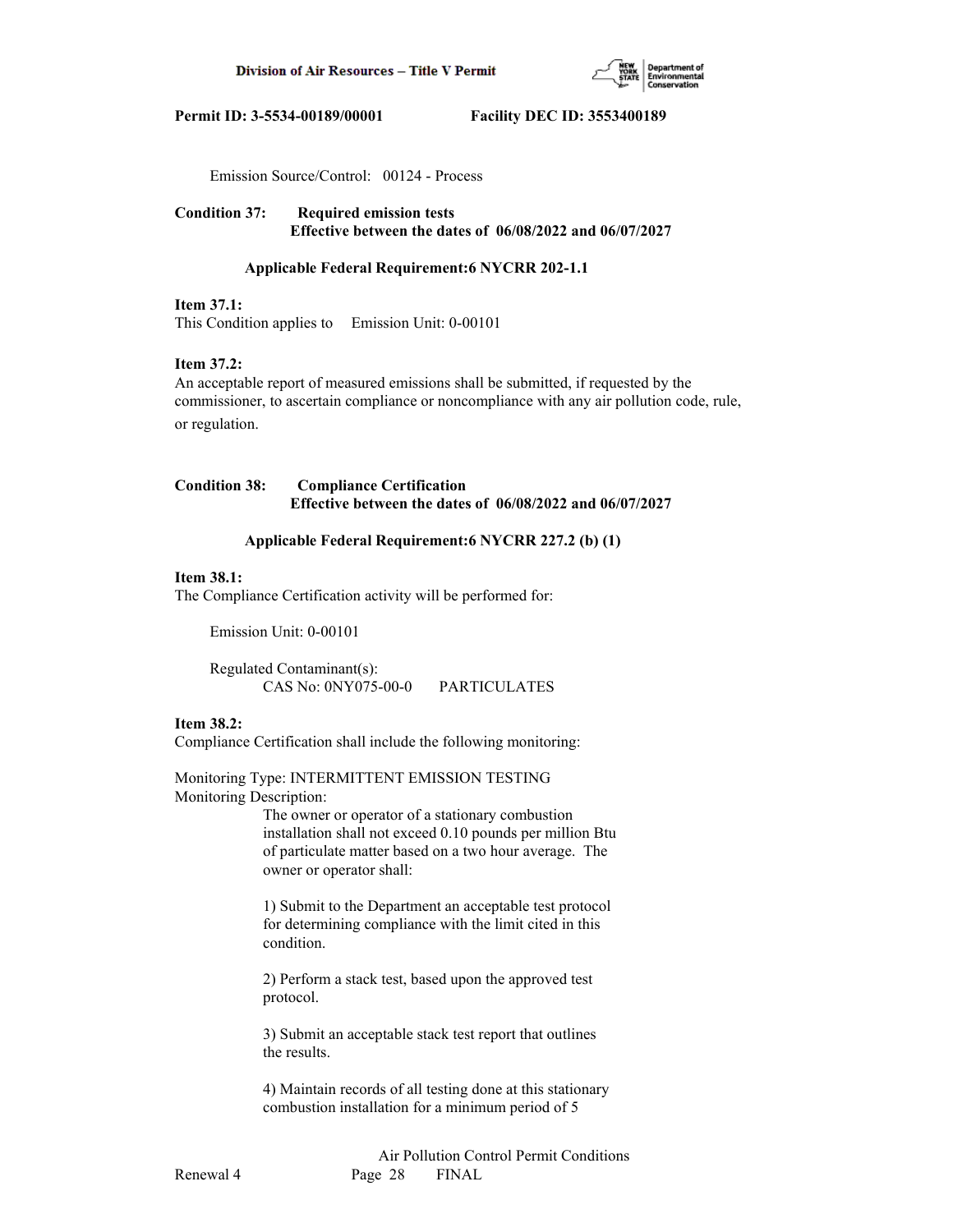

years.

 Please note that compliance with the standard is based on a two hour average and is not equivalent to EPA Reference Test Method 5 (Method 5) which requires compliance be determined using the average of three one hour test runs. If the owner or operator chooses to utilize Method 5 they must meet the prescribed limit based on a one hour average. The Department has determined this to be an acceptable alternative to the two hour average requirement.

Parameter Monitored: PARTICULATES Upper Permit Limit: 0.10 pounds per million Btus Reference Test Method: See Monitoring Description Monitoring Frequency: Once every five years Averaging Method: AVERAGING METHOD - SEE MONITORING DESCRIPTION Reporting Requirements: SEMI-ANNUALLY (CALENDAR) Reports due 30 days after the reporting period. The initial report is due 7/30/2022. Subsequent reports are due every 6 calendar month(s).

# **Condition 39: Alternative Recordkeeping Effective between the dates of 06/08/2022 and 06/07/2027**

## **Applicable Federal Requirement:40CFR 60.48c(g)(2), NSPS Subpart Dc**

## **Item 39.1:**

This Condition applies to Emission Unit: 0-00101 Emission Point: 00101

#### **Item 39.2:**

As an alternative to meeting the requirements of 40 CFR 60.48c(g)(1), the owner or operator of an affected facility that combusts only natural gas, wood, fuels using fuel certification in 40 CFR 60.48c(f) to demonstrate compliance with the  $SO<sub>2</sub>$  standard, fuels not subject to an emissions standard (excluding opacity), or a mixture of these fuels may elect to record and maintain records of the amount of each fuel combusted during each calendar month.

## **Condition 40: Reporting and Recordkeeping Requirements Effective between the dates of 06/08/2022 and 06/07/2027**

#### **Applicable Federal Requirement:40CFR 60.48c(g)(3), NSPS Subpart Dc**

#### **Item 40.1:**

This Condition applies to Emission Unit: 0-00101 Emission Point: 00101

## **Item 40.2:**

As an alternative to meeting the requirements of 40 CFR  $60.48c(g)(1)$ , the owner or operator of an affected facility or multiple affected facilities located on a contiguous property unit where the only fuels combusted in any steam generating unit (including steam generating units not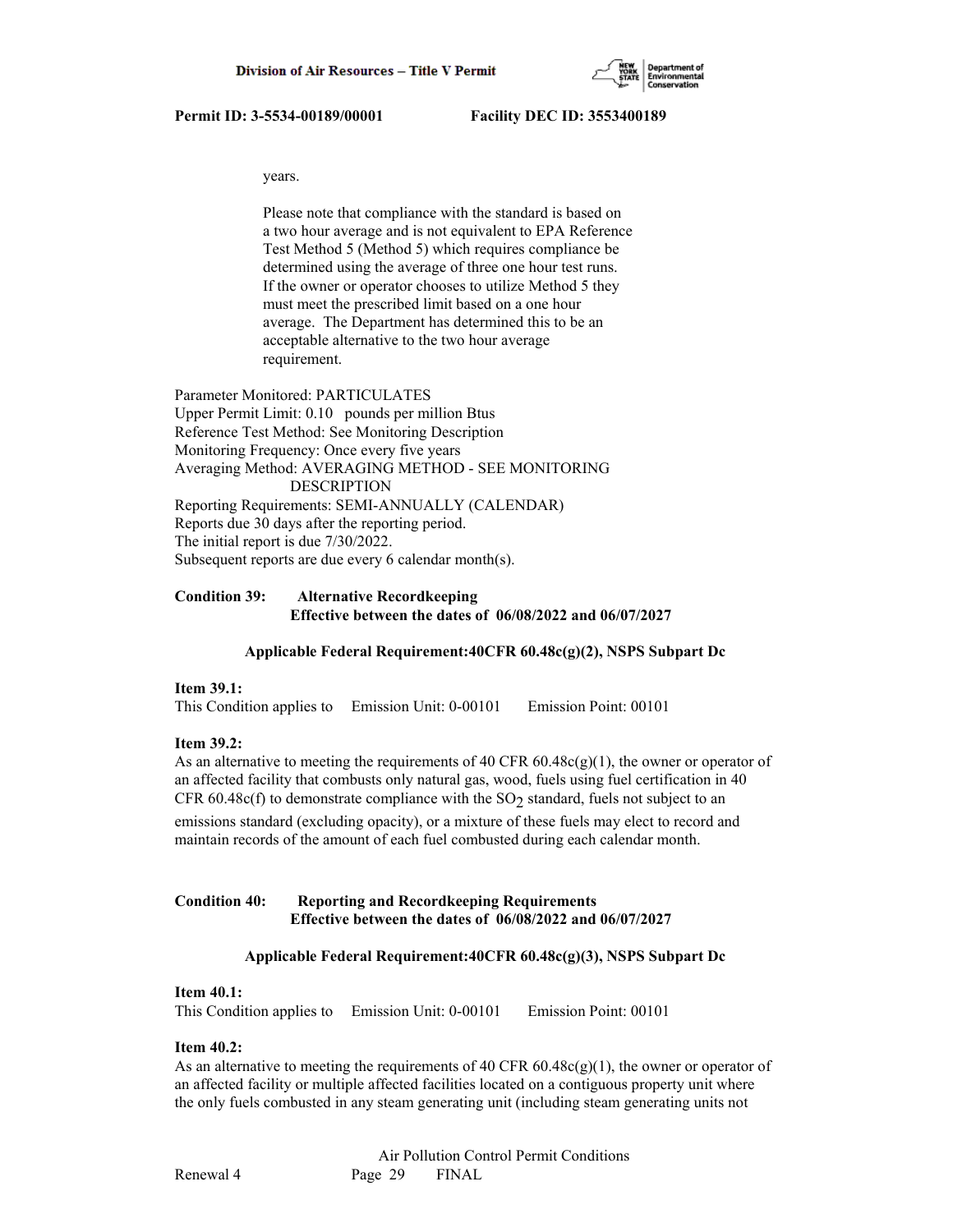

subject to this subpart) at that property are natural gas, wood, distillate oil meeting the most current requirements in 40 CFR 60.42c to use fuel certification to demonstrate compliance with the SO2 standard, and/or fuels, excluding coal and residual oil, not subject to an emissions standard (excluding opacity) may elect to record and maintain records of the total amount of each steam generating unit fuel delivered to that property during each calendar month.

## **Condition 41: Compliance Certification Effective between the dates of 06/08/2022 and 06/07/2027**

#### **Applicable Federal Requirement:6 NYCRR 228-1.3 (a)**

#### **Item 41.1:**

The Compliance Certification activity will be performed for:

Emission Unit: 0-00124 Emission Point: 00124

#### **Item 41.2:**

Compliance Certification shall include the following monitoring:

#### Monitoring Type: MONITORING OF PROCESS OR CONTROL DEVICE PARAMETERS AS SURROGATE

Monitoring Description:

 No person shall cause or allow emissions having an average opacity during any six consecutive minutes of 20 percent or greater from any process emission source, except only the emission of uncombined water. Compliance will be determined by conducting a Method 9 opacity evaluation at a minimum frequency of once per year, while the source is in normal operating mode.

 In addition to the above opacity evaluation, the permittee will conduct daily observations of visible emissions from the emission unit, process, etc. to which this condition applies. The observation(s) must be conducted during daylight hours except during adverse weather conditions (fog, rain, or snow).

 The results of each observation must be recorded in a bound logbook or other format acceptable to the Department. The following data must be recorded for each stack:

- date and time of day
- observer's name
- identity of emission point
- weather condition
- was a plume observed?

 Inclement weather conditions shall be recorded for those days when observations are prohibited. This logbook must be retained at the facility for five (5) years after the date of the last entry. If the operator observes any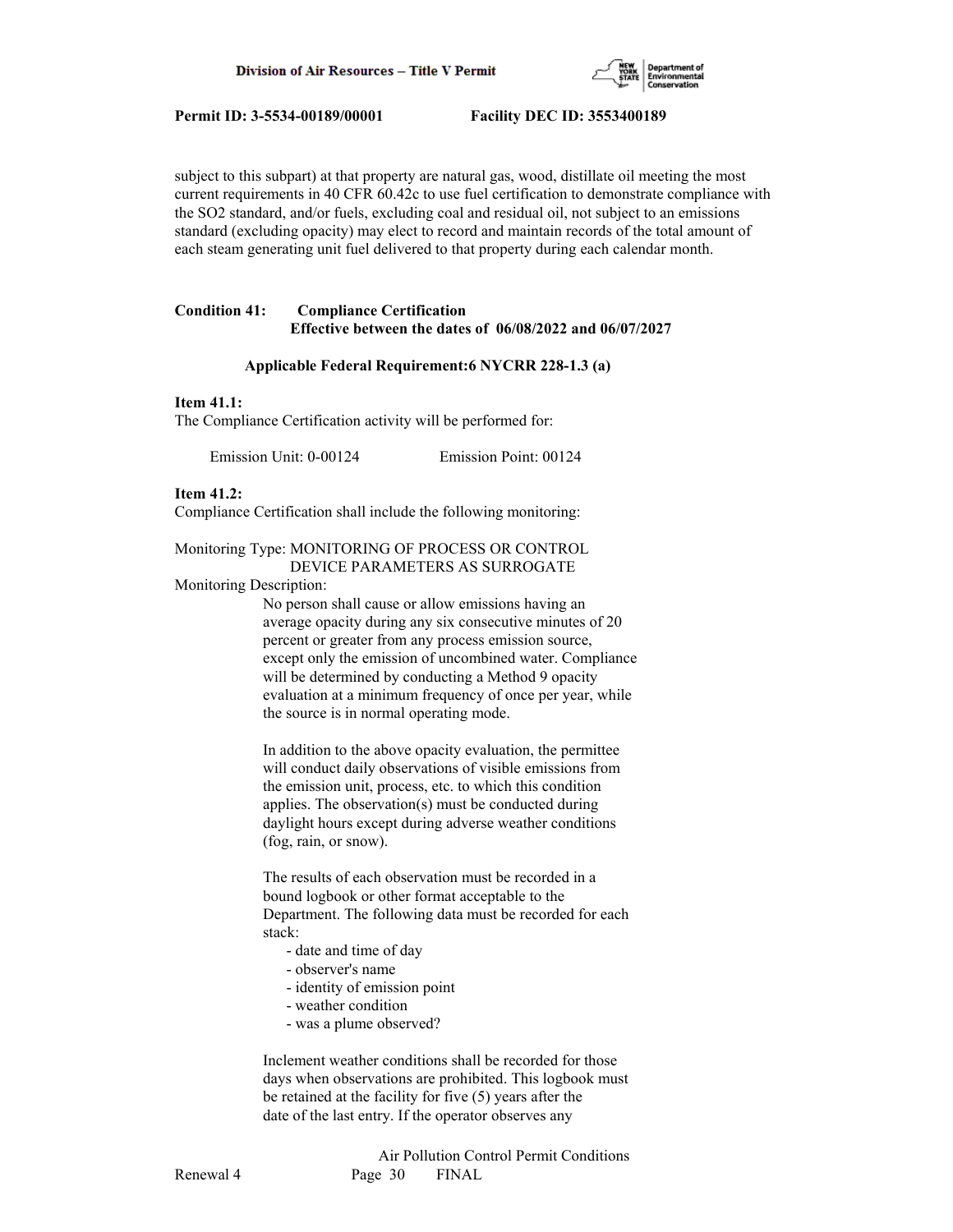

 visible emissions (other than steam - see below) the permittee will immediately investigate any such occurrence and take corrective action, as necessary, to reduce or eliminate the emissions. If visible emissions above those that are normal and in compliance continue to be present after corrections are made, the permittee will immediately notify the department and conduct a Method 9 assessment within 24 hours to determine the degree of opacity.

 Records of these observations, investigations and corrective actions will be kept on-site in a format acceptable to the department and the semiannual progress report and annual compliance certifications required of all permittees subject to Title V must include a summary of theses instances.

 \*\* NOTE \*\* Steam plumes generally form after leaving the top of the stack (this is known as a detached plume). The distance between the stack and the beginning of the detached plume may vary, however, there is (normally) a distinctive distance between the plume and stack. Steam plumes are white in color and have a billowy consistency. Steam plumes dissipate within a short distance of the stack (the colder the air the longer the steam plume will last) and leave no dispersion trail downwind of the stack.

Parameter Monitored: OPACITY Upper Permit Limit: 20 percent Monitoring Frequency: AS REQUIRED - SEE PERMIT MONITORING DESCRIPTION Averaging Method: 6-MINUTE AVERAGE (METHOD 9) Reporting Requirements: UPON REQUEST BY REGULATORY AGENCY

# **Condition 42: Surface Coating- application requirements Effective between the dates of 06/08/2022 and 06/07/2027**

## **Applicable Federal Requirement:6 NYCRR 228-1.3 (e)**

## **Item 42.1:**

This Condition applies to Emission Unit: 0-00124 Emission Point: 00124

## **Item 42.2:**

Facilities operating coating lines must use one or more of the following application techniques to apply the coating:

(i) flow/curtain coating;

- (ii) dip coating;
- (iii) cotton-tipped swab application;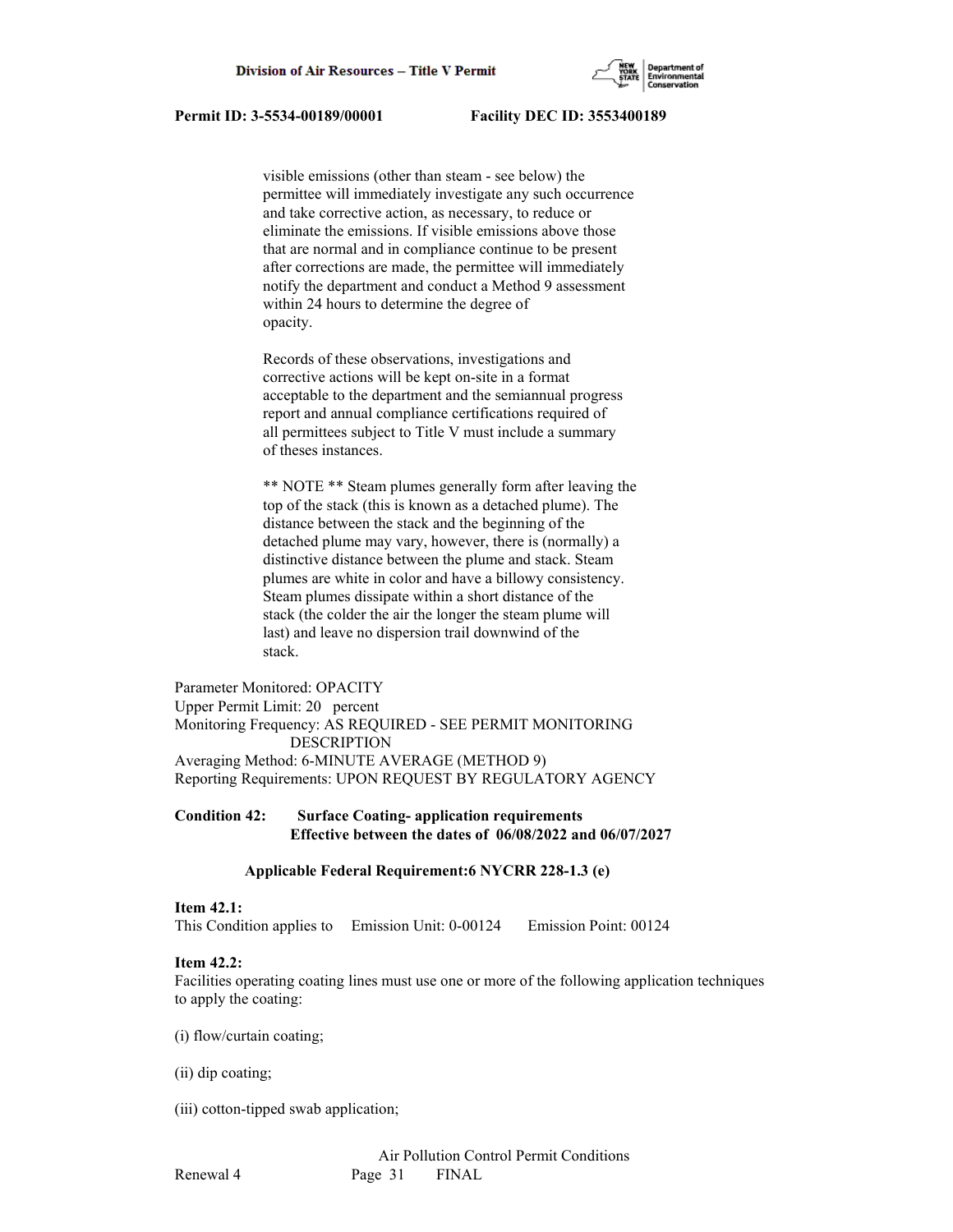

(iv) electro-deposition coating;

(v) high volume low pressure spraying;

(vi) electrostatic spray;

(vii) airless spray, (including air assisted);

(viii) airbrush application methods for stenciling, lettering, and other identification markings; or

(ix) other coating application methods approved by the department which can demonstrate transfer efficiencies equivalent to or greater than high volume low pressure spray.

# **Condition 43: Compliance Certification Effective between the dates of 06/08/2022 and 06/07/2027**

#### **Applicable Federal Requirement:6 NYCRR 228-1.6 (h)**

## **Item 43.1:**

The Compliance Certification activity will be performed for:

Emission Unit: 0-00124 Emission Point: 00124

### **Item 43.2:**

Compliance Certification shall include the following monitoring:

Monitoring Type: RECORD KEEPING/MAINTENANCE PROCEDURES Monitoring Description:

> Any information or record showing noncompliance with the requirements of 228-1 'Surface Coating Processes' must be reported to the department within 30 days following notice or generation of the information or record. All records required by this condition must be maintained at the facility for a period of five years.

Reporting Requirements: AS REQUIRED - SEE MONITORING DESCRIPTION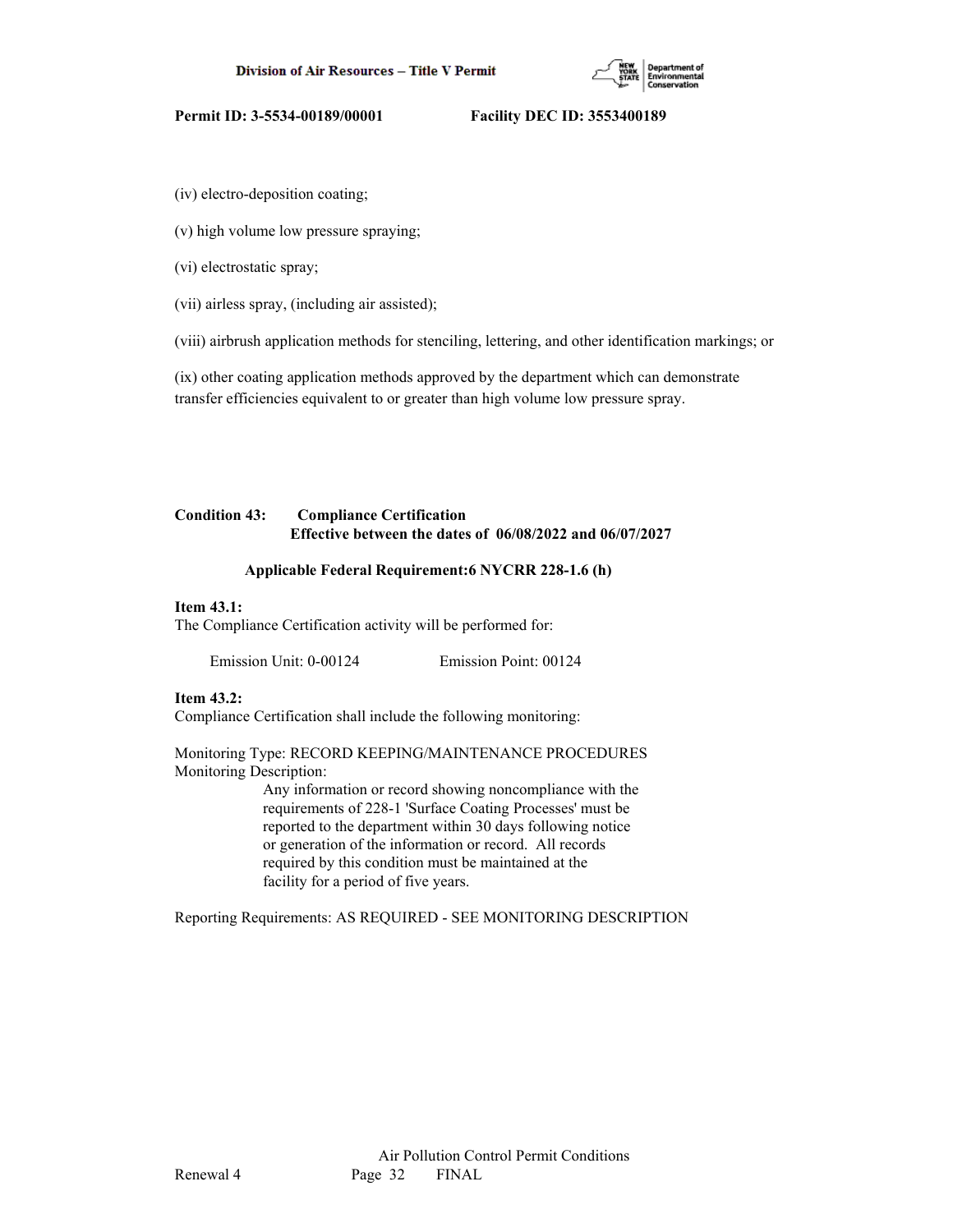

# **STATE ONLY ENFORCEABLE CONDITIONS \*\*\*\* Facility Level \*\*\*\***

 **NOTIFICATION OF GENERAL PERMITTEE OBLIGATIONS This section contains terms and conditions which are not federally enforceable. Permittees may also have other obligations under regulations of general applicability**

### **Item A: Emergency Defense - 6 NYCRR 201-1.5**

 An emergency, as defined in 6 NYCRR subpart 201-2, constitutes an affirmative defense to penalties sought in an enforcement action brought by the department for noncompliance with emissions limitations or permit conditions for all facilities in New York State.

 (a) The affirmative defense of emergency shall demonstrate, through properly signed, contemporaneous operating logs, or other relevant evidence that:

 (1) an emergency occurred and that the facility owner or operator can identify the cause(s) of the emergency;

 (2) the equipment at the facility was being properly operated and maintained;

 (3) during the period of the emergency the facility owner or operator took all reasonable steps to minimize the levels of emissions that exceeded the emission standards, or other requirements in the permit; and

 (4) the facility owner or operator notified the department within two working days after the event occurred. This notice must contain a description of the emergency, any steps taken to mitigate emissions, and any corrective actions taken.

 (b) In any enforcement proceeding, the facility owner or operator seeking to establish the occurrence of an emergency has the burden of proof.

 (c) This provision is in addition to any emergency or malfunction provision contained in any applicable requirement.

Item B: **General Provisions for State Enforceable Permit Terms and Condition - 6 NYCRR Part 201-5** Any person who owns and/or operates stationary sources shall operate and maintain all emission units and any required emission control devices in compliance with all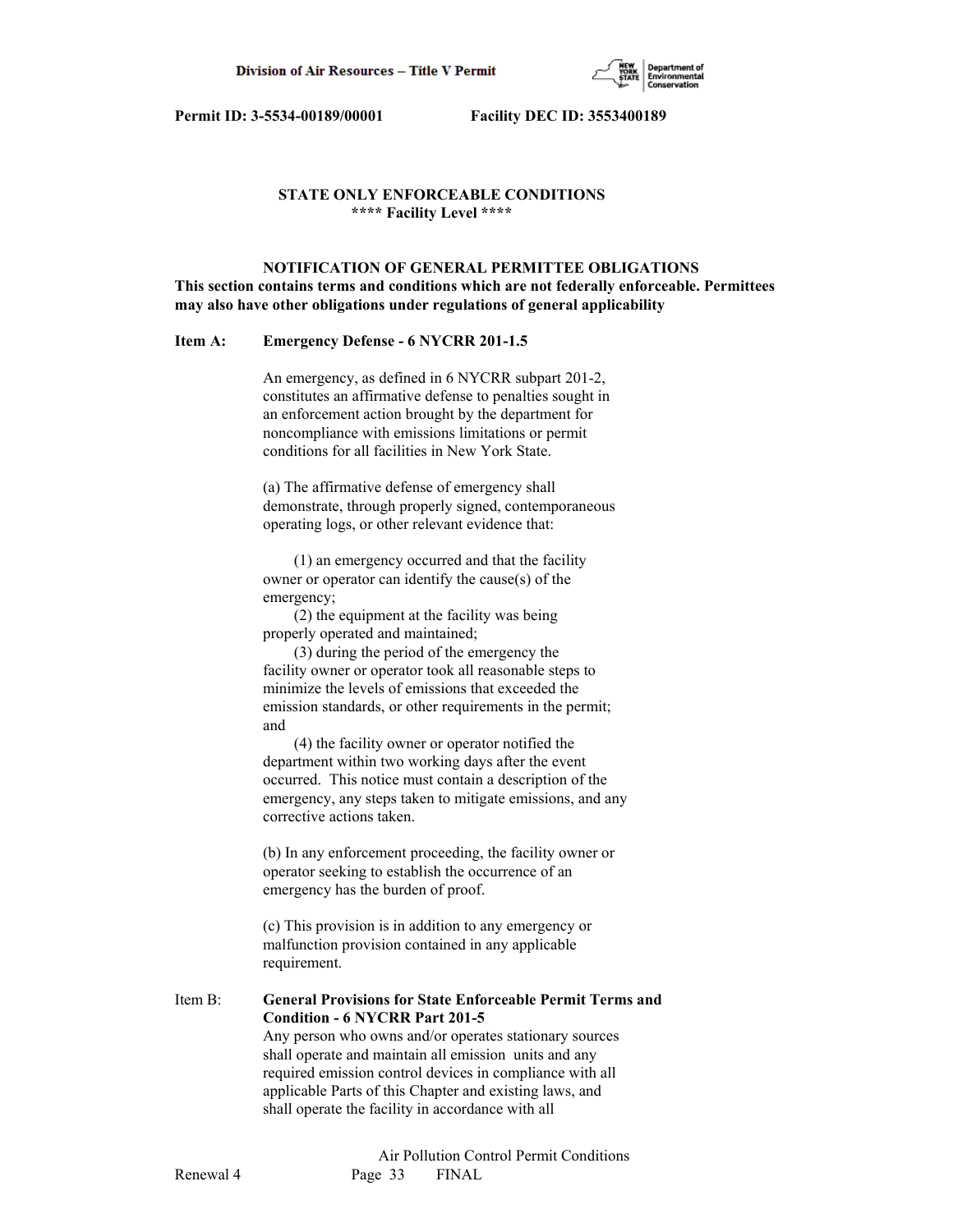

 criteria, emission limits, terms, conditions, and standards in this permit. Failure of such person to properly operate and maintain the effectiveness of such emission units and emission control devices may be sufficient reason for the Department to revoke or deny a permit.

 The owner or operator of the permitted facility must maintain all required records on-site for a period of five years and make them available to representatives of the Department upon request. Department representatives must be granted access to any facility regulated by this Subpart, during normal operating hours, for the purpose of determining compliance with this and any other state and federal air pollution control requirements, regulations or law.

## **STATE ONLY APPLICABLE REQUIREMENTS**

# **The following conditions are state applicable requirements and are not subject to compliance certification requirements unless otherwise noted or required under 6 NYCRR Part 201.**

# **Condition 44: Contaminant List Effective between the dates of 06/08/2022 and 06/07/2027**

#### **Applicable State Requirement:ECL 19-0301**

#### **Item 44.1:**

Emissions of the following contaminants are subject to contaminant specific requirements in this permit(emission limits, control requirements or compliance monitoring conditions).

> CAS No: 0NY075-00-0 Name: PARTICULATES

 CAS No: 0NY998-00-0 Name: VOC

# **Condition 45: Malfunctions and Start-up/Shutdown Activities Effective between the dates of 06/08/2022 and 06/07/2027**

#### **Applicable State Requirement:6 NYCRR 201-1.4**

## **Item 45.1:**

(a) The facility owner or operator shall take all necessary and appropriate actions to prevent the emission of air pollutants that result in contravention of any applicable emission standard during periods of start-up, shutdown, or malfunction.

(b) The facility owner or operator shall compile and maintain records of all equipment maintenance and start-up/shutdown activities when they are expected to result in an exceedance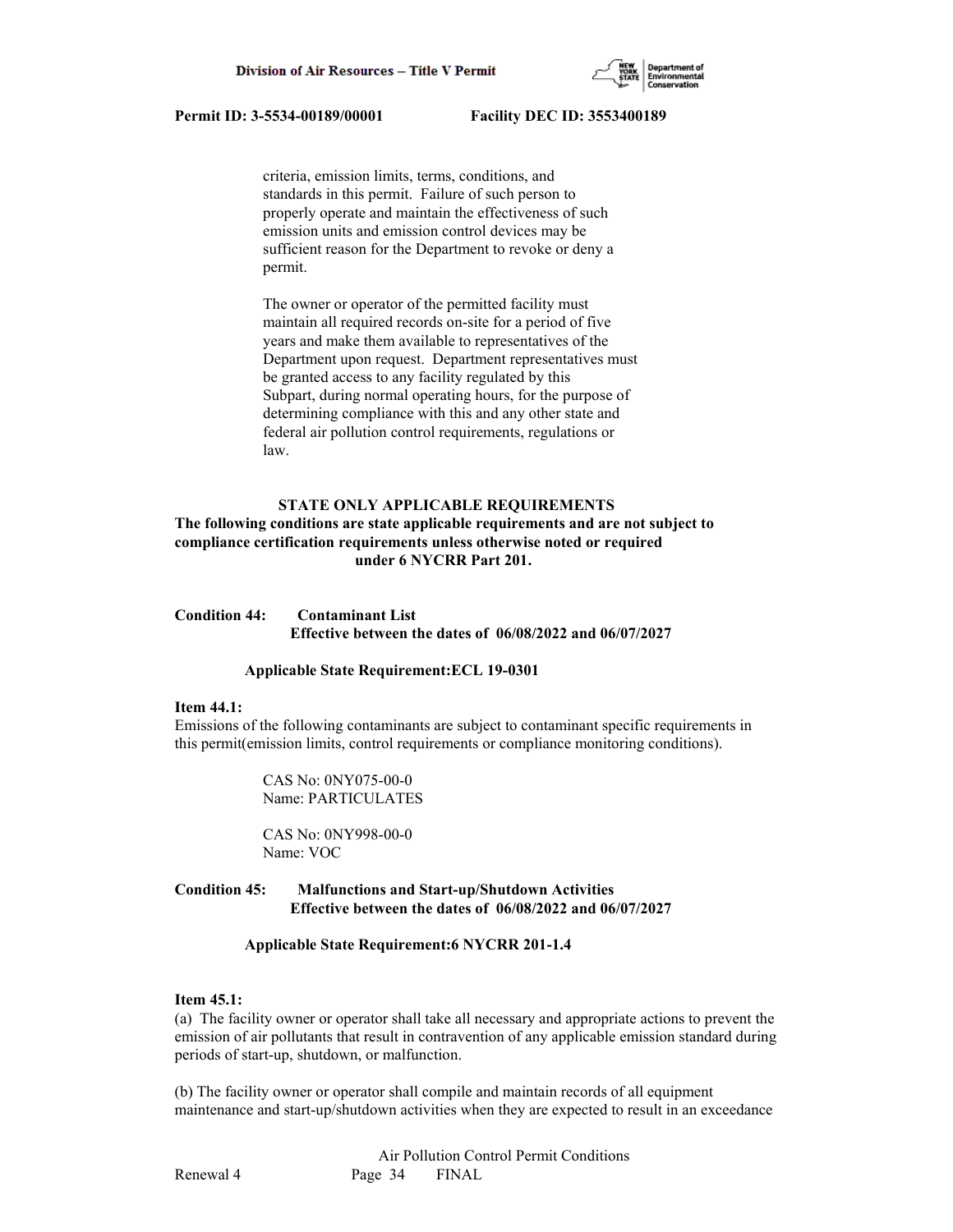

of any applicable emission standard, and shall submit a report of such activities to the department when required by a permit condition or upon request by the department. Such reports shall state whether an exceedance occurred and if it was unavoidable, include the time, frequency and duration of the exceedance, and an estimate of the emission rates of any air contaminants released. Such records shall be maintained for a period of at least five years and made available for review to department representatives upon request. Facility owners or operators subject to continuous monitoring and quarterly reporting requirements need not submit additional reports of exceedances to the department.

(c) In the event that air contaminant emissions exceed any applicable emission standard due to a malfunction, the facility owner or operator shall notify the department as soon as possible during normal working hours, but not later than two working days after becoming aware that the malfunction occurred. In addition, the facility owner or operator shall compile and maintain a record of all malfunctions. Such records shall be maintained at the facility for a period of at least five years and must be made available to the department upon request. When requested by the department, the facility owner or operator shall submit a written report to the department describing the malfunction, the corrective action taken, the air contaminants emitted, and the resulting emission rates and/or opacity.

(d) The department may also require the facility owner or operator to include, in reports described under Subdivisions (b) and (c) of this Section, an estimate of the maximum ground level concentration of each air contaminant emitted and the effect of such emissions.

(e) A violation of any applicable emission standard resulting from start-up, shutdown, or malfunction conditions at a permitted or registered facility may not be subject to an enforcement action by the department and/or penalty if the department determines, in its sole discretion, that such a violation was unavoidable. The actions and recordkeeping and reporting requirements listed above must be adhered to in such circumstances.

# **Condition 46: CLCPA Applicability Effective between the dates of 06/08/2022 and 06/07/2027**

## **Applicable State Requirement:6 NYCRR 201-6.5 (a)**

#### **Item 46.1:**

Pursuant to The New York State Climate Leadership and Community Protection Act (CLCPA) and Article 75 of the Environmental Conservation Law, emission sources shall comply with regulations to be promulgated by the Department to ensure that by 2030 statewide greenhouse gas emissions are reduced by 40% of 1990 levels, and by 2050 statewide greenhouse gas emissions are reduced by 85% of 1990 levels.

# **Condition 47: Air pollution prohibited Effective between the dates of 06/08/2022 and 06/07/2027**

## **Applicable State Requirement:6 NYCRR 211.1**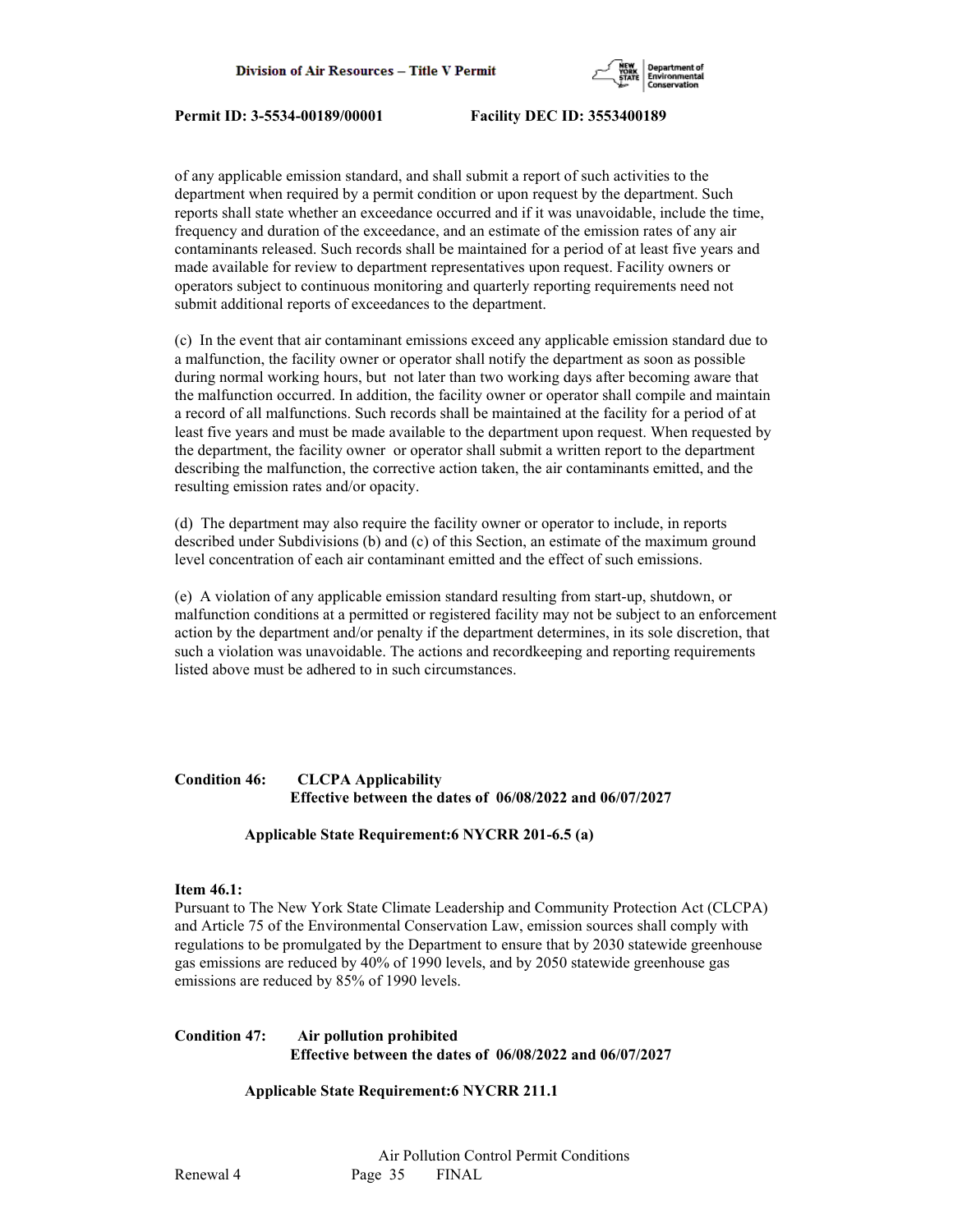

## **Item 47.1:**

No person shall cause or allow emissions of air contaminants to the outdoor atmosphere of such quantity, characteristic or duration which are injurious to human, plant or animal life or to property, or which unreasonably interfere with the comfortable enjoyment of life or property. Notwithstanding the existence of specific air quality standards or emission limits, this prohibition applies, but is not limited to, any particulate, fume, gas, mist, odor, smoke, vapor, pollen, toxic or deleterious emission, either alone or in combination with others.